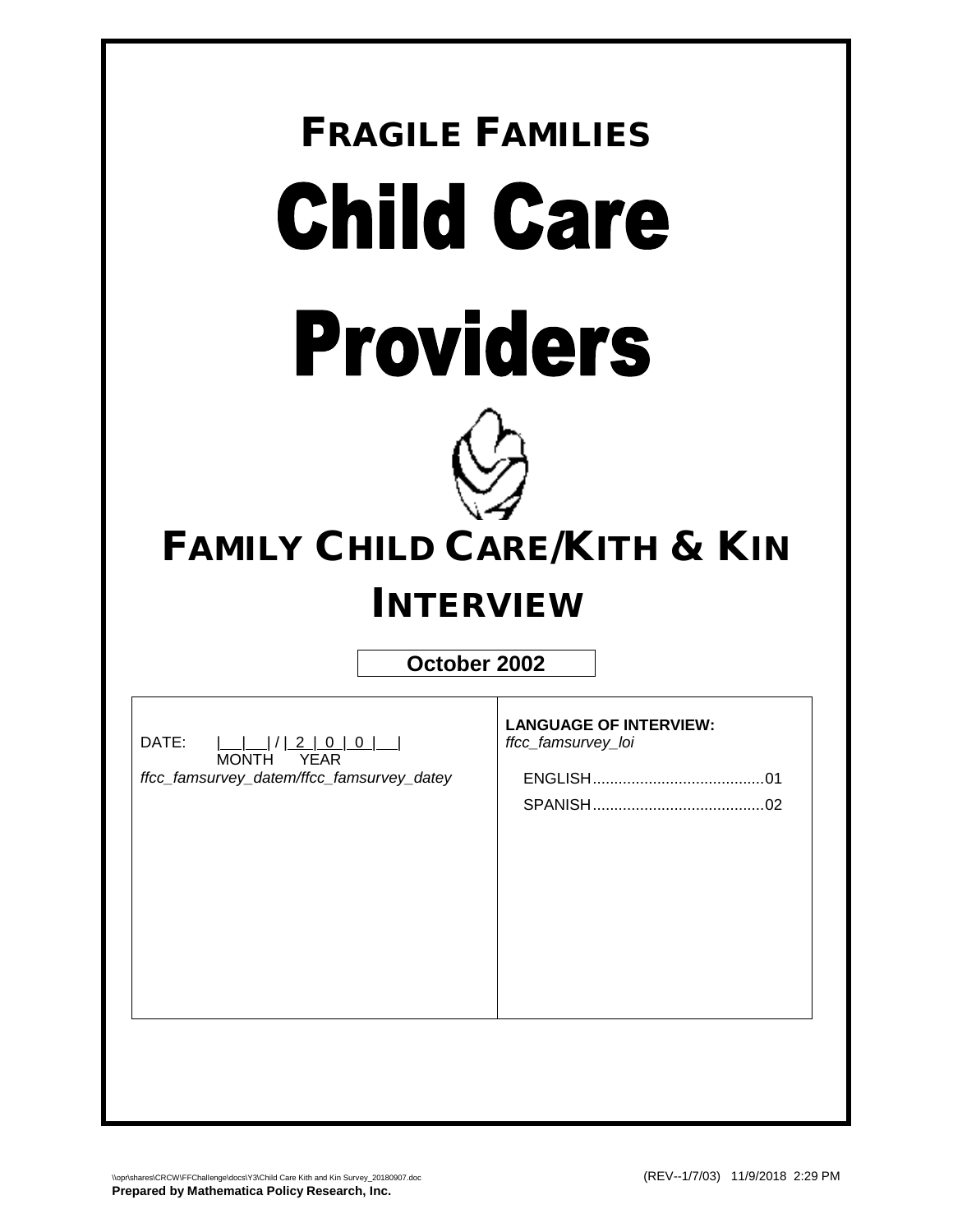### **NOTES:**

### **\*WHEN NOT OTHERWISE INDICATED, THE MAJORITY OF QUESTIONS WERE DRAWN FROM THE CHILD CARE PROVIDER AND DIRECTOR INTERVIEWS FOR THE NATIONAL EVALUATION OF EARLY HEAD START.**

\*This data file associated with this survey uses the naming convention, ffcc\_famsurvey\_\*, where "\*" denotes the question number (ex. "ffcc famsurvey a1" for "a1").

\*The "-9 =missing" convention is used in this file to denote when a response is missing for a particular question/variable; the "-2=enforced skip"convention is used to indicate when the question was not required to be filled in based on a previous response. Throughout the survey, additional missing codes, such as "-1" and "-5" may also used.

**\***Two versions of this survey were administered (either an "October" or "May" version) and are differentiated with the variable, ffcc\_famsurvey\_version. Throughout the survey, codes for missing data of "-7" and "-8" will indicate if there was a differences in questions, wording, or response choice between the versions.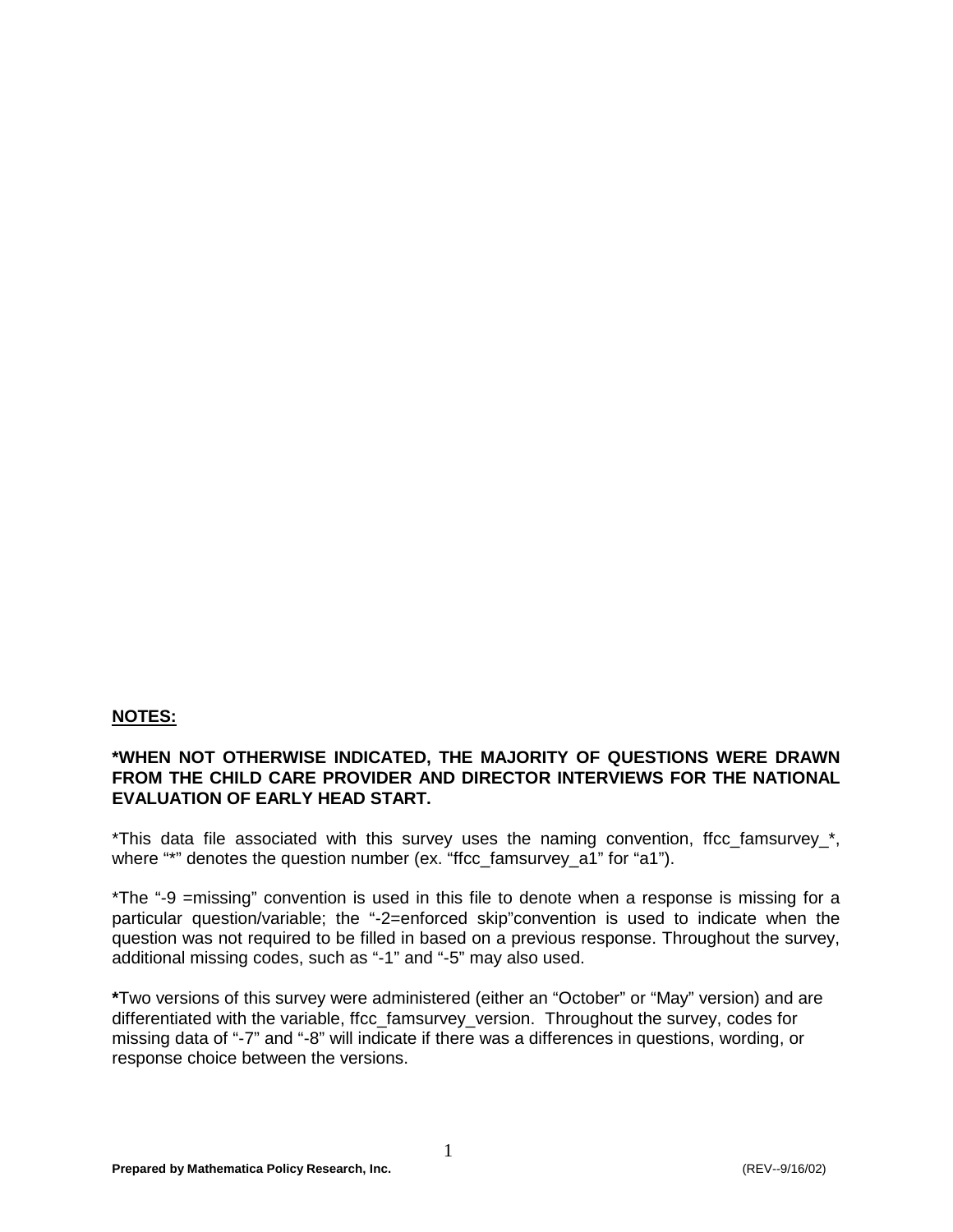## **INTRODUCTION TO PROVIDER:**

Hello. My name is \_\_\_\_\_\_\_\_\_\_\_\_\_\_\_\_\_\_\_\_\_. As you may know, (PARENT) is part of a study of parents and children called the Survey of Parents, being conducted by Princeton and Columbia Universities. When we interviewed (PARENT), you were named as the person who takes care of (CHILD). (PARENT) gave us permission to contact you and invite you to be part of the study. We are trying to learn about the different types of child care that children experience, and the experiences of people who care for young children. We would really appreciate your help. It is critical to learn from people like yourself about child care's place in the lives of children and families.

We would like to ask you some questions about your experiences caring for (CHILD). We would also like to visit you to watch (CHILD) while (he/she) is in child care. To thank you for your help, we will give you (FCC \$25/K&K \$50) at the end of the visit.

Any information you provide will be kept absolutely confidential. No information will be shared with any government agency or with any parents or other people in your community. Your participation in the study is voluntary and you may refuse to answer any questions you are not comfortable answering. We really thank you for your help, and we will be grateful for any time that you can give us.

The interview will take approximately 30 minutes. Do you have any questions about the interview?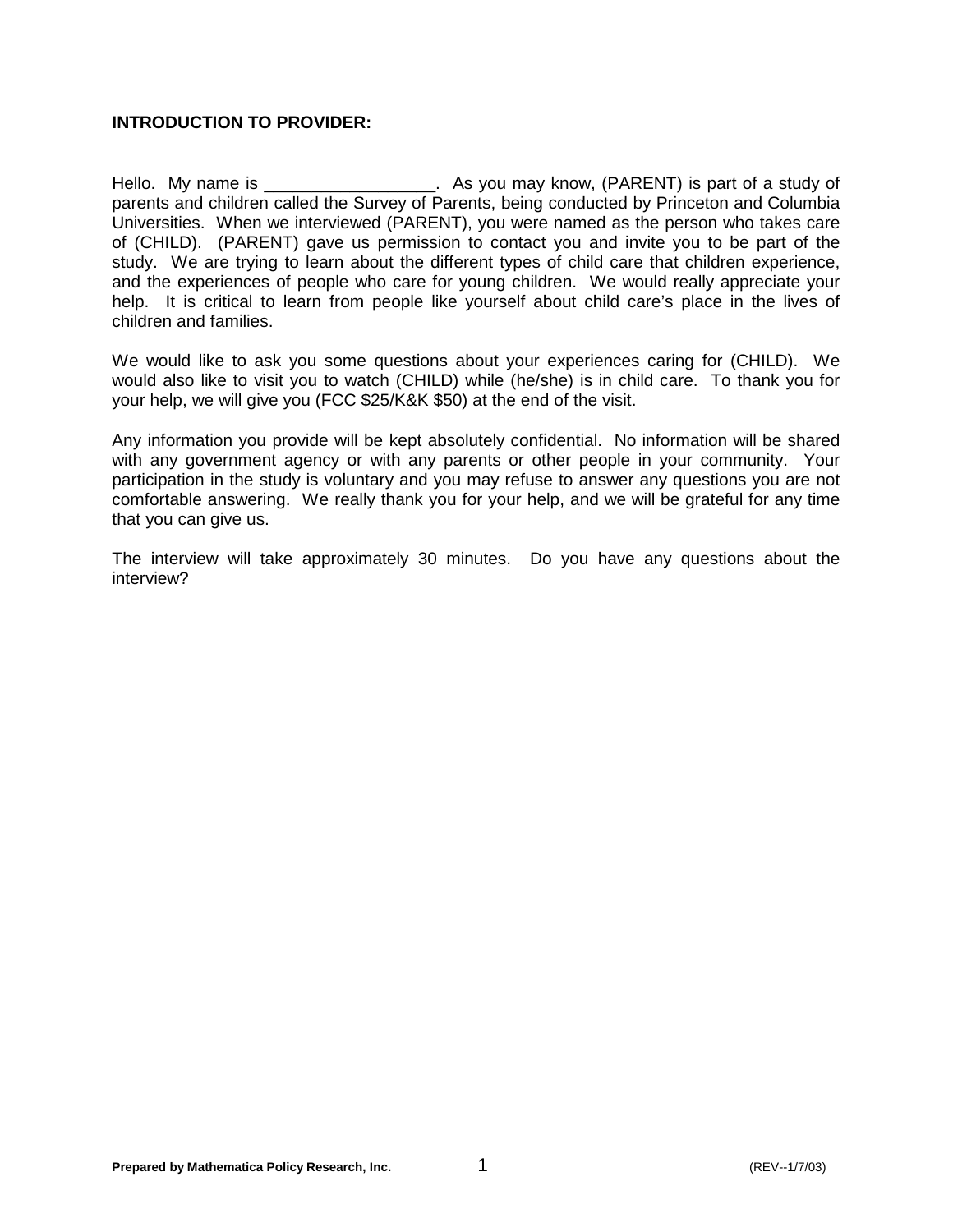# **INTENTIONALLY BLANK**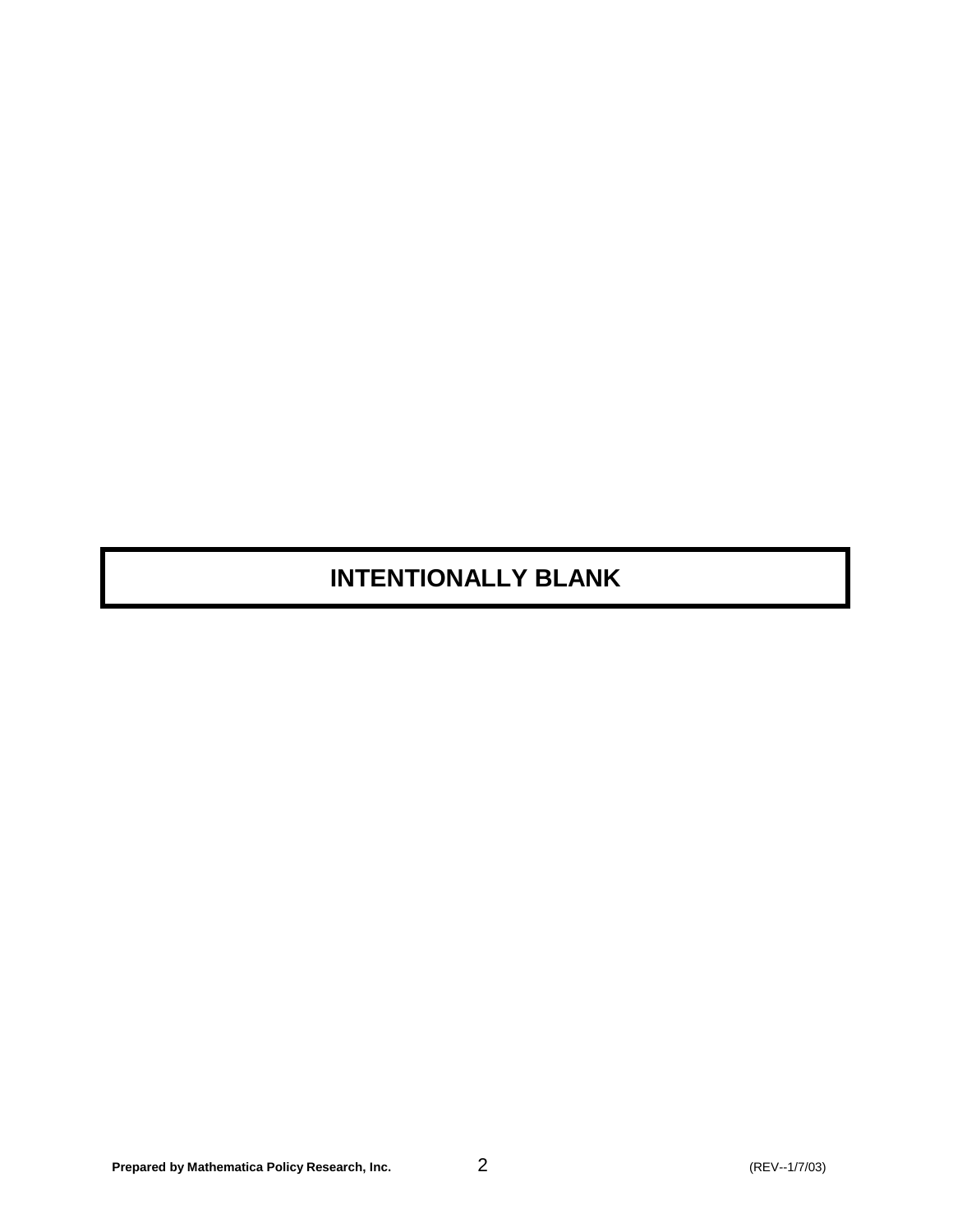## SECTION A: CARE PROVIDED

To begin, I'd like to ask you some general questions about the time you spend caring for young children in general, and (CHILD) in particular.

A1. Are you related to (CHILD)? **a1**

| NO <sub>1</sub> |  |
|-----------------|--|

What is your relation to (CHILD)? **a1\_a**

| MATERNAL GRANDMOTHER01  |  |
|-------------------------|--|
| PATERNAL GRANDMOTHER 02 |  |
|                         |  |
|                         |  |
|                         |  |
|                         |  |
|                         |  |
|                         |  |
| BIOLOGICAL FATHER 10    |  |
|                         |  |
|                         |  |

## **a1\_a9oth**

**a2\_9oth**

A2. When you care for (CHILD) do you care for (him/her) in your home, or do you care for (him/her) in (his/her) home? **a2**

| SOMETIMES ONE/SOMETIMES |  |
|-------------------------|--|
| CHILD AND PROVIDER LIVE |  |
|                         |  |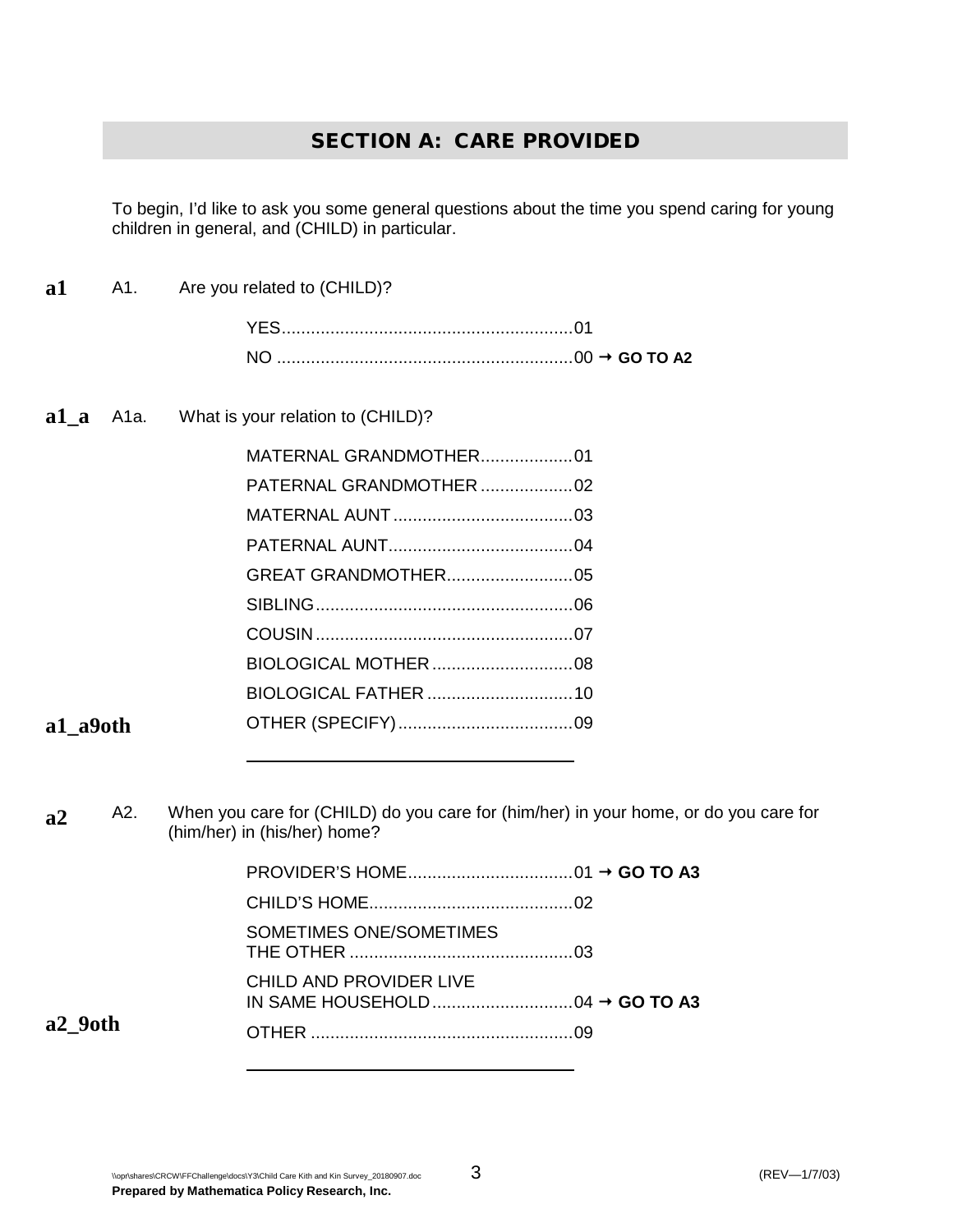A2A. Which of the following best describes where you live? In the same neighborhood where you work ..........................................01 **GO TO A3** In a different neighborhood from where you work ..........................................02 A2B. Approximately how long does it take you to get to (the child's home/RESPONSE FROM A2)? | | | MINUTES TO GET TO WORK A2C. Do you . . . Walk to work, .............................................01 Drive to work, .............................................02 Take public transportation, or.....................03 Get to work some other way? (SPECIFY)..............................09 \_\_\_\_\_\_\_\_\_\_\_\_\_\_\_\_\_\_\_\_\_\_\_\_\_\_\_\_\_\_\_\_\_\_\_\_ VOLUNTEERED: IT VARIES ....................00 A3. Including (CHILD), how many children do you care for on a regular basis while (CHILD) is here? Please include your own children who are there when (CHILD) is there. (CHILD) PLUS ONE OTHER......................01 NUMBER OF CHILDREN INCLUDING (CHILD) ......................| | | **GO TO A5** NO OTHERS, ONLY (CHILD) ......................00 → GO TO A6 **IF ONE OTHER CHILD:** A4. Is this other child your own child? YES............................................................01 NO .............................................................00 A4A. Is this other child a brother or sister of (CHILD)? YES............................................................01 NO .............................................................00 **a2\_a a2\_b a2\_c a2\_c9oth a3 a4 a4\_a**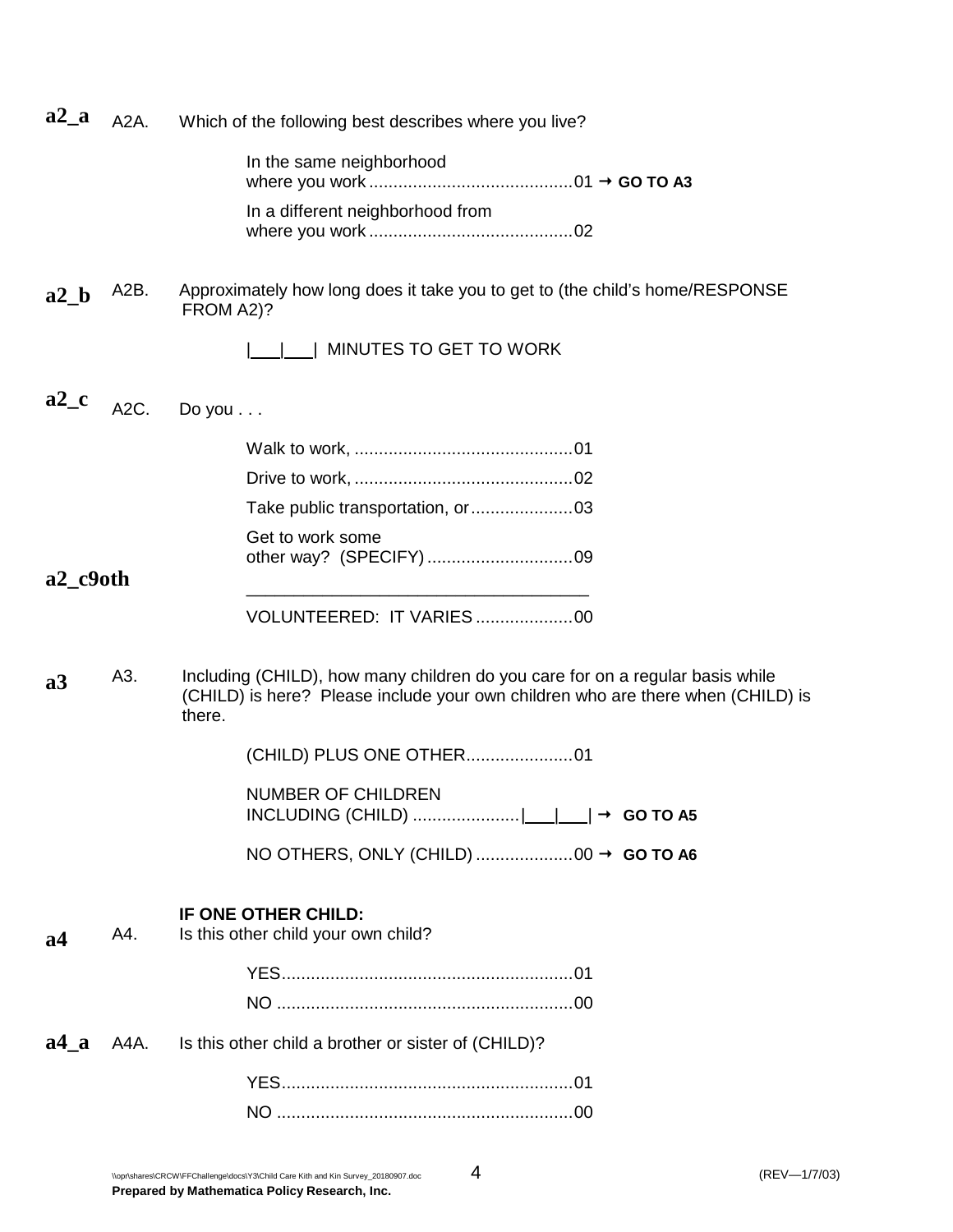A4B. How old is this other child? **a4\_b**

| LESS THAN 12 MONTHS OLD01 |  |
|---------------------------|--|
|                           |  |
|                           |  |
|                           |  |
|                           |  |
|                           |  |
|                           |  |
|                           |  |

## **GO TO A6**

A5. Are any of these (NUMBER IN A3) children your own child(ren)? YES............................................................01 NO .............................................................00 **GO TO A5B a5**

A5A. How many of your own children do you care for while you provide child care for others? **a5\_a**

| | | | | NUMBER OF OWN CHILDREN

A5B. Are any of these (NUMBER IN A3) children brothers or sisters of (CHILD)? **a5\_b**

YES............................................................01

NO .............................................................00 **GO TO A5D**

A5C. How many of these (NUMBER IN A3) children are brothers or sisters of (CHILD)? **a5\_c**

| || || NUMBER OF BROTHERS/SISTERS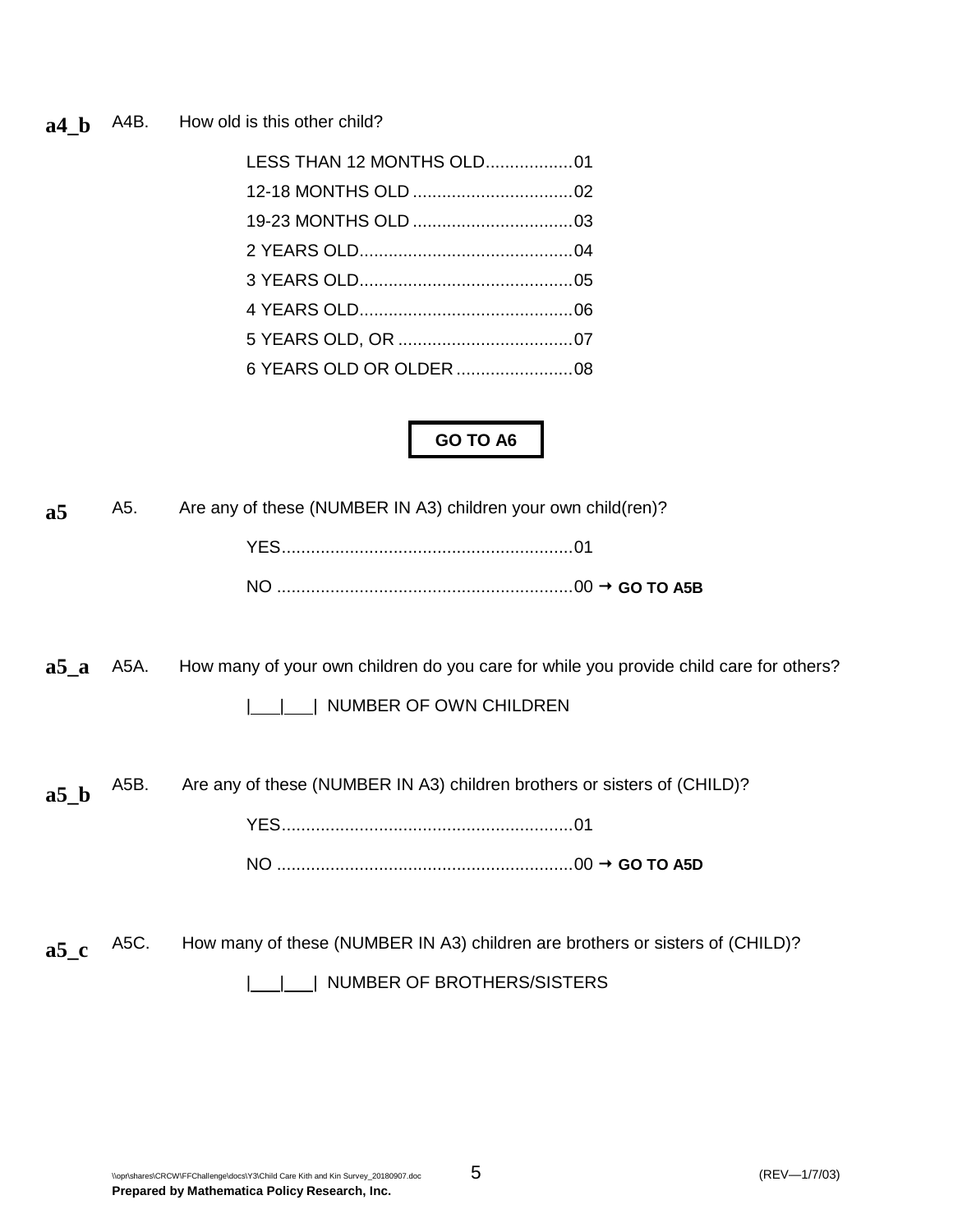A5D. How many of the (NUMBER IN A3) children you care for when (CHILD) is here are ...

## **STOP WHEN NUMBER IN A3 IS REACHED**

| $a5d_1$ |                              |
|---------|------------------------------|
| $a5d$ 2 |                              |
| $a5d$ 3 |                              |
| $a5d_4$ |                              |
| $a5d$ 5 |                              |
| $a5d_6$ |                              |
| $a5d$ 7 |                              |
| $a5d$ 8 |                              |
|         |                              |
| total   |                              |
|         | <b>TOTAL SHOULD EQUAL A3</b> |

A6. (Does [CHILD]/Including [CHILD], how many of these children) have special needs? By special needs, we mean, for example, children who have been designated as physically disabled, chronically ill, or with chronic medical problems, emotionally or behaviorally disturbed, or learning disabled. **a6**

| | | | NUMBER OF SPECIAL NEEDS CHILDREN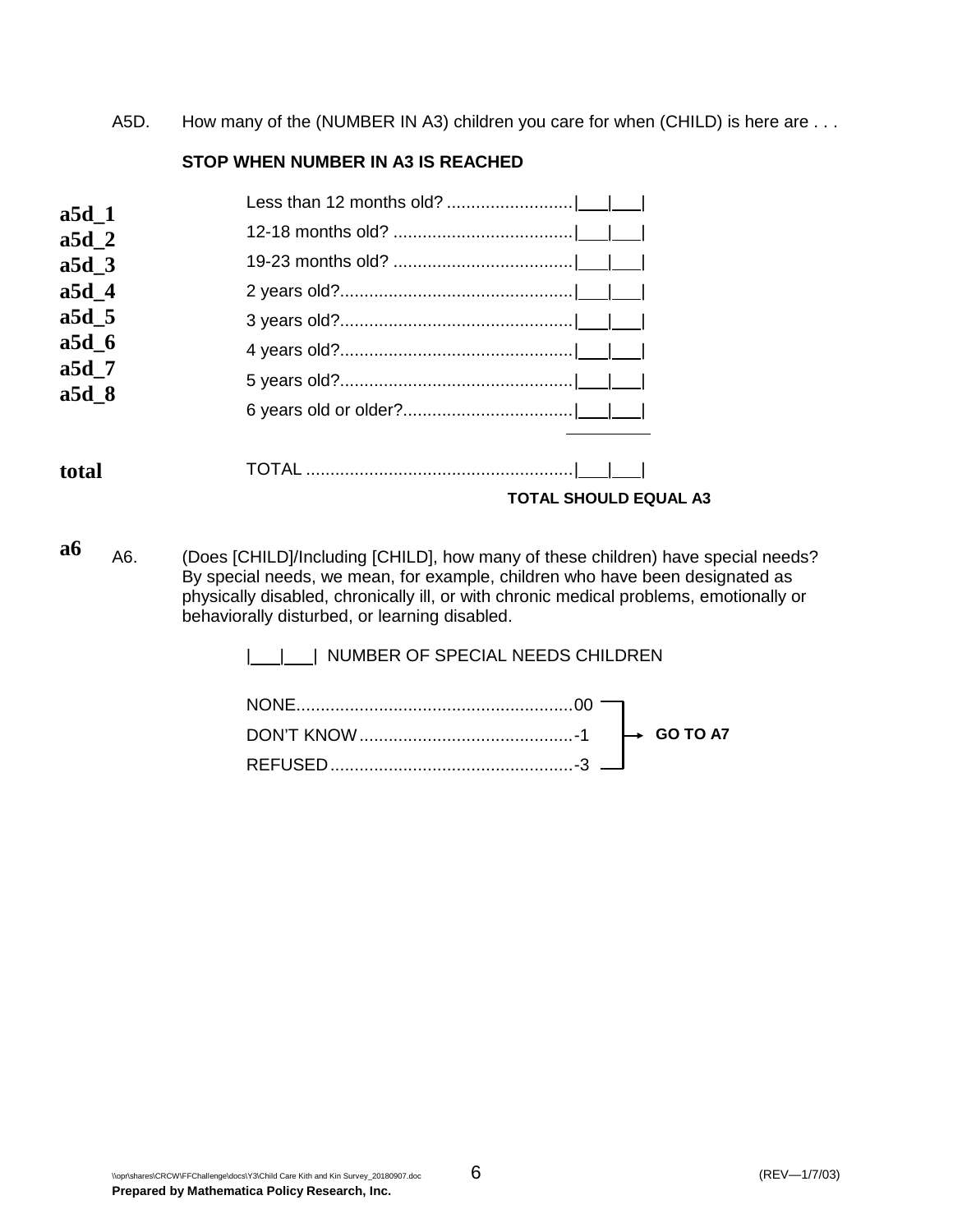A6A. What special needs (does this child/do these children) have? **YOU MAY READ LIST AS PROBES IF NECESSARY.**

|                     | VINULE ALL THAT AFFLI                           |            |                 |
|---------------------|-------------------------------------------------|------------|-----------------|
|                     |                                                 | <b>YES</b> | $\overline{NO}$ |
| $a6_a1$             | <b>CEREBRAL PALSY</b>                           | 01         | 00              |
| $a6 \ a2$           | <b>SPINA BIFIDA</b>                             | 01         | 00              |
| $a6 \overline{a}3$  | <b>DEAFNESS</b>                                 | 01         | 00              |
| $a6 \ a4$           | <b>BLINDNESS</b>                                | 01         | 00              |
| $a6 \overline{a}5$  | <b>MENTAL RETARDATION</b>                       | 01         | 00              |
| $a6 \overline{a}6$  | <b>MOTOR DELAYS</b>                             | 01         | 00              |
| $a6 \overline{a}7$  | <b>LANGUAGE PROBLEMS</b>                        | 01         | 00              |
| $a6 \ a8$           | <b>EMOTIONAL PROBLEMS</b>                       | 01         | 00              |
| $a6 \ a9$           | <b>AUTISM</b>                                   | 01         | 00              |
| $a6$ all            | <b>SEVERE ASTHMA</b>                            | 01         | 00              |
| $a6$ all            | <b>DIABETES</b>                                 | 01         | 00              |
| $a6 \overline{a}12$ | ATTENTION DEFICIT DISORDER (ADD)                | 01         | 00              |
| $a6_a13$            | ATTENTION DEFICIT HYPERACTIVITY DISORDER (ADHD) | 01         | 00              |
| a6 a14              | <b>OTHER (SPECIFY)</b>                          | 01         | 00              |
|                     |                                                 |            |                 |

## CIRCLE ALL THAT APPLY

Do you feel that you are sufficiently trained to meet the needs of (this child/these children)? **a6\_b**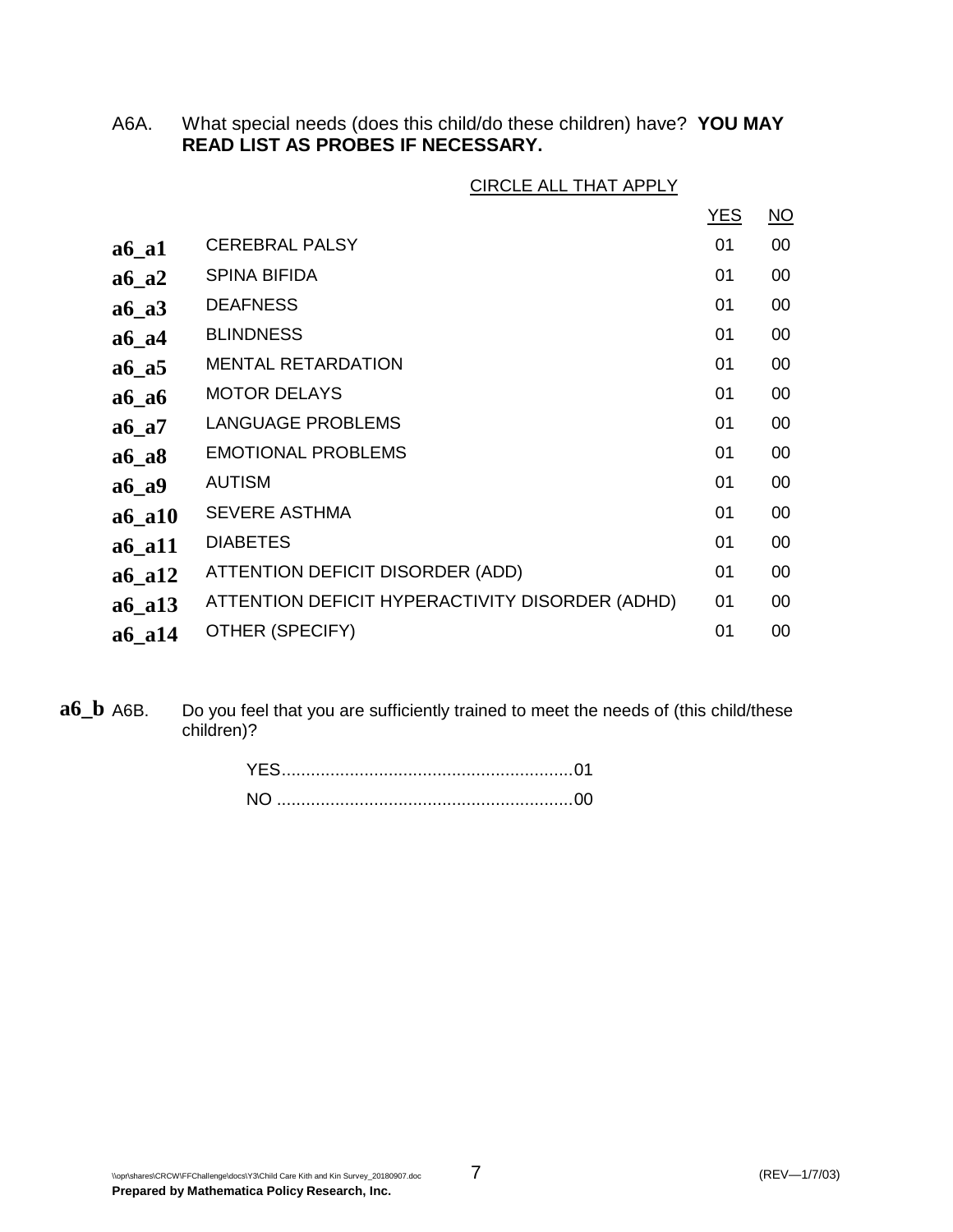A7. My next questions are about the languages you speak and the language that (CHILD) (and the other [child/children]) speak(s). **INTERVIEWER: IF THERE ARE CHILDREN LESS THAN THREE YEARS OLD IN A4B OR A5D, READ:** If you take care of very young children, please tell me about the language they are starting to learn.

## **INTERVIEWER: ASK EACH QUESTION IN ORDER. CODE RESPONSES IN THE GRID.**

**a7\_a1 a7\_a9oth**

## A7A. First, what language or languages do you speak with the children?

A8. What language or languages does (CHILD) speak? **a8\_1 a8\_9oth**

#### A8A. **IF FOCUS CHILD SPEAKS ONLY ONE LANGUAGE, CODE THE SAME LANGUAGE IN A8A AS YOU CODED IN A8. DO NOT ASK A8A. a8\_a**

**a8\_aoth**

**a9\_1-**

**IF FOCUS CHILD SPEAKS MORE THAN ONE LANGUAGE, ASK:** What language is (CHILD) most comfortable using?

What about (CHILD's) parents? What language or languages do they speak? **a9\_9oth**

> **IF PROVIDER KNOWS ONLY ONE PARENT, CODE LANGUAGE(S) FOR THAT PARENT.**

**a10**

## A10. **CHECK A4 AND A5. DOES PROVIDER CARE FOR CHILDREN OTHER THAN FOCUS CHILD AND PROVIDER'S OWN CHILDREN (A4 OR A5=BLANK OR 00)?**

## NO .............................................................00 **GO TO A11**

**a10\_a1-**

**a10\_a9ot**

A10A. (Not including your own children), What language or languages (does the other child/do the other children) speak when they are with you?

|                    | A7A.                                   | A8.                                                   | A8A.                                                    | A9.<br><b>LANGUAGE(S)</b>                         | A10A.                                           |
|--------------------|----------------------------------------|-------------------------------------------------------|---------------------------------------------------------|---------------------------------------------------|-------------------------------------------------|
|                    | <b>LANGUAGE(S)</b><br>OF PROVIDER      | <b>LANGUAGE(S)</b><br><b>OF</b><br><b>FOCUS CHILD</b> | <b>MAIN</b><br><b>LANGUAGE OF</b><br><b>FOCUS CHILD</b> | <b>OF</b><br><b>FOCUS CHILD</b><br><b>PARENTS</b> | <b>LANGUAGES</b><br>OF OTHER<br><b>CHILDREN</b> |
|                    | <b>CIRCLE ALL</b><br><b>THAT APPLY</b> | <b>CIRCLE ALL</b><br><b>THAT APPLY</b>                | <b>CIRCLE ONE</b>                                       | <b>CIRCLE ALL</b><br><b>THAT APPLY</b>            | <b>CIRCLE ALL</b><br><b>THAT APPLY</b>          |
| <b>ENGLISH</b>     | 01 YES/00 NO                           | 01 YES/00 NO                                          | 01 YES/00 NO                                            | 01 YES/00 NO                                      | 01 YES/00 NO                                    |
| <b>SPANISH</b>     | 01 YES/00 NO                           | 01 YES/00 NO                                          | 01 YES/00 NO                                            | 01 YES/00 NO                                      | 01 YES/00 NO                                    |
| <b>FRENCH</b>      | 01 YES/00 NO                           | 01 YES/00 NO                                          | 01 YES/00 NO                                            | 01 YES/00 NO                                      | 01 YES/00 NO                                    |
| <b>CREOLE</b>      | 01 YES/00 NO                           | 01 YES/00 NO                                          | 01 YES/00 NO                                            | 01 YES/00 NO                                      | 01 YES/00 NO                                    |
| OTHER #1 (SPECIFY) | 01 YES/00 NO                           | 01 YES/00 NO                                          | 01 YES/00 NO                                            | 01 YES/00 NO                                      | 01 YES/00 NO                                    |
| OTHER #2 (SPECIFY) | 01 YES/00 NO                           | 01 YES/00 NO                                          | 01 YES/00 NO                                            | 01 YES/00 NO                                      | 01 YES/00 NO                                    |
| OTHER #3 (SPECIFY) | 01 YES/00 NO                           | 01 YES/00 NO                                          | 01 YES/00 NO                                            | 01 YES/00 NO                                      | 01 YES/00 NO                                    |
| OTHER #4 (SPECIFY) | 01 YES/00 NO                           | 01 YES/00 NO                                          | 01 YES/00 NO                                            | 01 YES/00 NO                                      | 01 YES/00 NO                                    |
| OTHER #5 (SPECIFY) | 01 YES/00 NO                           | 01 YES/00 NO                                          | 01 YES/00 NO                                            | 01 YES/00 NO                                      | 01 YES/00 NO                                    |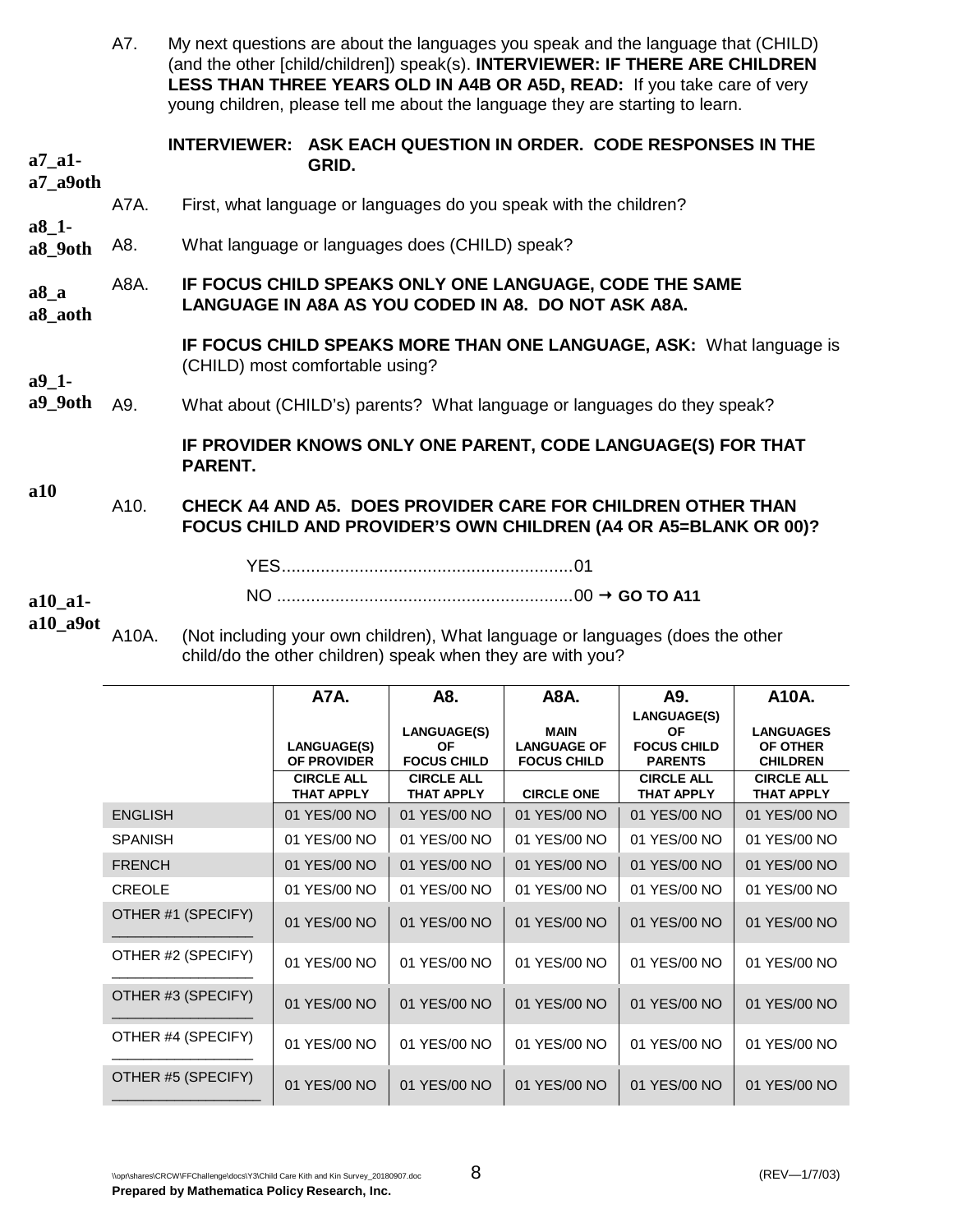| a11     | A11.         | CHECK A7A AND A8. DOES THE CHILD SPEAK A LANGUAGE THAT THE<br><b>PROVIDER DOES NOT SPEAK?</b>                                              |
|---------|--------------|--------------------------------------------------------------------------------------------------------------------------------------------|
|         |              |                                                                                                                                            |
|         |              |                                                                                                                                            |
| $a11_a$ | A11A.<br>GUP | How much trouble do you have communicating with (CHILD) because you don't speak<br>(one of) (his/her) language(s)? Is it $\dots$           |
|         |              |                                                                                                                                            |
|         |              |                                                                                                                                            |
|         |              |                                                                                                                                            |
| $a11$ b | A11B.        | Is there anyone else readily available to help you communicate with (CHILD) in<br>(his/her) own language(s)?                               |
|         |              |                                                                                                                                            |
|         |              |                                                                                                                                            |
| a12     | A12.         | CHECK A7A AND A9. DO EITHER OF FOCUS CHILD'S PARENTS SPEAK A<br><b>LANGUAGE THAT THE PROVIDER DOES NOT SPEAK?</b>                          |
|         |              |                                                                                                                                            |
|         |              |                                                                                                                                            |
| $a12$ a | A12A.<br>GUP | How much trouble do you have communicating with (CHILD's) parent(s) because you<br>don't speak (one of) (his/her/their) language(s)? Is it |
|         |              |                                                                                                                                            |
|         |              |                                                                                                                                            |
|         |              |                                                                                                                                            |
| $a12$ b | A12B.        | Is anyone else readily available to help you communicate with (CHILD's) parent(s) in<br>(his/her/their) own language(s)?                   |
|         |              |                                                                                                                                            |
|         |              |                                                                                                                                            |
|         |              |                                                                                                                                            |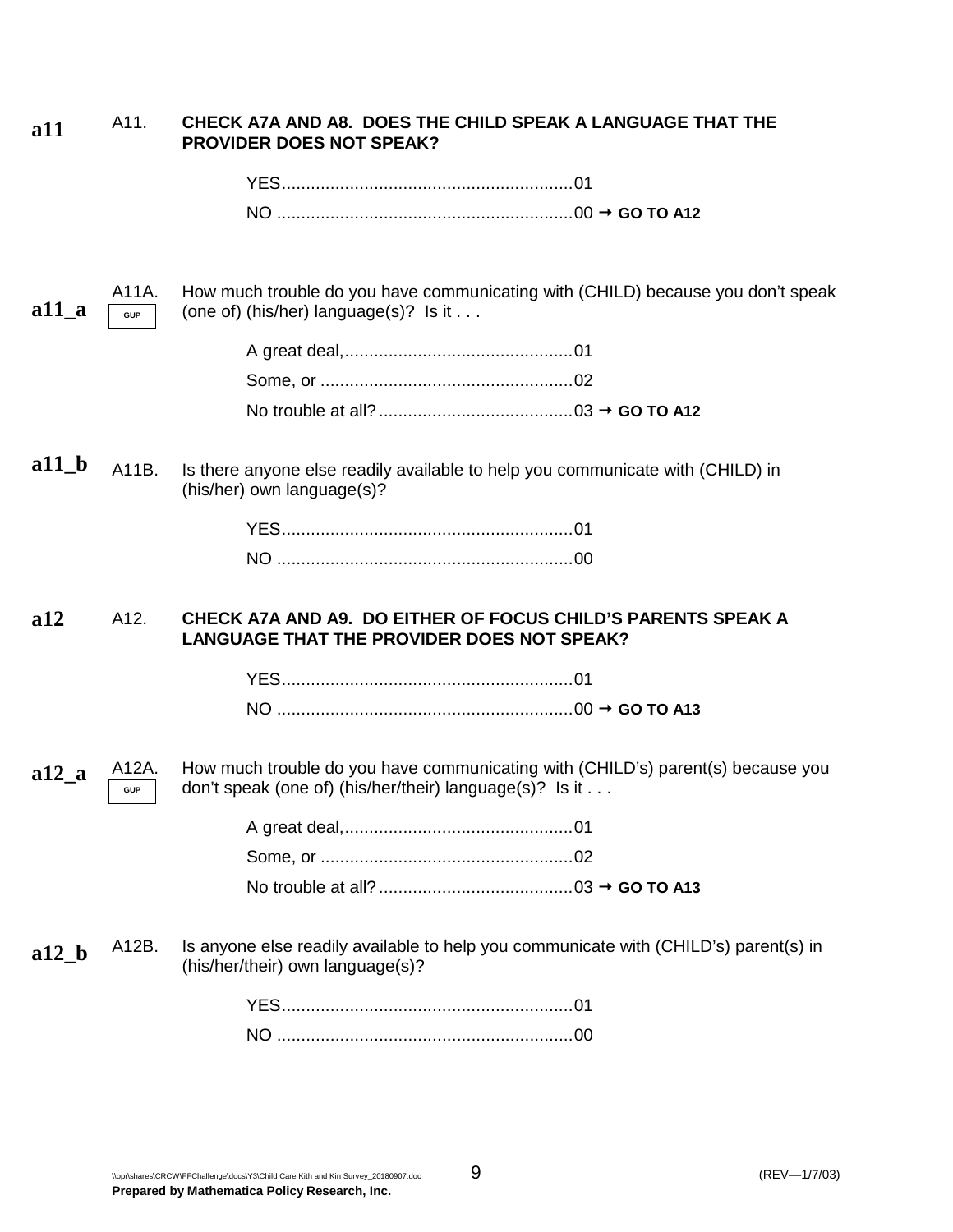|                               | A13.       | My next questions are about you and (CHILD).                                                                                         |
|-------------------------------|------------|--------------------------------------------------------------------------------------------------------------------------------------|
|                               | <b>GUP</b> | When did you first start taking care of (CHILD) on a regular basis?                                                                  |
| $a13$ <sub>m</sub><br>$a13_y$ |            | $\frac{   }{\text{MONTH}} /    \frac{  }{\text{YEAR}}  $                                                                             |
| a14                           | A14.       | How many hours do you usually watch (CHILD) in a typical week?                                                                       |
|                               |            | $\vert$ $\vert$ $\vert$ HOURS                                                                                                        |
| a15                           | A15.       | CHECK A2: IS CARE ONLY IN CHILD'S HOME (A2=02 OR 04)?                                                                                |
|                               |            |                                                                                                                                      |
|                               |            |                                                                                                                                      |
| a15a                          | A15A.      | Does (CHILD) have a special place (in your home/the place where you watch [CHILD])<br>to keep (his/her) toys or personal belongings? |
|                               |            |                                                                                                                                      |
|                               |            |                                                                                                                                      |
| a16                           | A16.       | Is there a television available for ([CHILD]/the children) to watch when you are taking<br>care of (him/her/them)?                   |
|                               |            |                                                                                                                                      |
|                               |            |                                                                                                                                      |
| a16a                          | A16A.      | How many hours is there a television on during a typical day when you care for<br>(CHILD)? Is it                                     |
|                               |            |                                                                                                                                      |
|                               |            |                                                                                                                                      |
|                               |            |                                                                                                                                      |
|                               |            |                                                                                                                                      |
|                               |            |                                                                                                                                      |
|                               |            |                                                                                                                                      |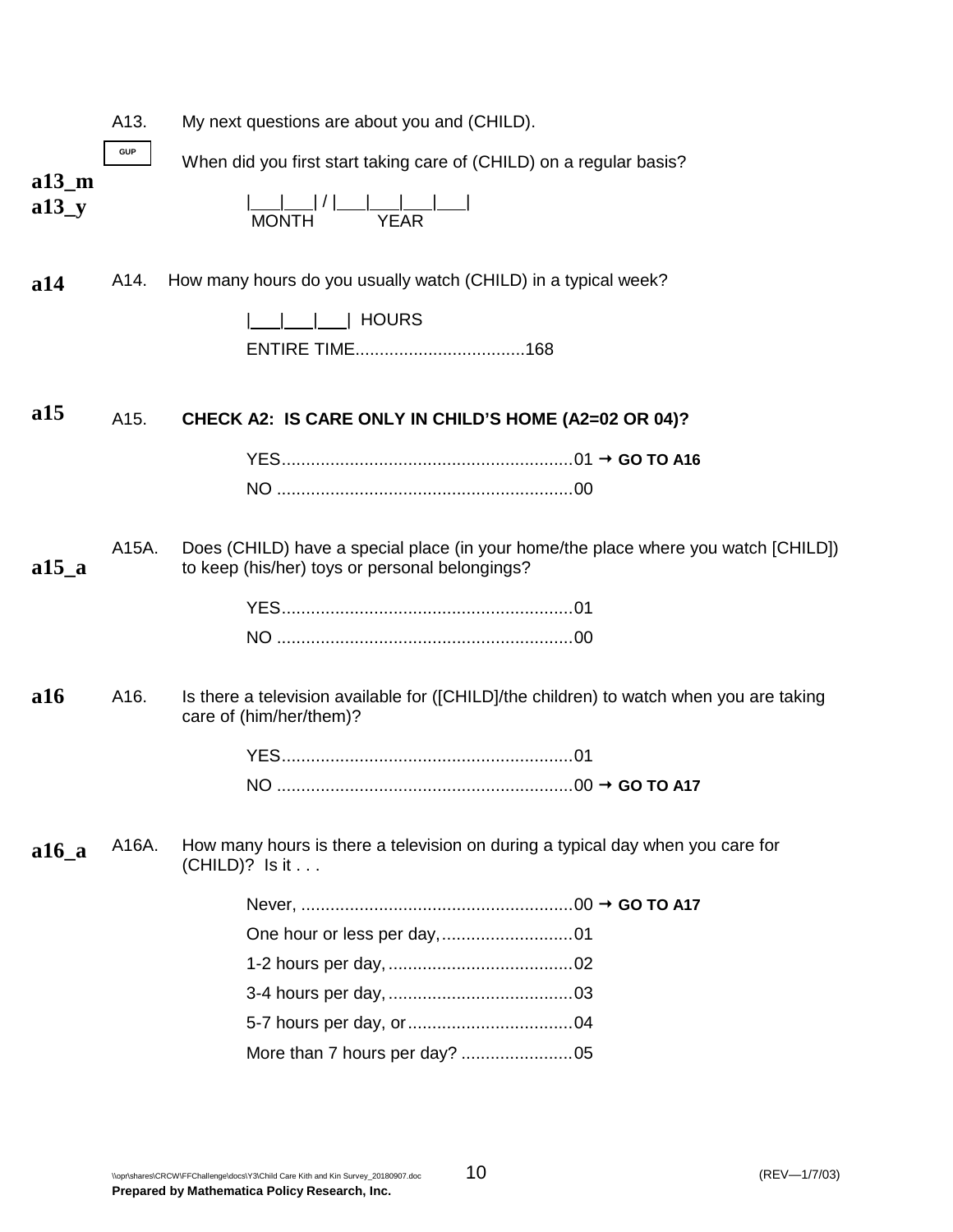A16B. What television shows are generally on while you are watching (CHILD)? Please give me a few examples. **RECORD FIRST TWO MENTIONED**

1.\_\_\_\_\_\_\_\_\_\_\_\_\_\_\_\_\_\_\_\_\_\_\_\_\_\_\_\_\_\_\_\_\_\_\_ **a16\_b1**

2.\_\_\_\_\_\_\_\_\_\_\_\_\_\_\_\_\_\_\_\_\_\_\_\_\_\_\_\_\_\_\_\_\_\_\_ **a16\_b2**

A17. If (CHILD) hits you, what do you do? **RECORD VERBATIM AND CIRCLE ALL THAT APPLY IN A17A. PHDCN a17**

**PROBE:** Anything else?

### A17A. CIRCLE ALL THAT APPLY

|          |                                                    | YES | NO. |
|----------|----------------------------------------------------|-----|-----|
| $a17a$ 0 | THIS NEVER HAPPENS                                 | 01  | 00  |
| a17a 1   | HIT (ANY DEGREE), SPANK, YELL AT, SERIOUSLY PUNISH | 01  | 00  |
| $a17a$ 2 | <b>EXPLAIN THE RULES</b>                           | 01  | 00  |
| $a17a$ 3 | <b>SCOLD</b>                                       | 01  | 00  |
| $a17a$ 4 | <b>TIME OUT</b>                                    | 01  | 00  |
| $a17a$ 5 | NO RESPONSE, IGNORE                                | 01  | 00  |
| $a17a$ 6 | <b>REDIRECT BEHAVIOR</b>                           | 01  | 00  |
| $a17a$ 7 | TELL CHILD NOT TO HIT/TO STOP                      | 01  | 00  |
| a17a 9   | <b>OTHER (SPECIFY)</b>                             | 01  | 00  |
|          |                                                    |     |     |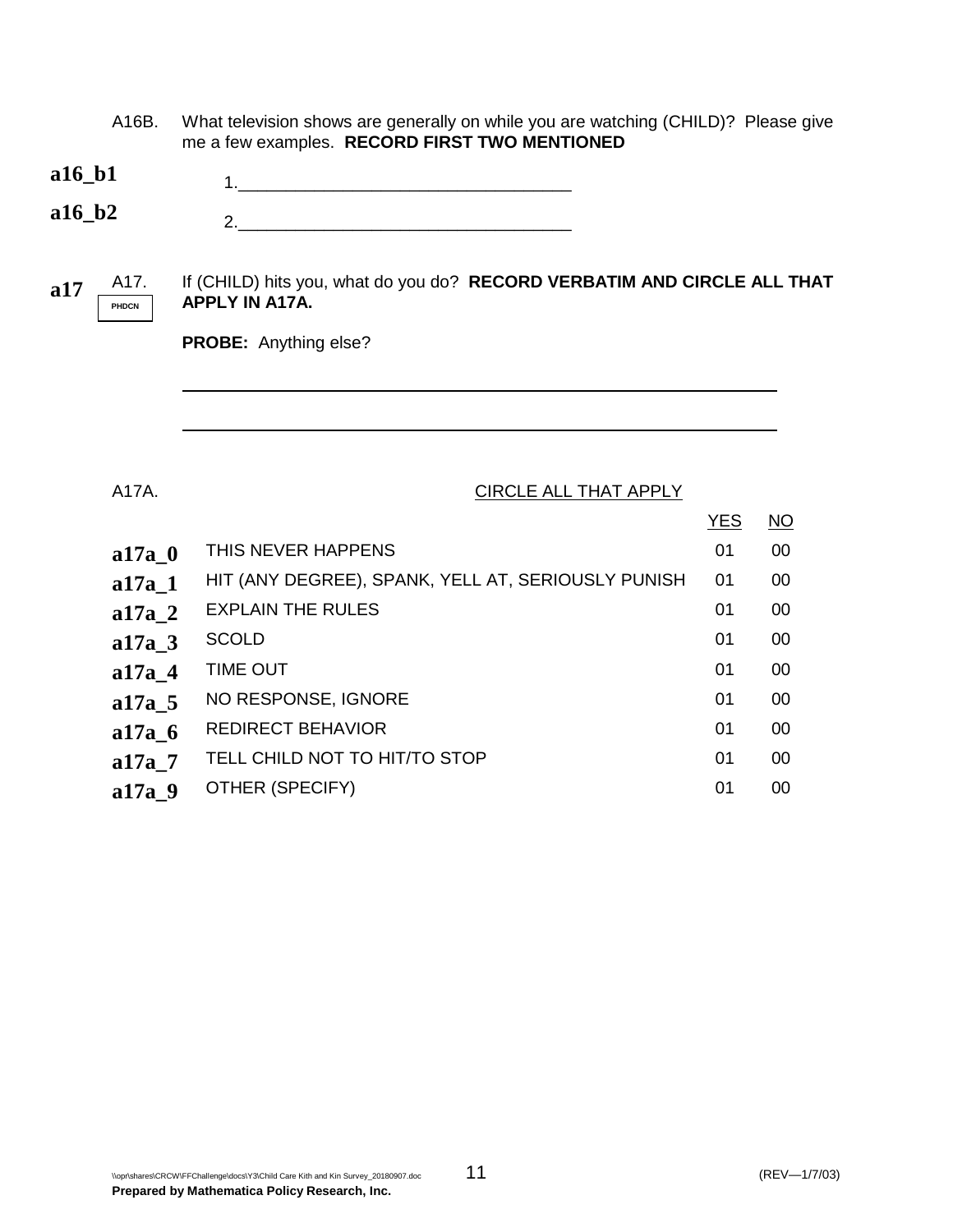#### A18. If (CHILD) disagrees with you or says negative things about you, what do you do? **RECORD VERBATIM AND CIRCLE ALL THAT APPLY IN A18A. a18**

**PROBE:** Anything else?

## A18A. CIRCLE ALL THAT APPLY

|                     |                                                    | <b>YES</b> | <b>NO</b>       |
|---------------------|----------------------------------------------------|------------|-----------------|
| $a18a$ 0            | THIS NEVER HAPPENS                                 | 01         | 00              |
| a18a 1              | HIT (ANY DEGREE), SPANK, YELL AT, SERIOUSLY PUNISH | 01         | 00              |
| $a18a$ <sub>2</sub> | <b>EXPLAIN THE RULES</b>                           | 01         | 00              |
| a18a 3              | <b>SCOLD</b>                                       | 01         | 00 <sup>1</sup> |
| a18a 4              | <b>TIME OUT</b>                                    | 01         | 00              |
| a18a 5              | NO RESPONSE, IGNORE                                | 01         | 00              |
| a18a 6              | <b>REDIRECT BEHAVIOR</b>                           | 01         | 00              |
| $a18a$ 7            | TELL CHILD NOT TO SAY NEGATIVE THINGS/TO STOP      | 01         | 00              |
| a18a 9              | <b>OTHER (SPECIFY)</b>                             | 01         | 00              |
| a18a 101            | <b>ASK WHY, DISCUSS</b>                            | 01         | 00              |
|                     |                                                    |            |                 |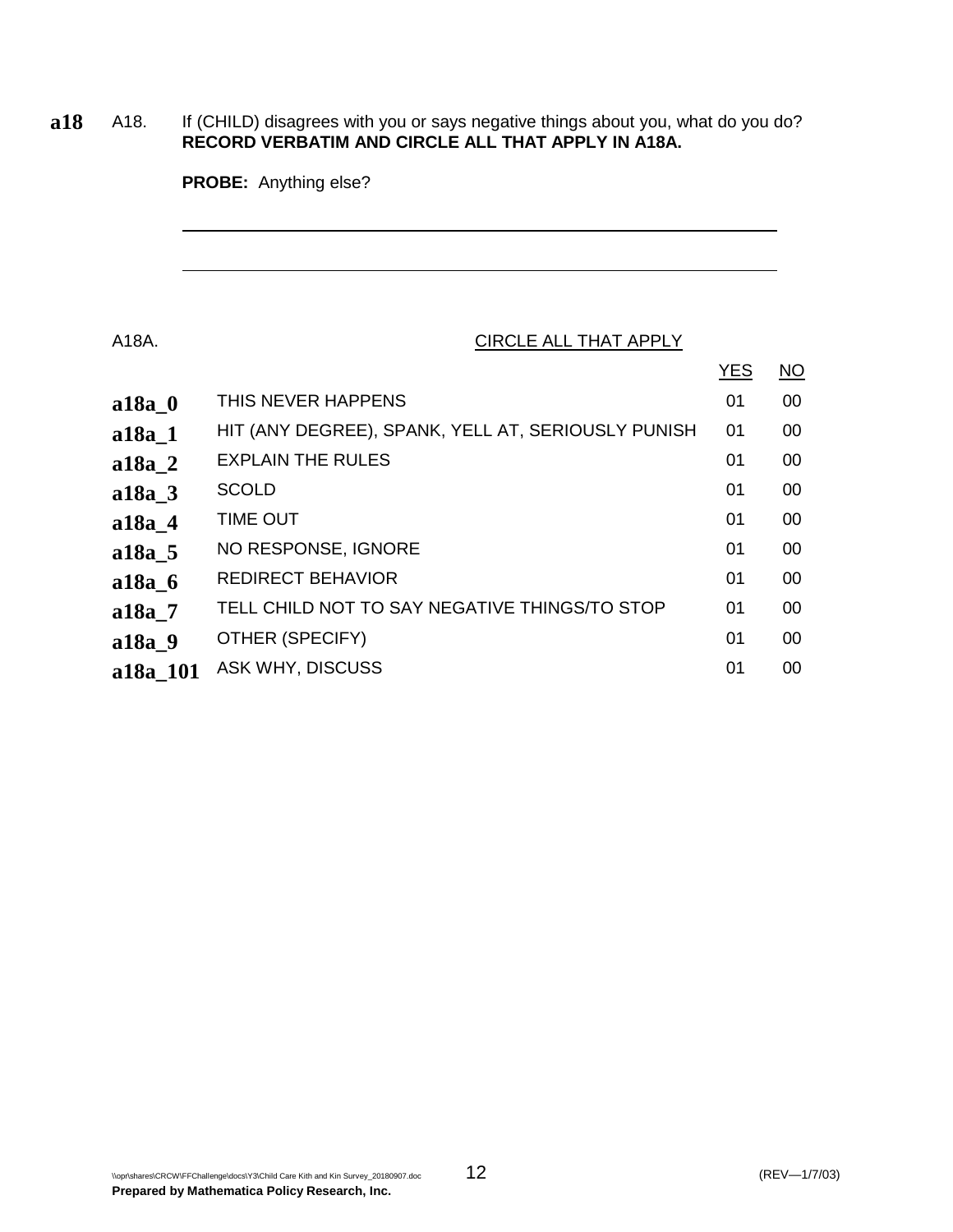**CBC 2000 BPI**

**a19\_a-**

**a19\_ff**

## A19. The next questions are about (CHILD) and how (he/she) behaves.

(READ ITEM). (So far as you know) Is this not true, somewhat or sometimes true, or very true or often true for (CHILD)?

## **INTERVIEWER: IF DON'T KNOW, ASK FOR BEST GUESS.**

|     |                                                        | <b>NOT</b><br><b>TRUE</b> | <b>SOMEWHAT OR</b><br><b>SOMETIMES TRUE</b> | <b>VERY TRUE OR</b><br><b>OFTEN TRUE</b> |
|-----|--------------------------------------------------------|---------------------------|---------------------------------------------|------------------------------------------|
| a.  | (He/She) can't stand waiting, wants everything now     | 00                        | 01                                          | 02                                       |
| b.  |                                                        | 00                        | 01                                          | 02                                       |
| C.  |                                                        | 00                        | 01                                          | 02                                       |
| d.  | (His/Her) demands must be met immediately              | 00                        | 01                                          | 02                                       |
| e.  | (He/She) destroys things belonging to (his/her) family | 00                        | 01                                          | 02                                       |
| f.  |                                                        | 00                        | 01                                          | 02                                       |
| g.  | (He/She) is disturbed by any change in routine         | 00                        | 01                                          | 02                                       |
| h.  | (He/She) doesn't get along with other children         | 00                        | 01                                          | 02                                       |
| i.  | (He/She) doesn't seem to feel guilty after misbehaving | 00                        | 01                                          | 02                                       |
| j.  |                                                        | 00                        | 01                                          | 02                                       |
| k.  |                                                        | 00                        | 01                                          | 02                                       |
| I.  |                                                        | 00                        | 01                                          | 02                                       |
| m.  |                                                        | 00                        | 01                                          | 02                                       |
| n.  | (He/She) hurts animals or people without meaning to    | 00                        | 01                                          | 02                                       |
| О.  |                                                        | 00                        | 01                                          | 02                                       |
| p.  |                                                        | 00                        | 01                                          | 02                                       |
| q.  |                                                        | 00                        | 01                                          | 02                                       |
| r.  | Punishment doesn't change (his/her) behavior           | 00                        | 01                                          | 02                                       |
| S.  |                                                        | 00                        | 01                                          | 02                                       |
| t.  |                                                        | 00                        | 01                                          | 02                                       |
| u.  |                                                        | 00                        | 01                                          | 02                                       |
| v.  |                                                        | 00                        | 01                                          | 02                                       |
| W.  | (He/She) has sudden changes in mood or feelings        | 00                        | 01                                          | 02                                       |
| X.  | (He/She) has temper tantrums or a hot temper           | 00                        | 01                                          | 02                                       |
| у.  |                                                        | 00                        | 01                                          | 02                                       |
| Z.  |                                                        | 00                        | 01                                          | 02                                       |
| aa. |                                                        | 00                        | 01                                          | 02                                       |
| bb. |                                                        | 00                        | 01                                          | 02                                       |
| CC. | (He/She) is withdrawn; (he/she) doesn't get involved   | 00                        | 01                                          | 02                                       |
| dd. |                                                        | 00                        | 01                                          | 02                                       |
| ee. | (He/She) talks or cries in (his/her) sleep             | 00                        | 01                                          | 02                                       |
| ff. |                                                        | 00                        | 01                                          | 02                                       |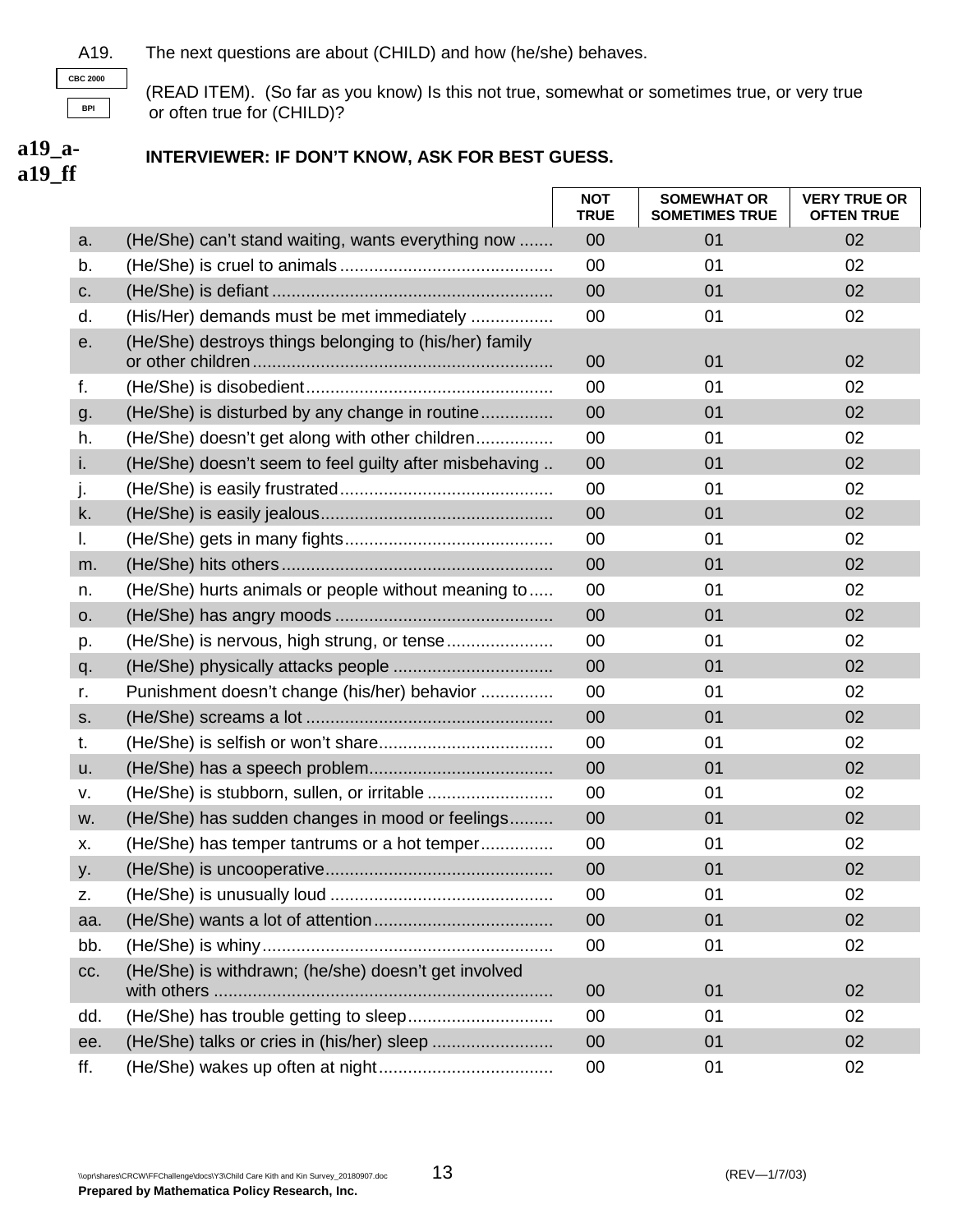## SECTION B: CHILD CARE ROUTINE AND PROGRAM

Now I'd like to ask you some questions about your routines while you watch (CHILD).

| $b1$                 | On average, how many hours per week do you provide child care to children who are<br>B1.<br>not your own?<br><b>PSID-CD</b> |                                                                                                               |  |
|----------------------|-----------------------------------------------------------------------------------------------------------------------------|---------------------------------------------------------------------------------------------------------------|--|
|                      |                                                                                                                             | HOURS OF CARE PER WEEK                                                                                        |  |
|                      |                                                                                                                             | ONLY WATCH FOCUS CHILD, AND/OR OWN CHILD(REN)-4                                                               |  |
| b2                   | B <sub>2</sub> .                                                                                                            | Altogether, how many weeks during the year are you not available to provide child<br>care?                    |  |
|                      |                                                                                                                             | WEEKS                                                                                                         |  |
| b3a                  | B <sub>3</sub> A.                                                                                                           | IS CARE IN THE PROVIDER'S HOME? (A2=01 OR 03?)                                                                |  |
|                      |                                                                                                                             |                                                                                                               |  |
|                      |                                                                                                                             |                                                                                                               |  |
|                      | B4.                                                                                                                         | <b>NO B4 IN THIS VERSION.</b>                                                                                 |  |
| $b5$ hr<br>$b5$ min  | <b>B5.</b><br><b>WLWS</b>                                                                                                   | (When [CHILD/CHILDREN] come(s) to your house) What time do(es) ([CHILD]/the<br>first child) typically arrive? |  |
|                      |                                                                                                                             | <u> -  :  -   -  </u>                                                                                         |  |
| $b5_1$ ampm          |                                                                                                                             | (1)                                                                                                           |  |
|                      |                                                                                                                             |                                                                                                               |  |
| $b5_{ab}$<br>$b5$ am | <b>B5A.</b>                                                                                                                 | (When [CHILD/CHILDREN] come(s) to your house) What time does ([CHILD]/the last<br>child) typically leave?     |  |
|                      |                                                                                                                             |                                                                                                               |  |
| $b5$ <sup>2</sup>    |                                                                                                                             | (1)                                                                                                           |  |
|                      |                                                                                                                             |                                                                                                               |  |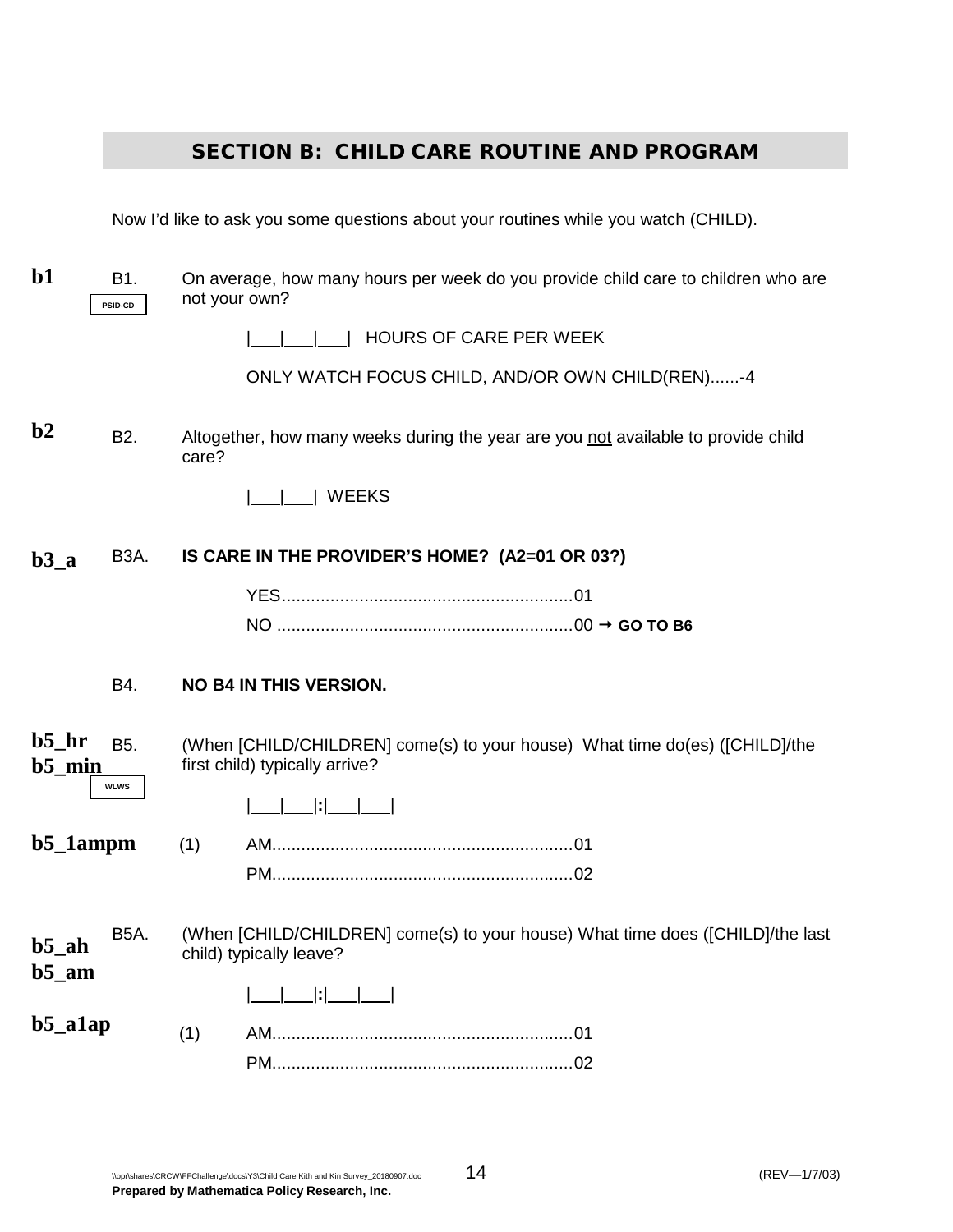| $\bf{b}6$ | B <sub>6</sub> .   | Do you ever care for children on weekends?                                                                                                                                    |
|-----------|--------------------|-------------------------------------------------------------------------------------------------------------------------------------------------------------------------------|
|           | <b>WLWS</b>        |                                                                                                                                                                               |
|           |                    |                                                                                                                                                                               |
|           |                    |                                                                                                                                                                               |
|           | $\bf{b6}$ a B6A.   | Do you ever care for (CHILD) on weekends?                                                                                                                                     |
|           |                    |                                                                                                                                                                               |
|           |                    |                                                                                                                                                                               |
|           |                    |                                                                                                                                                                               |
| $b7$      | B7.<br><b>WLWS</b> | Do you ever provide care in the late night or early morning hours or for a parent whose<br>work hours vary from week to week?                                                 |
|           |                    |                                                                                                                                                                               |
|           |                    |                                                                                                                                                                               |
|           |                    |                                                                                                                                                                               |
| $b8$      | <b>B8.</b>         | Do you ever care for (CHILD) in the late night or early morning hours?                                                                                                        |
|           |                    |                                                                                                                                                                               |
|           |                    |                                                                                                                                                                               |
|           |                    |                                                                                                                                                                               |
| $b8_a$    | B8A.               | Do the hours you watch (CHILD) vary from week to week?                                                                                                                        |
|           |                    |                                                                                                                                                                               |
|           |                    |                                                                                                                                                                               |
|           |                    |                                                                                                                                                                               |
| b9        | B9.                | During the last two months, that is since (DATE TWO MONTHS AGO), how many                                                                                                     |
|           | <b>WLWS</b>        | days were you not able to take care of ([CHILD]/children) because you were sick, one<br>of your own children was sick, or because of a personal emergency, illness or another |
|           |                    | reason?                                                                                                                                                                       |
|           |                    | NUMBER OF DAYS IN LAST TWO MONTHS                                                                                                                                             |
|           |                    |                                                                                                                                                                               |
|           |                    | The next questions are about your policies and procedures. (FOR RELATIVES WHO CARE                                                                                            |
|           |                    | FOR ONLY ONE CHILD, ADD: Some of these questions may not seem to fit your situation,<br>but we need to ask everyone the same questions.)                                      |
|           |                    |                                                                                                                                                                               |
| b10       | B10.               | Do you keep any medical records for ([CHILD]/the children you take care of)?                                                                                                  |
|           |                    |                                                                                                                                                                               |
|           |                    |                                                                                                                                                                               |
|           |                    |                                                                                                                                                                               |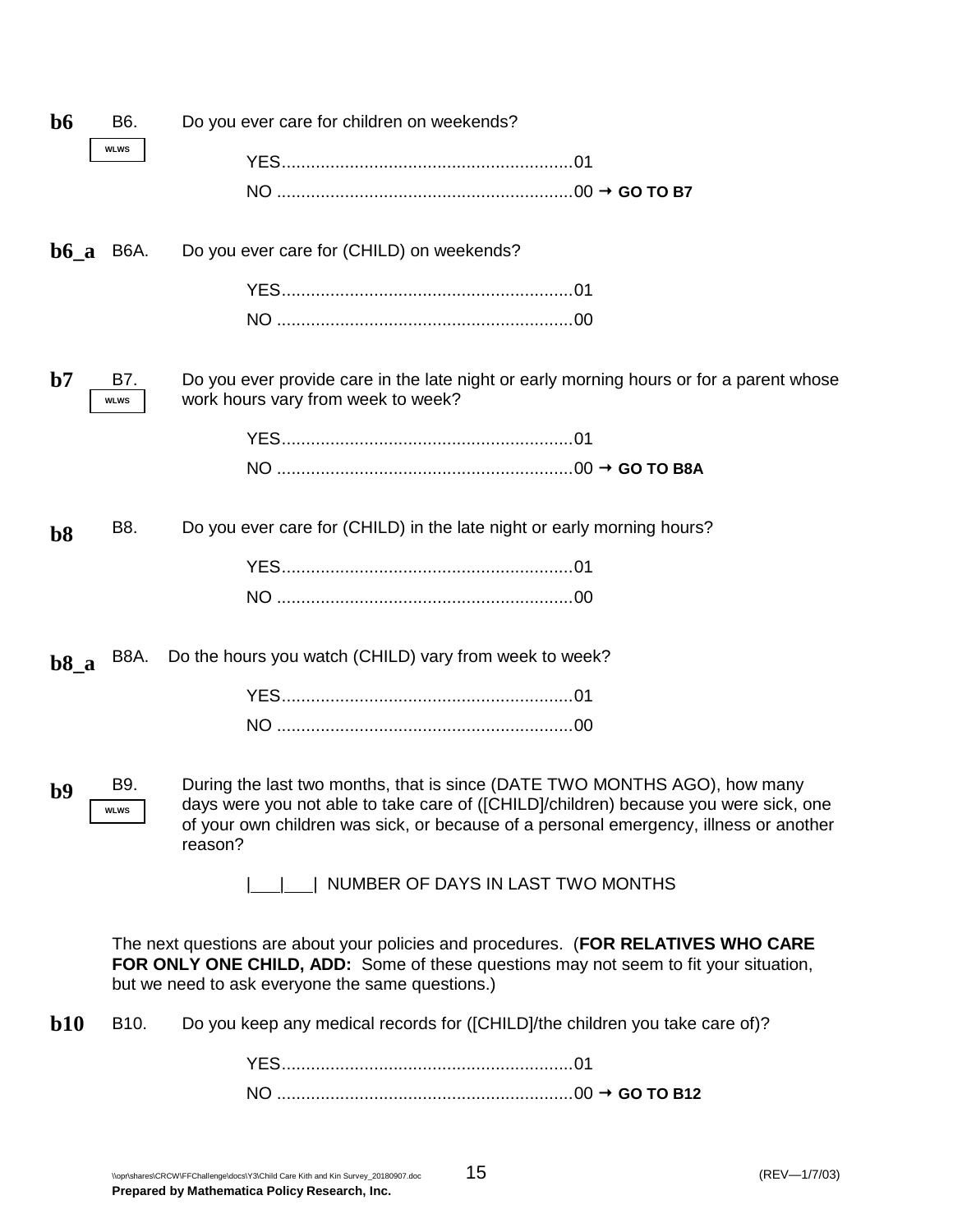B11. My next questions are about the records you keep. Do you have any of the following for (CHILD) (and the other [child/children])?

|                                  |    |                                                                                                                                | <b>CIRCLE 01, 00 OR 02</b><br><b>FOR EACH</b> |           |                                                                   |
|----------------------------------|----|--------------------------------------------------------------------------------------------------------------------------------|-----------------------------------------------|-----------|-------------------------------------------------------------------|
|                                  |    |                                                                                                                                | <b>YES</b>                                    | <b>NO</b> | <b>KEEP FOR SOME</b><br><b>CHILDREN BUT</b><br><b>NOT FOR ALL</b> |
| $b11$ a                          | a. | Record of immunization and other health                                                                                        | 01                                            | 00        | 02                                                                |
| $b11_b$                          | b. | Emergency contact information?                                                                                                 | 01                                            | 00        | 02                                                                |
| $b11_c$<br>FDCRS 12-<br>3.2      | C. | Written permission to get medical care in                                                                                      | 01                                            | 00        | 02                                                                |
| $b11$ d                          | d. | Phone numbers for doctors?                                                                                                     | 01                                            | 00        | 02                                                                |
| FDCRS 12-<br>5.2<br>$b11$ e      | е. | Information on health problems such as                                                                                         | 01                                            | 00        | 02                                                                |
| b11                              | f. | Written permission to give medicine?                                                                                           | 01                                            | 00        | 02                                                                |
| $b11_g$<br>B12.                  | g. | Do you keep physician's name?<br>CHECK A3: IS FOCUS CHILD ONLY CHILD IN CARE (A3=00)?                                          | 01                                            | 00        |                                                                   |
| b12                              |    |                                                                                                                                |                                               |           |                                                                   |
| B13A.<br><b>FDCRS 12-</b><br>5.4 |    | What do you do to inform other parents if you learn that a child has an infectious<br>disease such as pink eye or chicken pox? |                                               |           |                                                                   |
| $b13_a$                          |    |                                                                                                                                | <b>CIRCLE ONE</b>                             |           |                                                                   |
|                                  |    |                                                                                                                                |                                               |           |                                                                   |
|                                  |    |                                                                                                                                |                                               |           |                                                                   |
| $b13$ <sub>-a9oth</sub>          |    |                                                                                                                                |                                               |           |                                                                   |
|                                  |    | NO OTHER CHILDREN IN CARE10                                                                                                    |                                               |           |                                                                   |

**FDCRS 12- 3.2**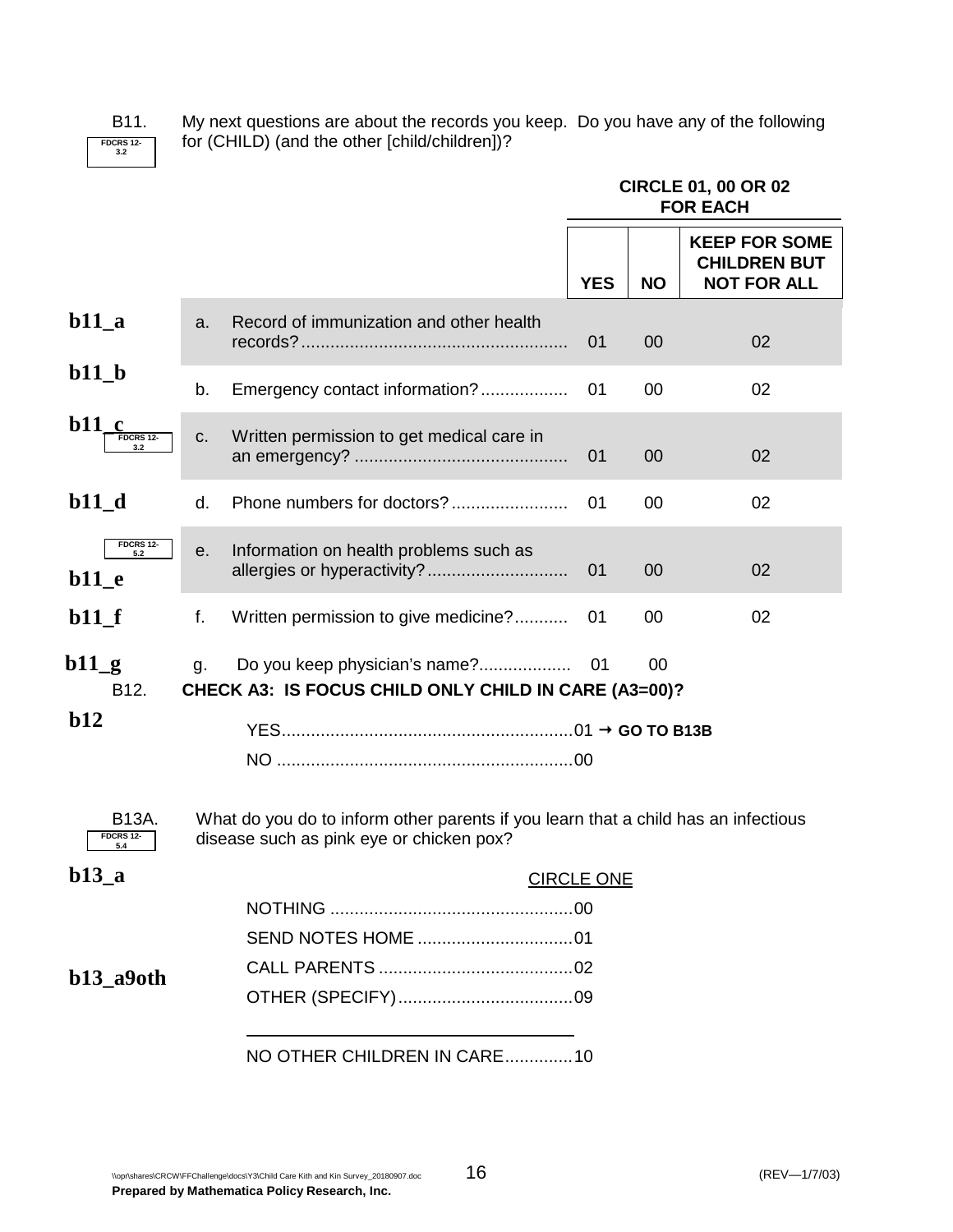### B13B. What is your policy if child abuse is suspected?

**FDCRS 12- 3.3**

**PROBE:** Anything else?

### CIRCLE ALL THAT APPLY

|                     |                                                                            | <b>YES</b> | NO.     |
|---------------------|----------------------------------------------------------------------------|------------|---------|
| $b13b$ <sup>0</sup> | <b>NO POLICY</b>                                                           | 01         | 00      |
| $b13b$ 2            | <b>CONTACT SPECIALIST</b>                                                  | 01         | $00 \,$ |
| $b13b$ 3            | CONTACT HEALTH AND HUMAN SERVICES/ YOUTH<br>SERVICES/ CHILD WELFARE AGENCY | 01         | $00 \,$ |
| $b13b$ 4            | <b>CONTACT POLICE</b>                                                      | 01         | $00 \,$ |
| $b13b$ 5            | <b>CONTACT OTHER AUTHORITIES</b>                                           | 01         | $00 \,$ |
| <b>b13b</b> 8       | CONFRONT OR TALK TO PARENT(S)                                              | 01         | $00 \,$ |
| $b13b$ 9            | <b>OTHER (SPECIFY)</b>                                                     | 01         | 00      |
|                     |                                                                            |            |         |

B14. How often does (CHILD) ride in a private car when in your care? Would you say . . .

## **b14\_a**



**SCS**

**b14**

B14A. When you take (CHILD) in a car, do you usually put (him/her) in a car seat, a booster seat, in the regular seat with a seatbelt on, or does (he/she) just sit in the car?

| SOMEONE'S LAP (VOLUNTEERED) 04 |  |
|--------------------------------|--|

## **b14\_b**

B14B. When you take (CHILD) in a car, does (he/she) usually sit in the front seat or the back seat?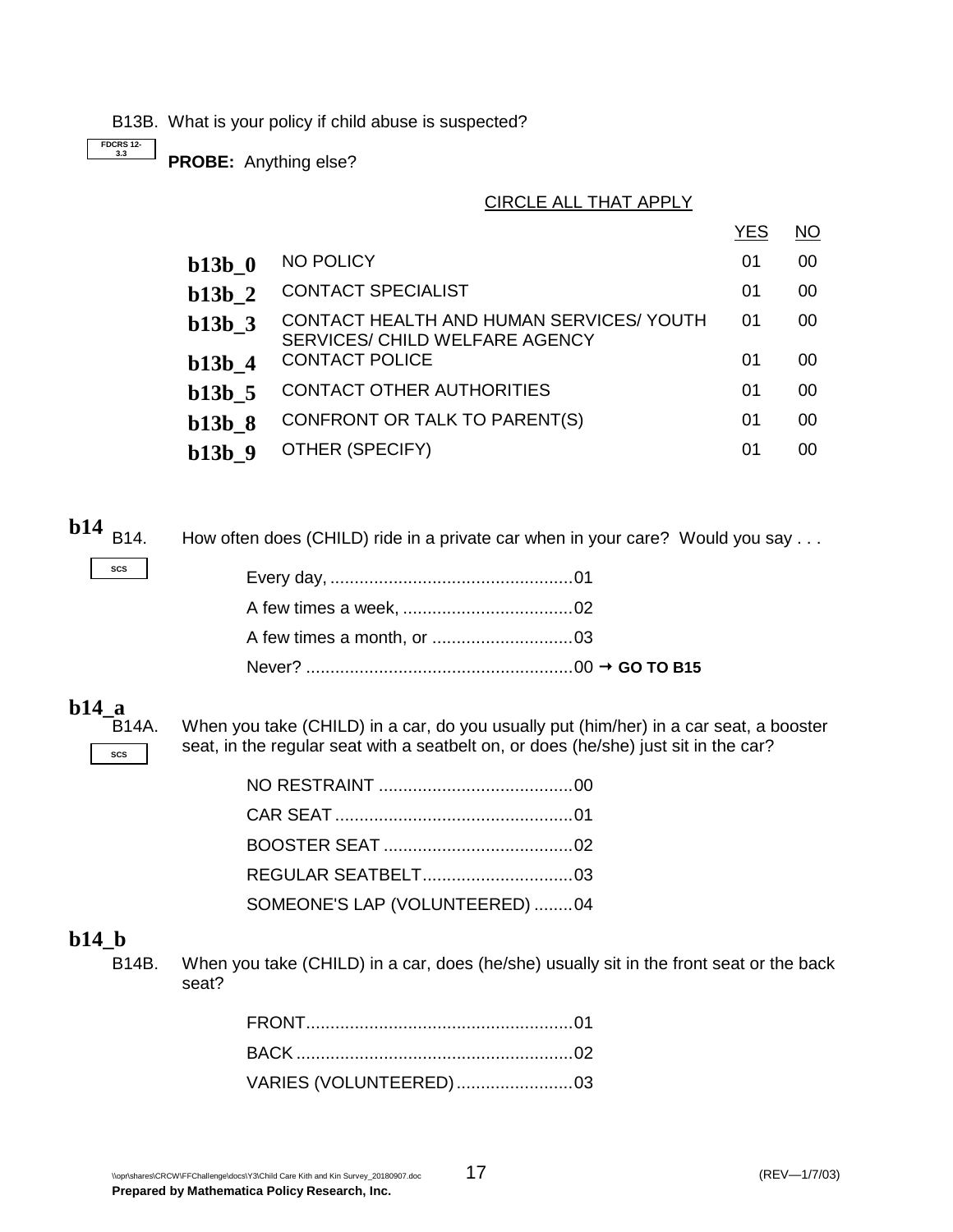## **ASK B15 TO B17 FOR THE PLACE WHERE CHILD IS WATCHED.**

B15. **CODE PROVIDER'S HOME WITHOUT ASKING IF OBSERVED. IF NOT OBSERVED, ASK:** (Does your home/the place where you watch [CHILD]) have

smoke alarms?

YES............................................................01 NO .............................................................00 **GO TO B16 b15**

B15A. As far as you know, are the batteries working in the smoke alarms?

| b15a |                                 |  |
|------|---------------------------------|--|
|      | <b>HARD WIRED TO ELECTRICAL</b> |  |
|      |                                 |  |
|      |                                 |  |

B16. (Do you/Does the place where you watch [CHILD]) have a first aid kit?

| h16 |  |
|-----|--|
|     |  |

B17. Has (your home/the place where you watch [CHILD]) passed a fire inspection?

|             | <b>FDCRS 12</b> |  |
|-------------|-----------------|--|
|             |                 |  |
| <b>b</b> 17 |                 |  |
|             |                 |  |

B18. **CHECK A4, A5 AND A5A. DOES PROVIDER CARE FOR ANY CHILDREN OTHER THAN FOCUS CHILD OR PROVIDER'S OWN CHILDREN (A4 OR A5 OR A5A=BLANK OR 00)? b18**

**WLWS**

B19. Child care providers sometimes have helpers who assist with caring for young children. These helpers may be paid or not paid. Altogether, how many adults help you take care of children in a typical week?

**b19**

**IF ASKED, SAY "BY ADULTS I MEAN THOSE 18 OR OLDER."**

| | | ADULT ASSISTANTS

NO ADULT ASSISTANTS..............................00 **→ GO TO B20**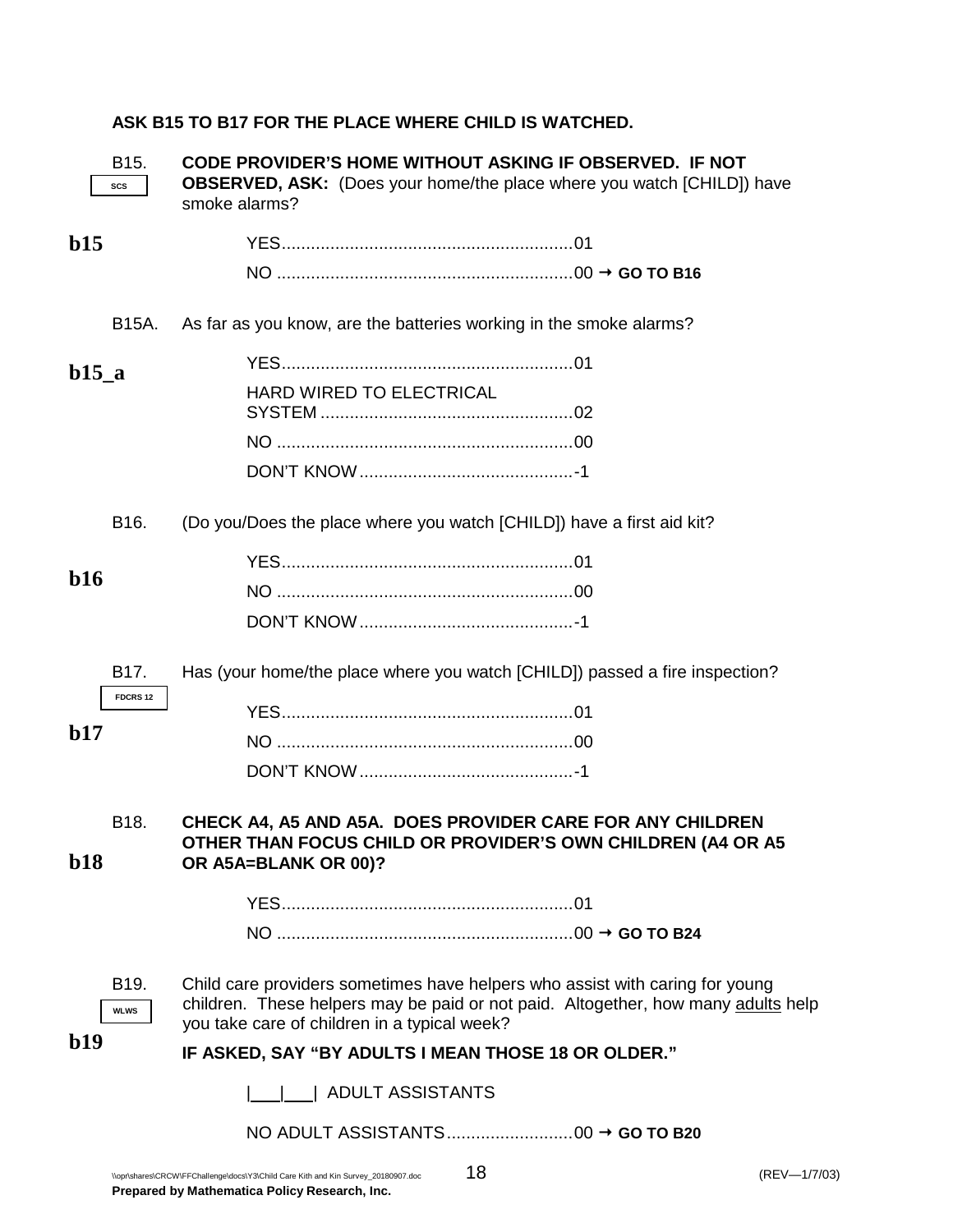| How many of these assistants are paid money or paid in a non-cash arrangement?<br><b>B19A.</b> |                                |                                                                                                                 |  |  |
|------------------------------------------------------------------------------------------------|--------------------------------|-----------------------------------------------------------------------------------------------------------------|--|--|
| b19a                                                                                           |                                | PAID ADULT ASSISTANTS                                                                                           |  |  |
|                                                                                                | B20.                           | Do you have any helpers who are 17 or younger?                                                                  |  |  |
| b20                                                                                            |                                |                                                                                                                 |  |  |
|                                                                                                |                                |                                                                                                                 |  |  |
|                                                                                                |                                |                                                                                                                 |  |  |
|                                                                                                | <b>B20A.</b>                   | How many younger helpers do you have?                                                                           |  |  |
| b20a                                                                                           |                                | YOUNGER HELPERS                                                                                                 |  |  |
|                                                                                                |                                | NO YOUNGER HELPERS 00→ GO TO B21                                                                                |  |  |
| $b20$ b                                                                                        |                                | B20B. How many of these younger helpers are paid money or paid in a non-cash<br>arrangement?                    |  |  |
|                                                                                                |                                | PAID YOUNGER HELPERS.                                                                                           |  |  |
| b21                                                                                            | B21.                           | DOES PROVIDER HAVE ANY ASSISTANTS? (B19 OR B20A CODED WITH<br>NUMBER?)                                          |  |  |
|                                                                                                |                                |                                                                                                                 |  |  |
|                                                                                                |                                |                                                                                                                 |  |  |
|                                                                                                | B21A.<br><b>FDCRS 13 - 3-7</b> | What do you usually do if you are called away suddenly while you are responsible for<br>([CHILD]/the children)? |  |  |
|                                                                                                |                                | <b>CIRCLE ONE</b>                                                                                               |  |  |
|                                                                                                |                                | HAVE SUBSTITUTE AVAILABLE 01                                                                                    |  |  |
| $b21_a$                                                                                        |                                | ADULT FAMILY MEMBER HELPS02                                                                                     |  |  |
|                                                                                                |                                | NON-ADULT FAMILY MEMBER HELPS03                                                                                 |  |  |
|                                                                                                |                                |                                                                                                                 |  |  |
|                                                                                                |                                |                                                                                                                 |  |  |
|                                                                                                |                                | TAKE THEM WITH ME 101                                                                                           |  |  |
|                                                                                                |                                |                                                                                                                 |  |  |
|                                                                                                |                                | <b>GO TO B24</b>                                                                                                |  |  |
|                                                                                                | B22.                           | Including you, what is the maximum number of caregivers when (CHILD) is here?                                   |  |  |
| b22                                                                                            |                                |                                                                                                                 |  |  |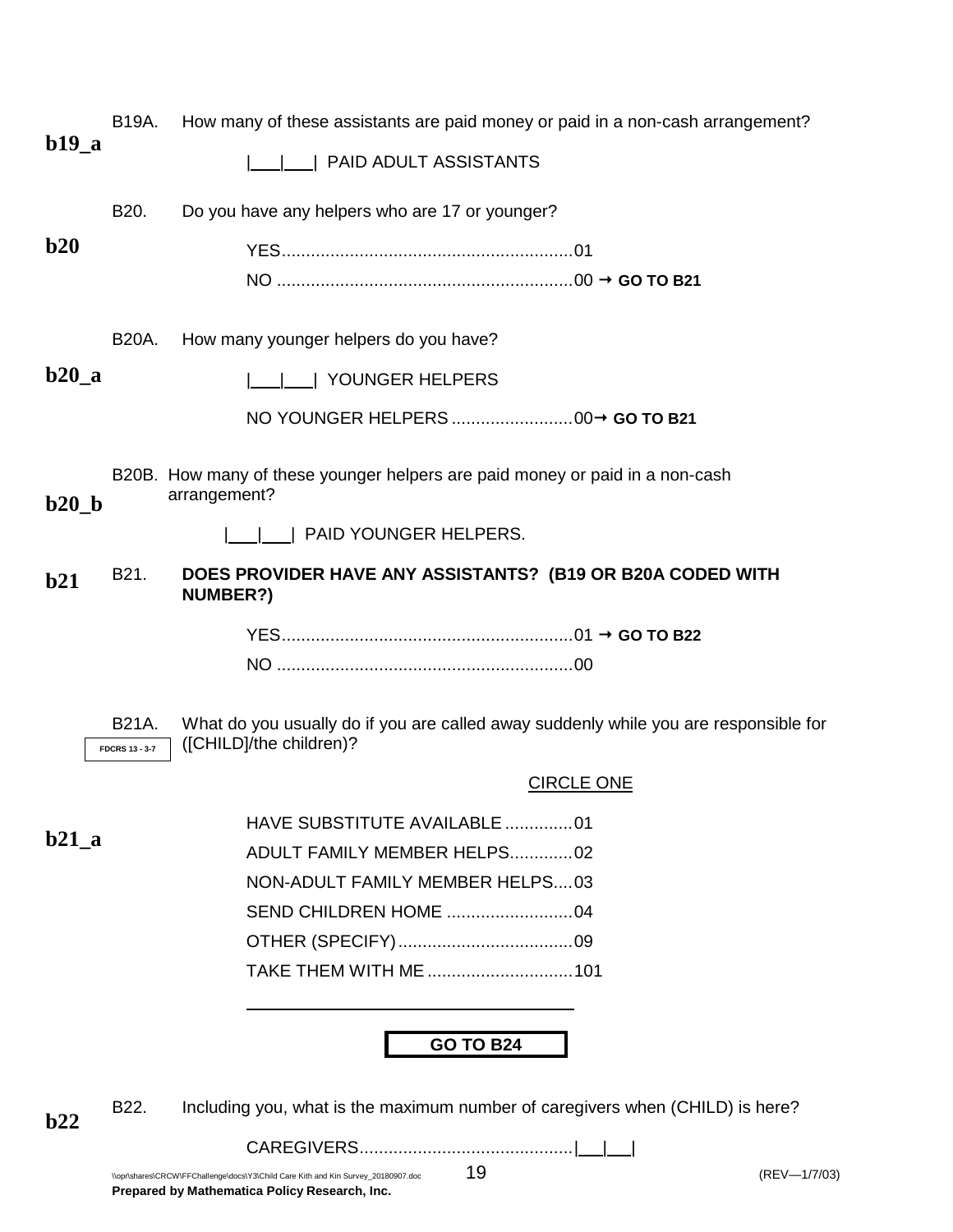| $b22_a$ |                    | B22A. And what is the minimum number of caregivers when (CHILD) is here?                                   |  |  |  |
|---------|--------------------|------------------------------------------------------------------------------------------------------------|--|--|--|
|         |                    |                                                                                                            |  |  |  |
|         |                    | PROVIDER IS ONLY CAREGIVER01                                                                               |  |  |  |
| b23     | B23.               | How many assistants have stopped working with you since (CHILD) started here?<br><b>ASSISTANTS LEFT</b>    |  |  |  |
| $b23$ a | B23A.              | How many new assistants have started working with you since (CHILD) started here?<br><b>NEW ASSISTANTS</b> |  |  |  |
| b24     | B24.               | Do you get paid to watch (CHILD), either by (his/her) parents or by some other<br>source?                  |  |  |  |
| b25     | B25.<br><b>GUP</b> | What do you charge to take care of (CHILD)?<br>$$ $ $ $ , $ $ $ $ $ $                                      |  |  |  |
| $b25_a$ | B25A.              | <b>CODE WITHOUT ASKING IF MENTIONED:</b><br>Is that per<br><b>GO TO B25C</b>                               |  |  |  |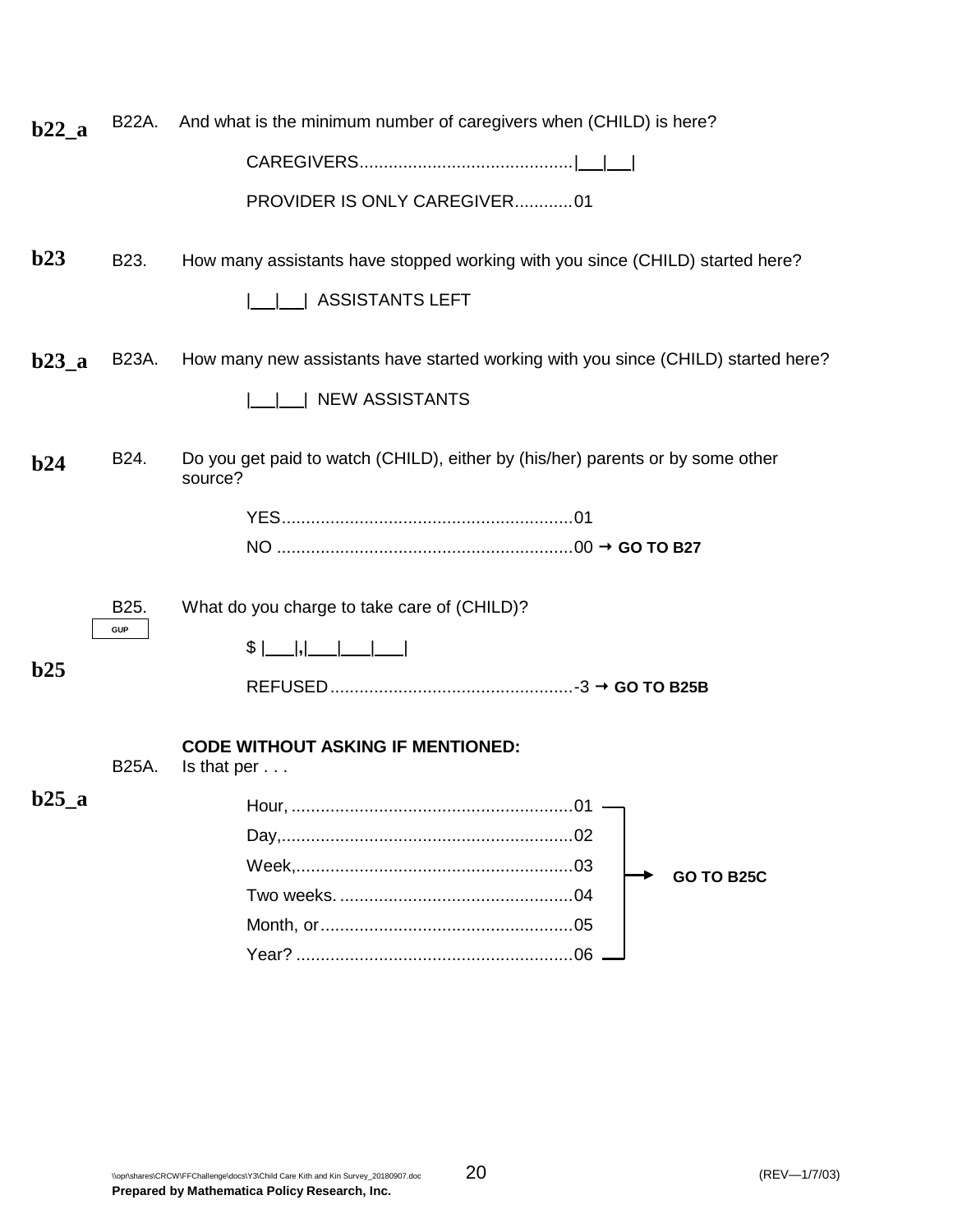| B25B.<br>b25 b | I just need a range. Is it |  |
|----------------|----------------------------|--|
|----------------|----------------------------|--|

| About \$200 per month or less, 01 |  |
|-----------------------------------|--|
|                                   |  |
|                                   |  |
|                                   |  |
|                                   |  |
|                                   |  |
|                                   |  |
|                                   |  |

## B25C. **CHECK A4A. AND A5B. ARE ANY OF CHILD'S SIBLINGS IN CARE (A4A OR A5B=01)?**

**b25\_c**

## B25C(1). **CODE WITHOUT ASKING IF RESPONSE ALREADY GIVEN:**

Is this charge only for (CHILD), or for (his/her) sibling(s) as well?

## **b25\_c1**

B25D. What would you charge for just (CHILD)?

#### **PROBE FOR AN ESTIMATE IF NECESSARY. b25\_d**

## $$ | \_ |, | \_ | \_ |$

REFUSED..................................................-3 **GO TO B25F**

## **CODE WITHOUT ASKING IF MENTIONED:**

B25E. Is that per . . .

|       |  | GO TO B26 |
|-------|--|-----------|
|       |  |           |
|       |  |           |
| Year? |  |           |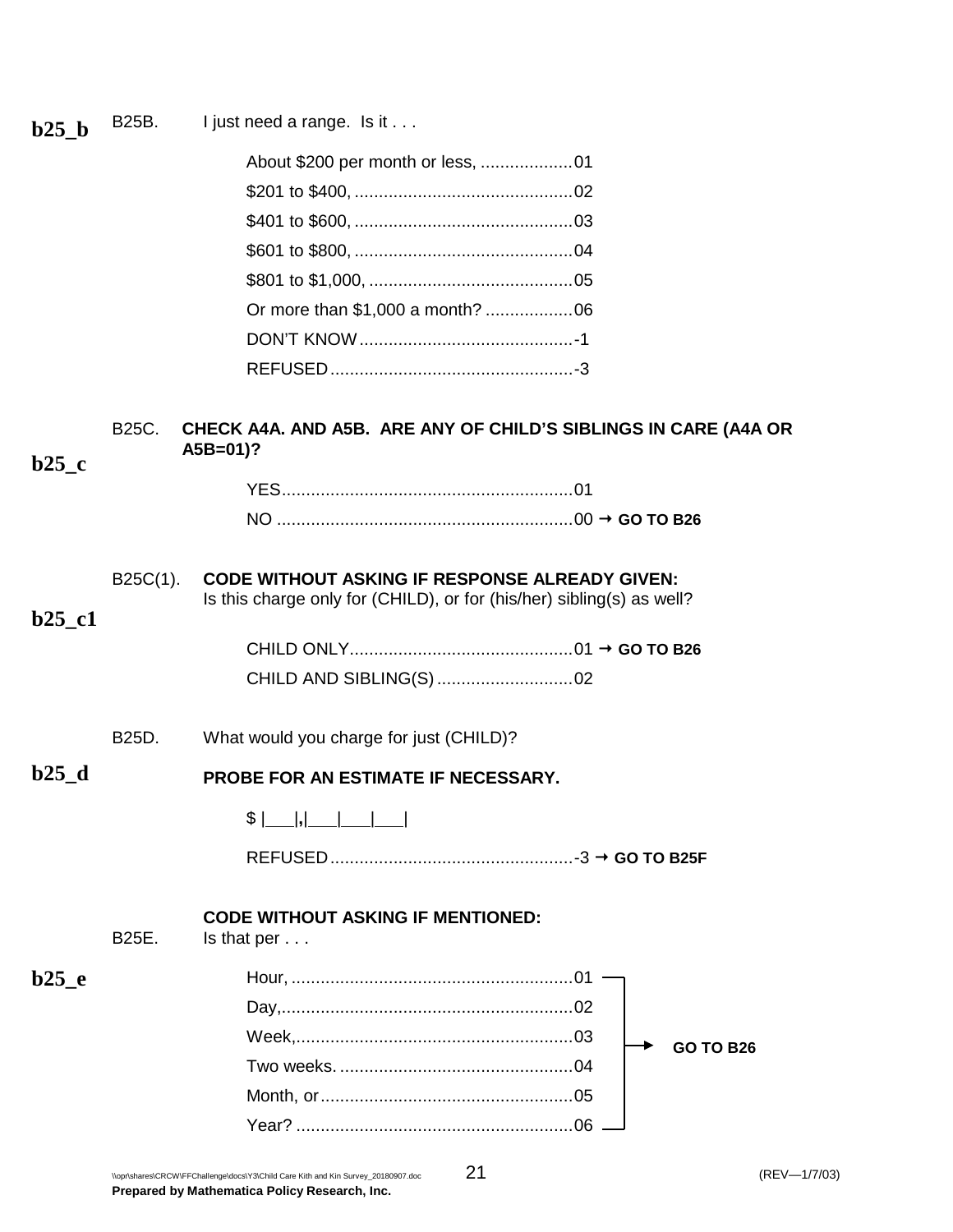| $b25$ f | <b>B25F.</b> | I just need a range. Is that                                              |
|---------|--------------|---------------------------------------------------------------------------|
|         |              |                                                                           |
|         |              |                                                                           |
|         |              |                                                                           |
|         |              |                                                                           |
|         |              |                                                                           |
|         |              |                                                                           |
|         |              |                                                                           |
|         |              |                                                                           |
| b26     | B26.         | Is any part of (CHILD's) care paid for by government subsidy?             |
|         |              |                                                                           |
|         |              |                                                                           |
| b26a    | B26A.<br>GUP | What local, state, or federal program provides these funds?               |
|         |              | DEPARTMENT OF SOCIAL SERVICES02                                           |
|         |              |                                                                           |
| $b26$ b | B26B.        | How much of (CHILD'S) care is paid for by (that subsidy/those subsidies)? |
|         |              | \$∣                                                                       |
|         |              |                                                                           |
|         |              | <b>GO TO B26D</b>                                                         |
| $b26$ c | B26C.        | <b>CODE WITHOUT ASKING IF MENTIONED:</b><br>Is that per $\ldots$          |
|         |              |                                                                           |
|         |              |                                                                           |
|         |              |                                                                           |
|         |              | GO TO B26E                                                                |
|         |              |                                                                           |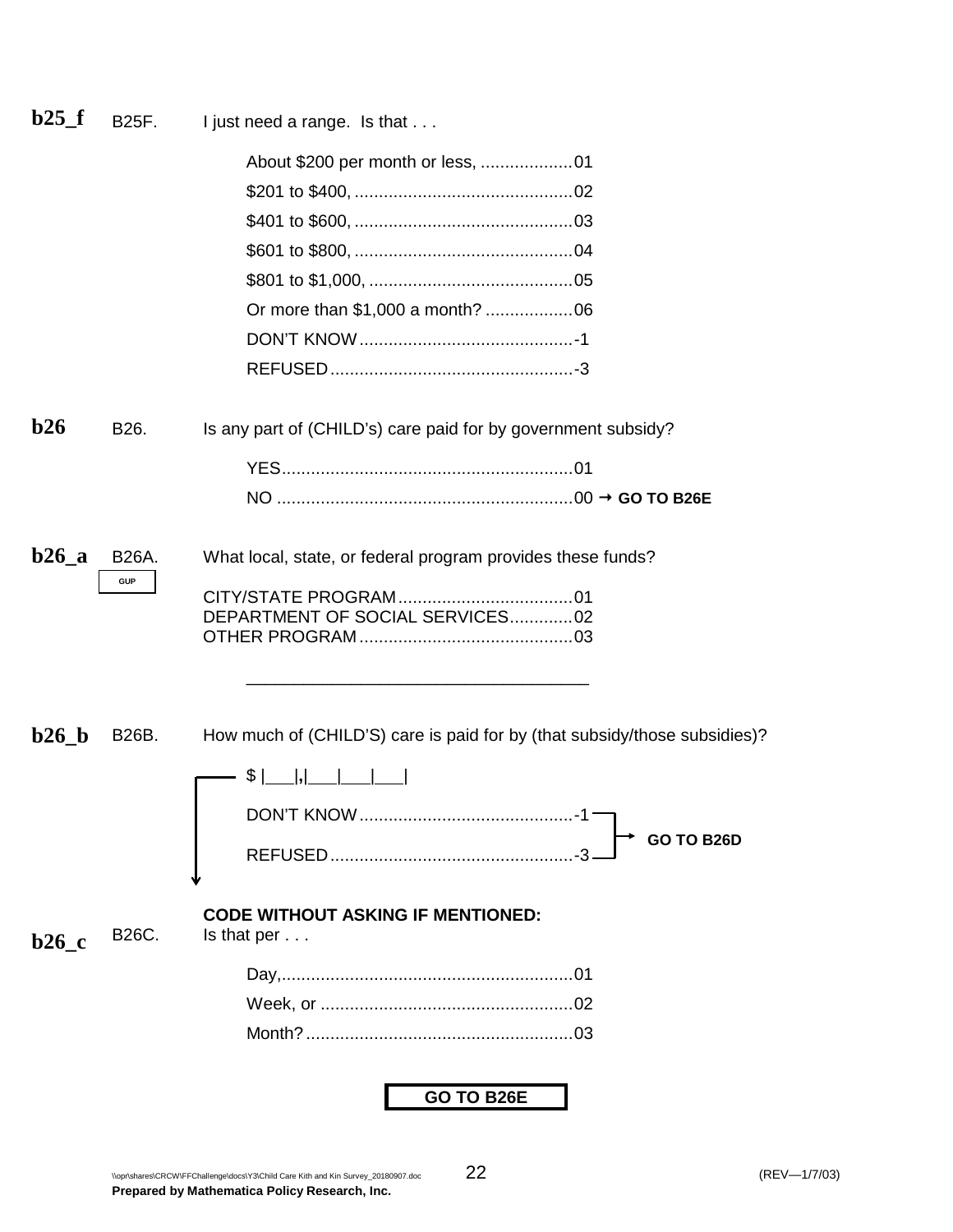B26D. About how much of (CHILD'S) care is paid by (that subsidy/those subsidies)? Is it ...

|                        | B26E. | Does (CHILD) receive any discounts or scholarships aside from government<br>subsidies? |
|------------------------|-------|----------------------------------------------------------------------------------------|
| $b26$ $e^*$<br>October |       | <b>VES</b>                                                                             |

NO .............................................................00 only

B27. **(CHECK A4, A4A, A5, A5B.) DOES PROVIDER CARE FOR ANY CHILDREN OTHER THAN FOCUS CHILD, (HIS/HER) SIBLINGS, OR PROVIDER'S OWN CHILDREN (A4 AND A4A=00, OR A5 AND A5B=00)? b27**

B28. Do the parents of the other (child/children) pay you out of their own money? Please do not include government subsidies. **b28**

### **CODE YES IF ANY PARENTS PAY.**

B28A. Do you charge families different fees based upon their family income? **b28\_a**

**b29**

**b26\_d**

**WLWS**

| B29. | Do you provide discounts or scholarships for (the other child/any of the other |
|------|--------------------------------------------------------------------------------|
|      | children)?                                                                     |

**PROBE:** Do not include funds from other sources.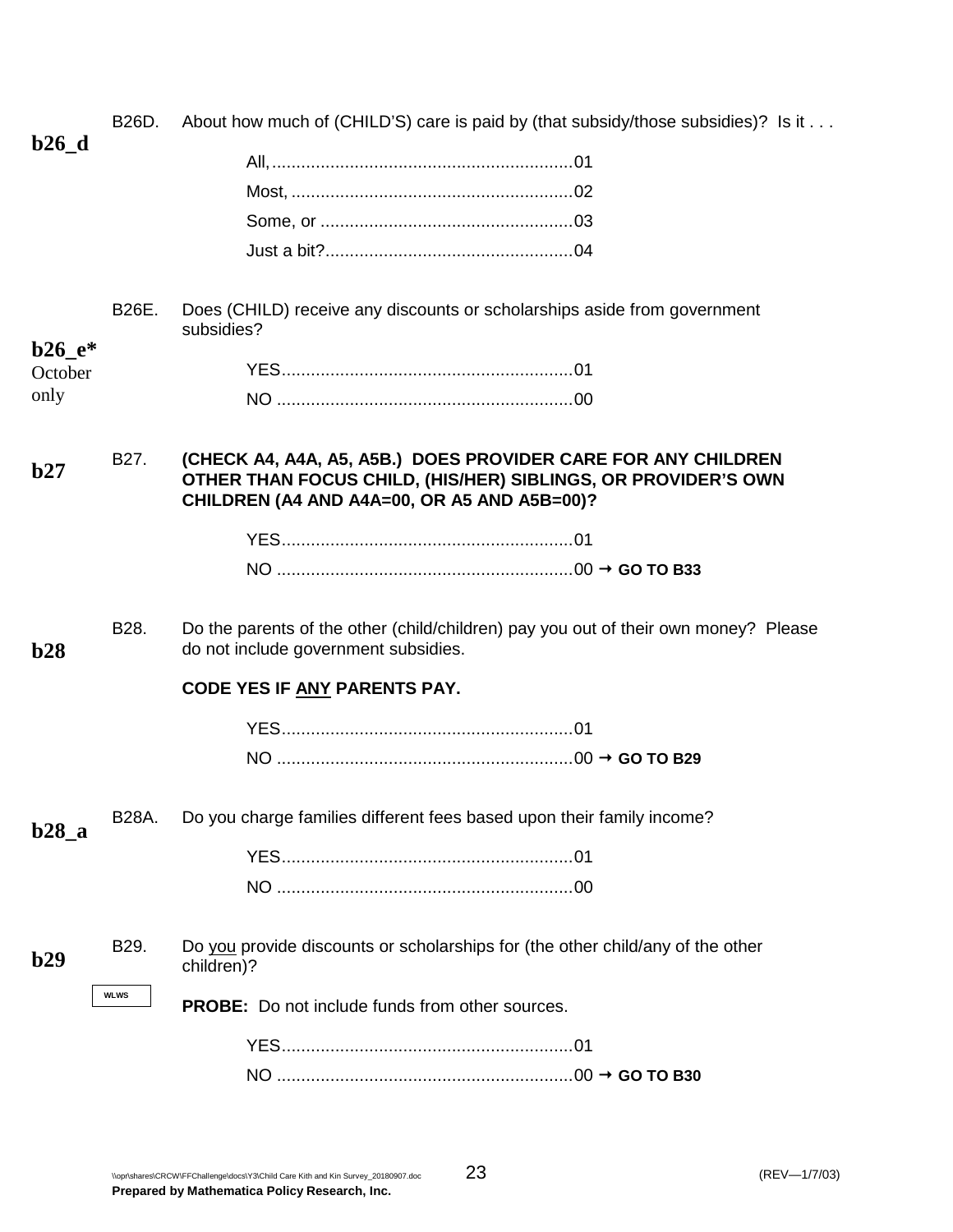| b29a    | B29A.                | How many children currently receive these discounts or scholarships?                       |  |  |  |
|---------|----------------------|--------------------------------------------------------------------------------------------|--|--|--|
|         |                      | <b>CHILDREN</b>                                                                            |  |  |  |
| b30     | B30.                 | Is any part of the other (child's/children's) child care paid for by government subsidies? |  |  |  |
|         |                      |                                                                                            |  |  |  |
| b31     | B31.                 | How many children are supported fully or in part by government subsidies?                  |  |  |  |
|         |                      | <b>CHILDREN</b>                                                                            |  |  |  |
| b31a    | B31A.                | What local, state, or federal programs provide these funds?                                |  |  |  |
|         |                      | PROBE: Any others?                                                                         |  |  |  |
|         |                      | DEPARTMENT OF SOCIAL SERVICES02                                                            |  |  |  |
| $b31$ b | B31B.<br><b>WLWS</b> | Would you like to serve more subsidized children?                                          |  |  |  |
|         |                      |                                                                                            |  |  |  |
|         |                      |                                                                                            |  |  |  |
| $b31_c$ | B31C.                | Could you continue to operate if you didn't serve subsidized children?                     |  |  |  |
|         | <b>WLWS</b>          |                                                                                            |  |  |  |
|         |                      |                                                                                            |  |  |  |
| b32     | B32.                 | CHECK B24, B26, B28, AND B30. IS PROVIDER PAID FOR CARE?                                   |  |  |  |
|         |                      |                                                                                            |  |  |  |
|         |                      |                                                                                            |  |  |  |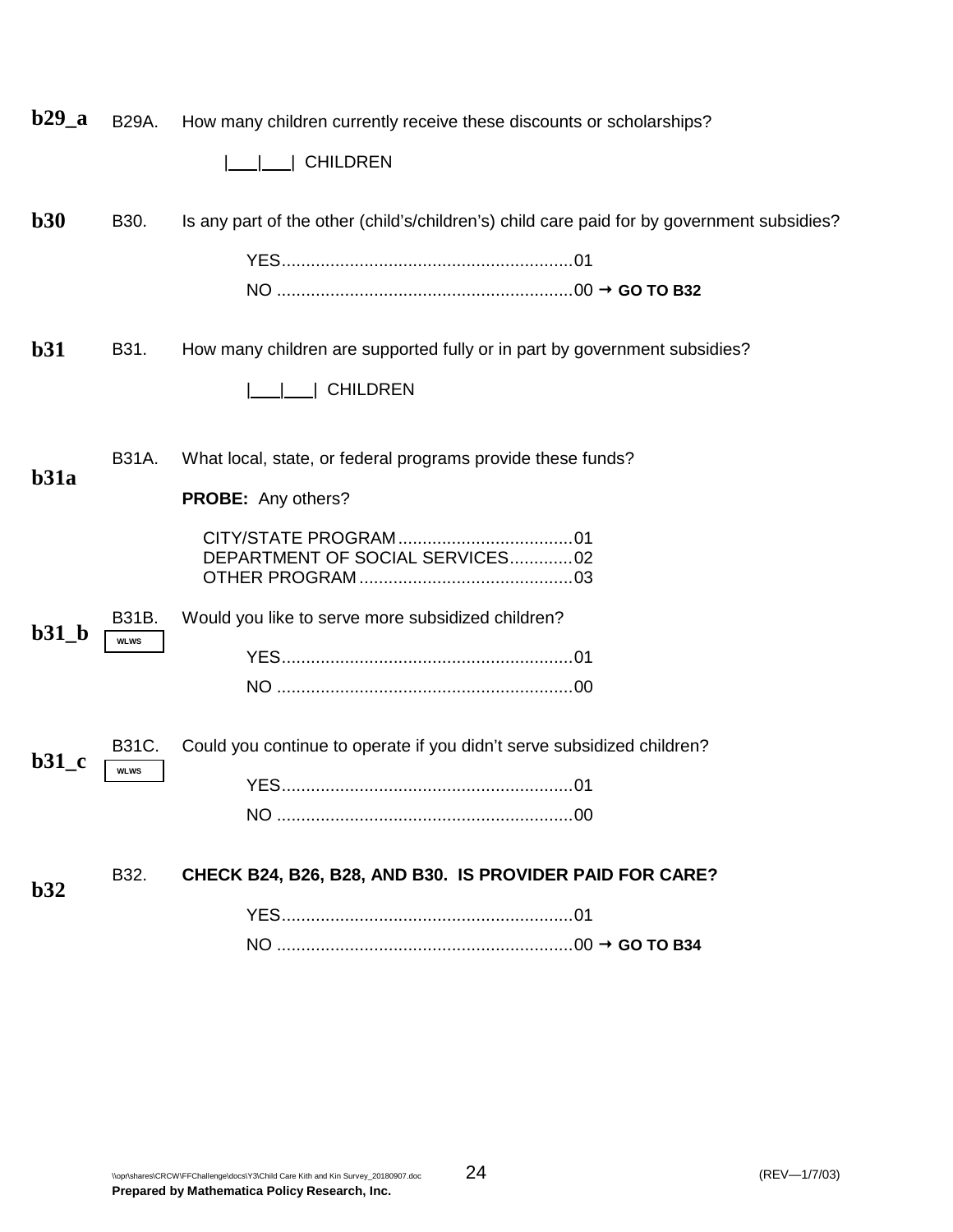B32A. In a typical month, how much money do you earn from caring for children? (This includes cash, vouchers, subsidies or any other monetary sources.) **b32\_a**

B32B. I just need a range. Is that ... **b32\_b**

B33. Could you tell me approximately how much of your family income was received from your child care work last year? Was it . . . **b33**

| More than a quarter, less than half,02 |  |
|----------------------------------------|--|
| More than half, less than              |  |
|                                        |  |
|                                        |  |
|                                        |  |

B34. Do you currently hold a(nother) paid job (to supplement your child care income)? **b34**

- B34A. How many total hours do you usually work per week? Include regular overtime hours at (this job/all of your jobs). **b34\_a**
	- | | | | | | | HOURS WORKED PER WEEK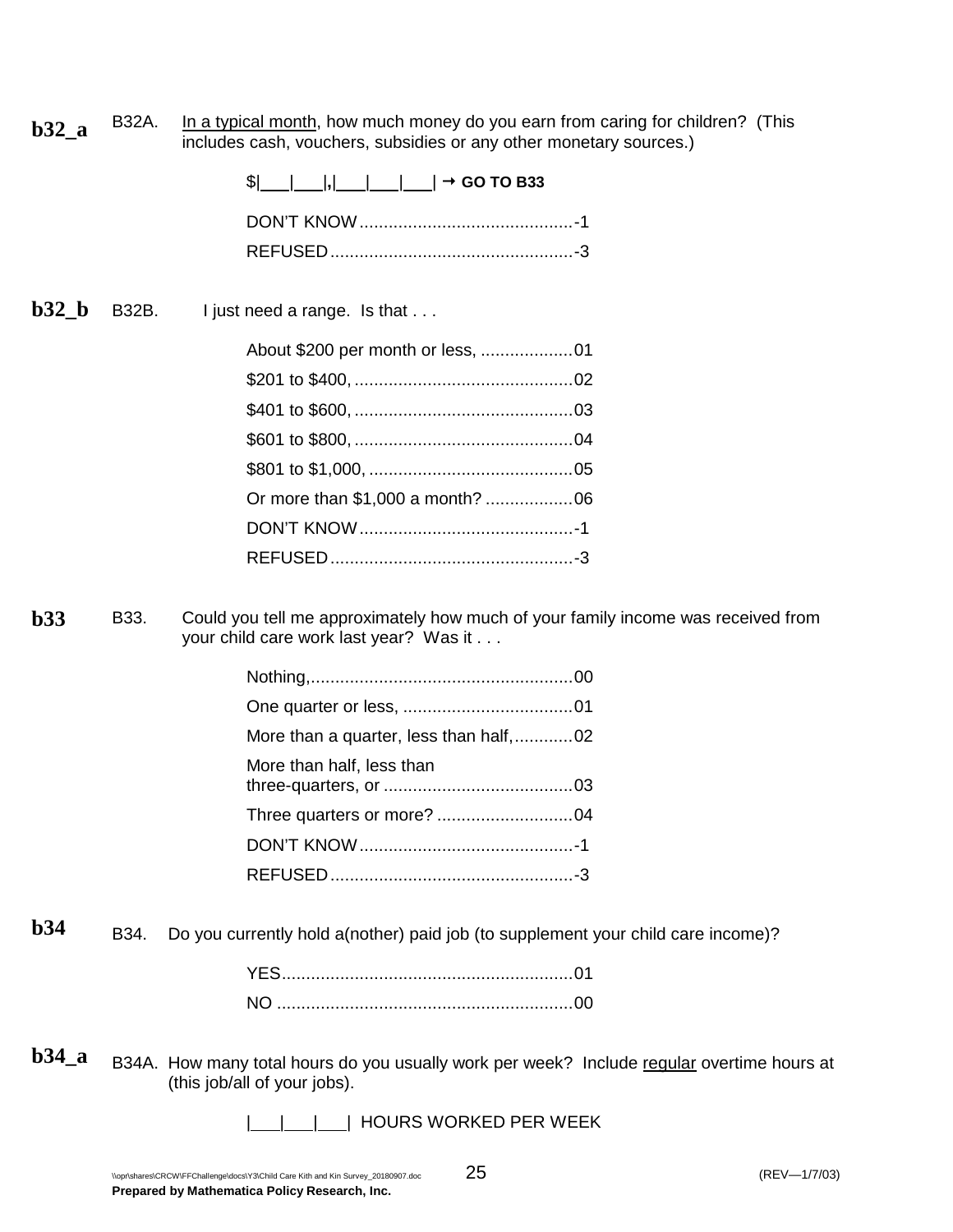|            |                     | $b34_b$ B34B. If you could do what you wanted to do, $\frac{1}{10}$ deally, how many hours in total would you like to<br>work each week?                                                                                      |
|------------|---------------------|-------------------------------------------------------------------------------------------------------------------------------------------------------------------------------------------------------------------------------|
|            |                     | HOURS PER WEEK                                                                                                                                                                                                                |
|            |                     | NONE/WOULD NOT WORK 000                                                                                                                                                                                                       |
| b35        | B35.                | CHECK A2: IS CARE IN PROVIDER'S HOME (A2=01, 03, OR 04)?                                                                                                                                                                      |
|            |                     |                                                                                                                                                                                                                               |
|            |                     |                                                                                                                                                                                                                               |
| b36        | B36.<br><b>WLWS</b> | Are you sponsored by a group-for example, a church, Head Start, Catholic<br>Charities-that organizes family day care in your area?                                                                                            |
|            |                     |                                                                                                                                                                                                                               |
|            |                     |                                                                                                                                                                                                                               |
| b36a       | B36A.               | What is the name of that group?                                                                                                                                                                                               |
|            |                     | GROUP: A CONSTRUCTION OF THE CONSTRUCTION OF THE CONSTRUCTION OF THE CONSTRUCTION OF THE CONSTRUCTION OF THE CONSTRUCTION OF THE CONSTRUCTION OF THE CONSTRUCTION OF THE CONSTRUCTION OF THE CONSTRUCTION OF THE CONSTRUCTION |
| b37        | B37.                | Are you part of a network that provides training, assistance, or support to child care<br>providers who care for children in their homes?                                                                                     |
|            |                     |                                                                                                                                                                                                                               |
|            |                     |                                                                                                                                                                                                                               |
| <b>b38</b> | B38.                | Are you licensed or regulated by the state?                                                                                                                                                                                   |
|            |                     |                                                                                                                                                                                                                               |
|            |                     |                                                                                                                                                                                                                               |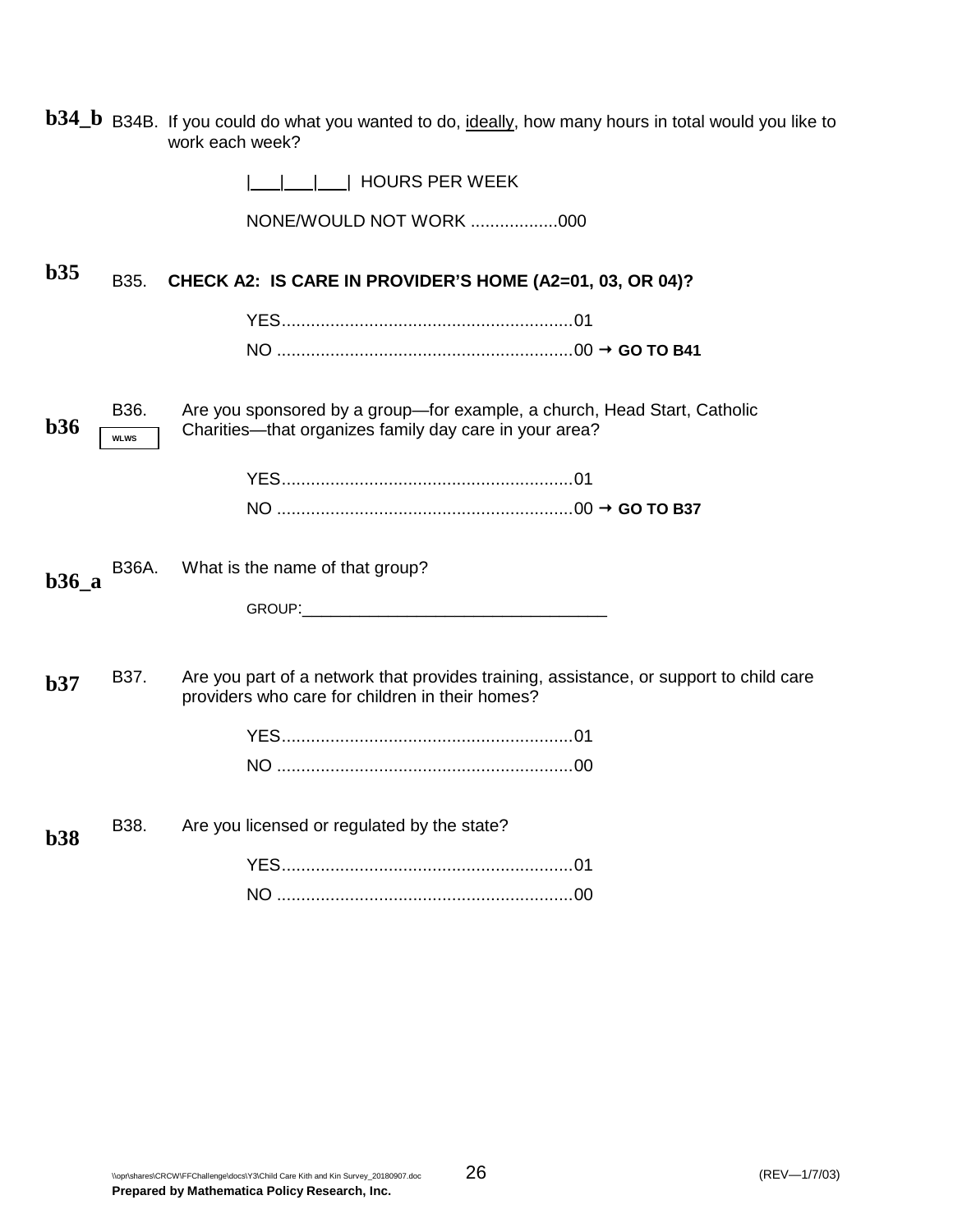| b39                    | B39.<br>FDCRS 32 | Are you a member of any early childhood or child care professional organizations?                                           |  |
|------------------------|------------------|-----------------------------------------------------------------------------------------------------------------------------|--|
|                        |                  |                                                                                                                             |  |
|                        |                  |                                                                                                                             |  |
| $b40$                  | B40.             | Is your program accredited by the National Association for Family Child Care-<br>NAFCC- or some other organization?         |  |
|                        |                  |                                                                                                                             |  |
|                        |                  | OTHER ORGANIZATION (SPECIFY)09                                                                                              |  |
| <b>b40_9oth</b>        |                  |                                                                                                                             |  |
|                        | <b>B40A.</b>     | Are you currently pursuing NAFCC accreditation?                                                                             |  |
| $b40$ a                |                  |                                                                                                                             |  |
|                        |                  |                                                                                                                             |  |
|                        |                  |                                                                                                                             |  |
|                        |                  |                                                                                                                             |  |
| b41                    | B41.             | CHECK A2. IS CHILD CARED FOR IN HIS/HER OWN HOME (A2=02, 03, OR 04)?                                                        |  |
|                        |                  | <b>"THE NEIGHBORHOOD</b><br>THAT THE CHILD LIVES IN"                                                                        |  |
|                        |                  | "YOUR NEIGHBORHOOD"                                                                                                         |  |
|                        |                  | My next questions are about (your neighborhood/the neighborhood that [CHILD] lives in).                                     |  |
|                        | B42A.<br>PHDCN   | How do you think this neighborhood compares with most other neighborhoods around<br>here? Is it better, the same, or worse? |  |
| $b42$ a                |                  |                                                                                                                             |  |
|                        |                  |                                                                                                                             |  |
|                        |                  |                                                                                                                             |  |
|                        | B42B.            | Have you heard gunshots in this neighborhood in the last year?                                                              |  |
| $b42$ <sub>-</sub> $b$ |                  |                                                                                                                             |  |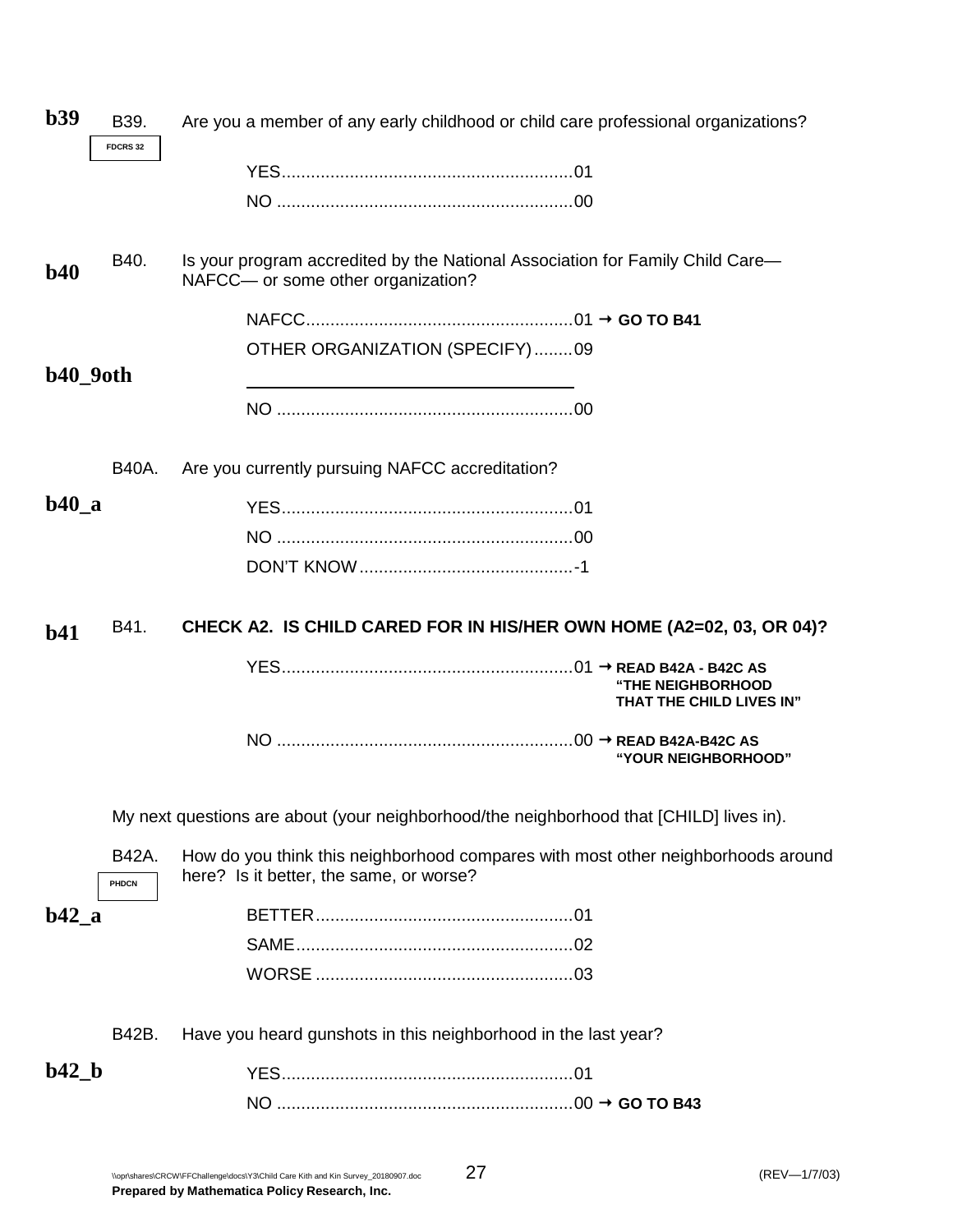B42C. How often have you heard gunshots in the last year? Would you say . . . **b42\_c**

B43. For each of the following, please tell me if it is very likely, likely, unlikely, or very unlikely that people in (your/[CHILD's]) neighborhood would act in the following manner.

**PHDCN**

**INTERVIEWER: IF DON'T KNOW ASK FOR BEST GUESS.**

|                      |                |                                                                                                                                                                                                                                                                 | <b>VERY</b><br><b>LIKELY</b> | <b>LIKELY</b> | <b>UNLIKELY</b> | <b>VERY</b><br><b>UNLIKELY</b> |
|----------------------|----------------|-----------------------------------------------------------------------------------------------------------------------------------------------------------------------------------------------------------------------------------------------------------------|------------------------------|---------------|-----------------|--------------------------------|
| $b43$ _a             | a.             | If some children were spray-painting<br>Graffiti on a local building, how likely is it<br>that the neighbors would do something<br>about it? Would you say it is very likely,<br>likely, unlikely, or very unlikely?                                            | 04                           | 03            | 02              | 01                             |
| <b>b43_b</b>         | b.             | If there were a fight in front of your house<br>and someone was being beaten or<br>threatened, how likely is it that the<br>neighbors would break it up?                                                                                                        | 04                           | 03            | 02              | 01                             |
| $b43$ <sub>-</sub> c | C <sub>1</sub> | If a child was showing disrespect to an<br>adult, how likely is it that people in their<br>neighborhood would scold that child?                                                                                                                                 | 04                           | 03            | 02              | 01                             |
| $b43_d$              | d.             | Suppose that because of budget cuts the<br>fire station closest to (your/[CHILD's])<br>home was going to be closed down by the<br>city. How likely is it that neighborhood<br>residents would organize to try to do<br>something to keep the fire station open? | 04                           | 03            | 02              | 01                             |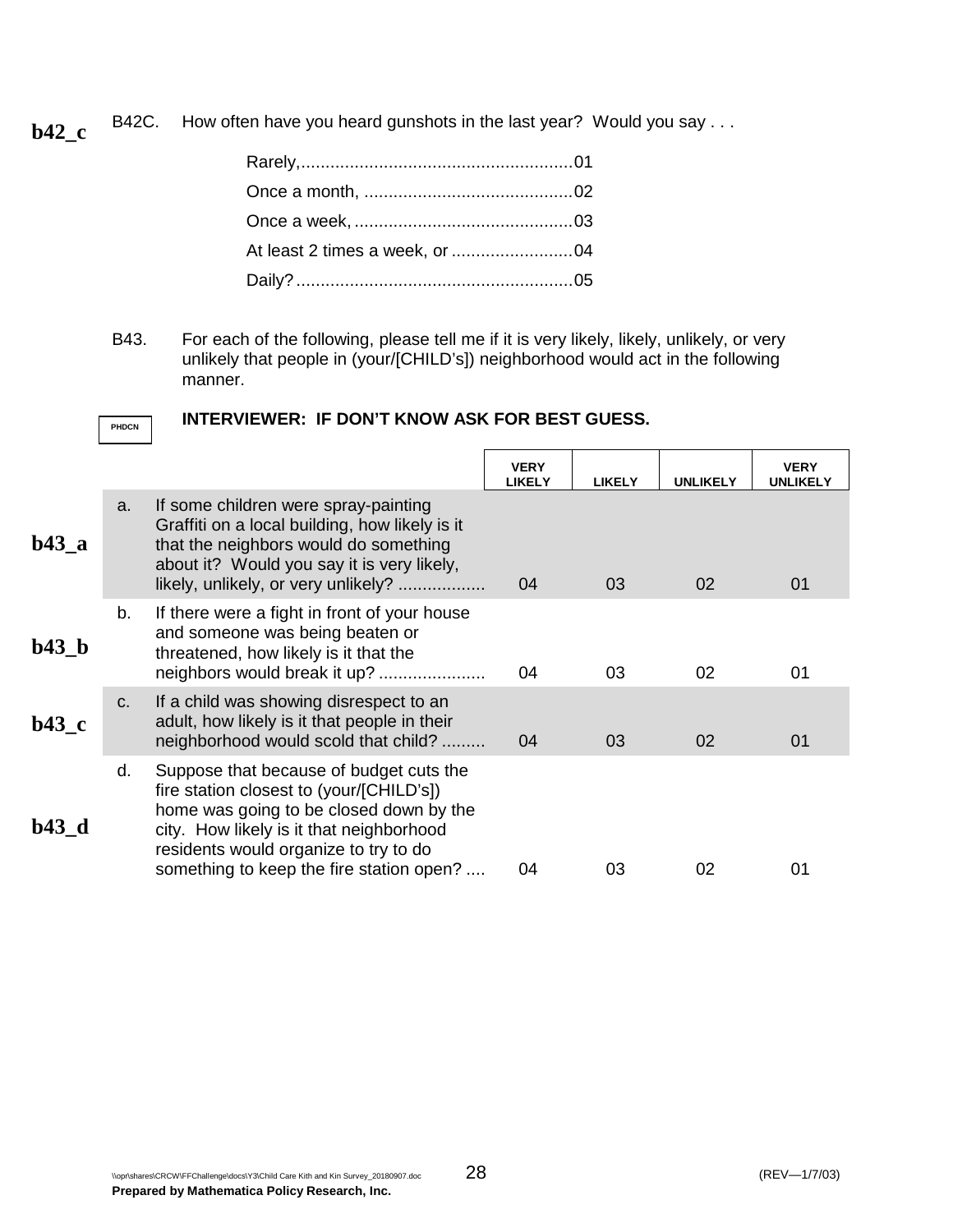**B44 TO B47 REFER TO THE PLACE WHERE THE FOCUS CHILD IS CARED FOR. ASK B44 TO B44C WHEN THE INTERVIEW IS CONDUCTED BY TELEPHONE. OTHERWISE, CODE FROM OBSERVATION.**

#### **IF CONDUCTED BY TELEPHONE, READ:**

My next questions are about the place where you care for (CHILD).

B44. ON WHAT FLOOR IS THE APARTMENT WHERE THE FOCUS CHILD IS CARED FOR? **b44**

|\_\_\_|\_\_\_| FLOOR

NOT APPLICABLE, SINGLE FAMILY DWELLING ..................................-4 **GO TO B46**

B44A. **INTERVIEWER:** IS THE APARTMENT WHERE THE FOCUS CHILD IS CARED FOR ON THE 3RD FLOOR OR HIGHER?

**b44\_a**

### B44B. IS THERE AN ELEVATOR?

| b44 |  |
|-----|--|
|     |  |

### B44C. IS THE ELEVATOR OPERATIONAL?

B45. (My next question is about the place where you care for [CHILD]). **b45**

> How often does the elevator (in this building/in the building where you care for [CHILD]) break down? Is it . . .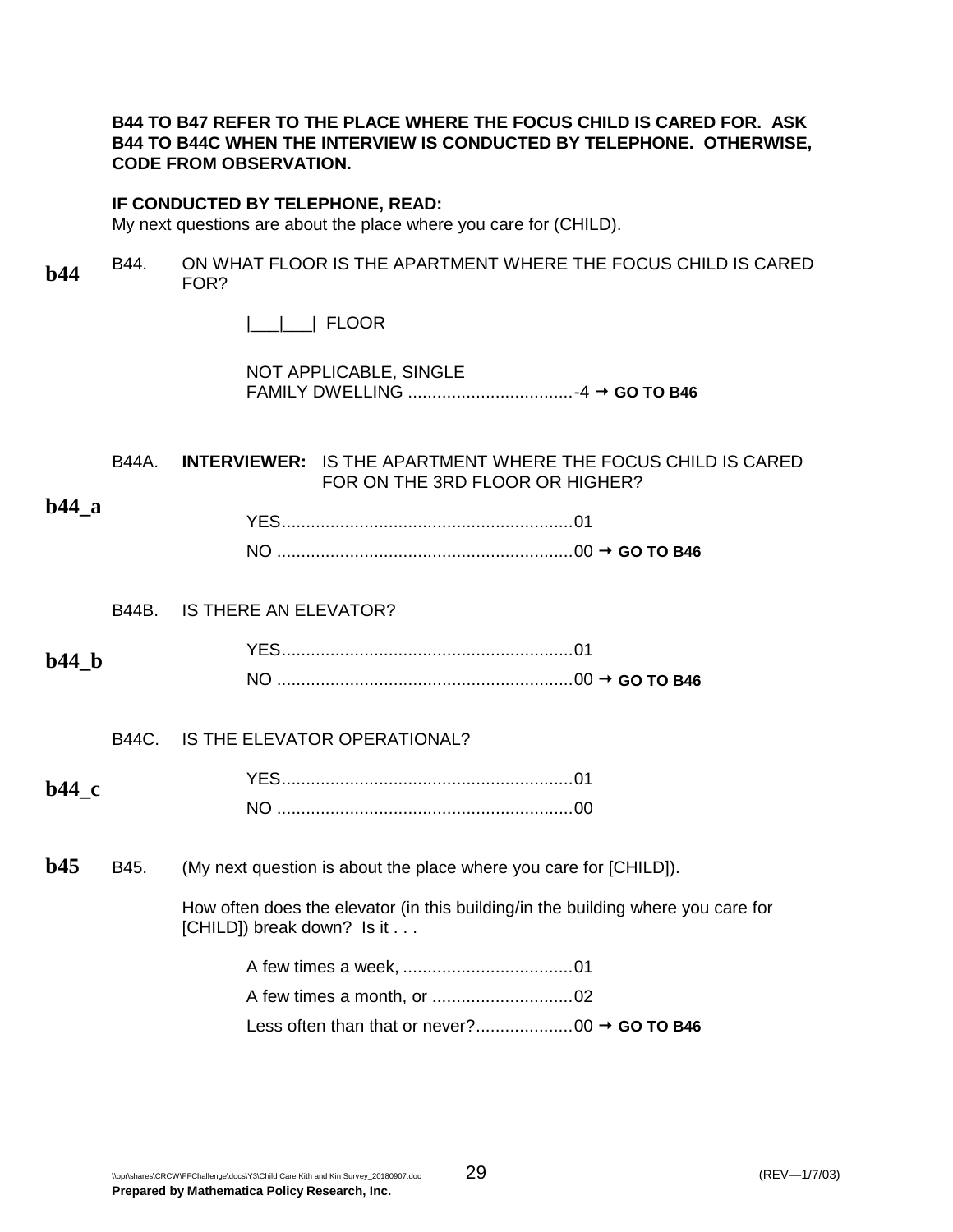B45A. How quickly is it fixed? Is the ... **b45\_a**

B46. (My next question is about the place where you care for [CHILD].) **b46**

How many rooms, not counting bathrooms, are in this (apartment/house)?

|\_\_\_|\_\_\_| NUMBER OF ROOMS

B47. How many bedrooms are in this (apartment/house)? **b47**

|\_\_\_|\_\_\_| NUMBER OF BEDROOMS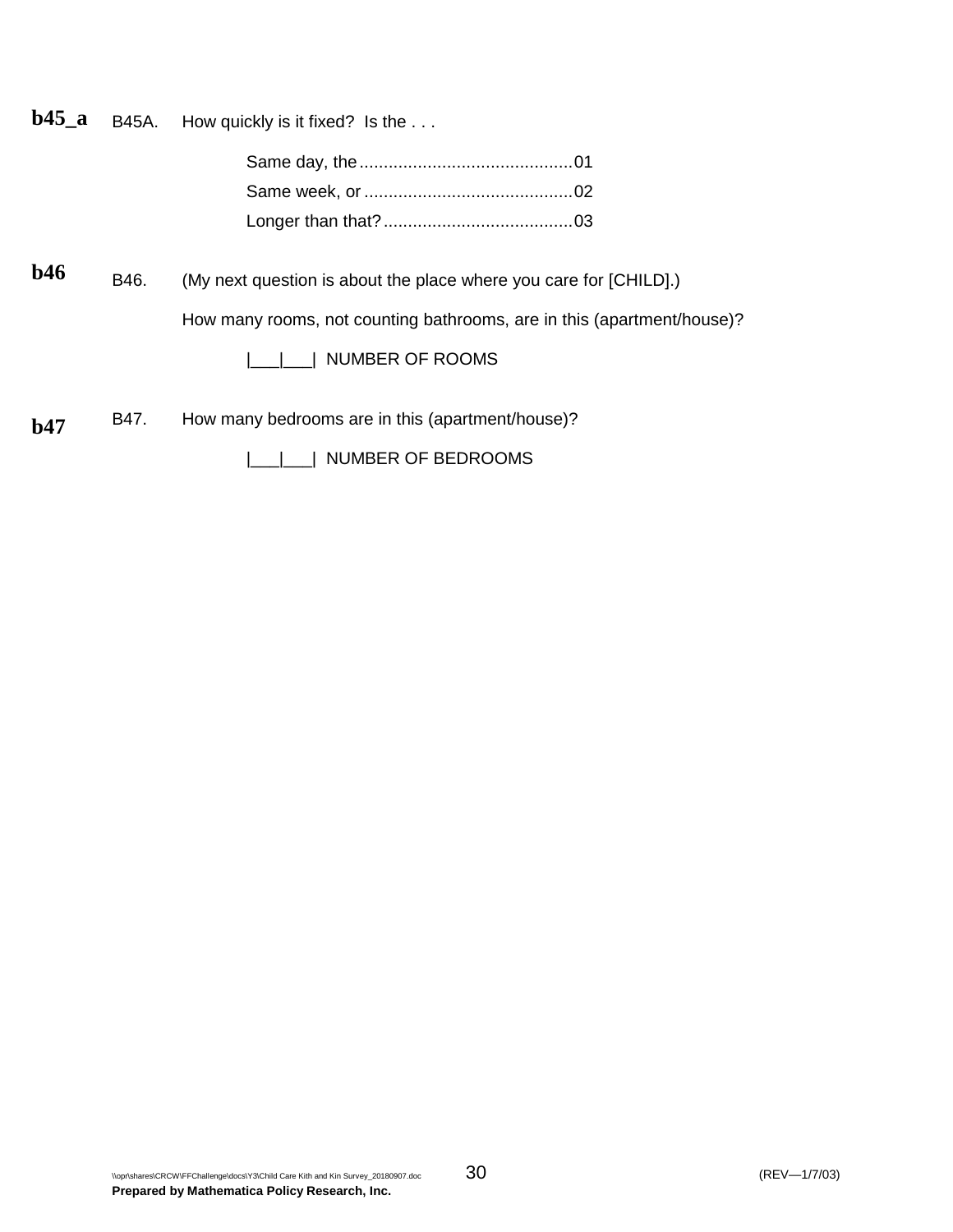## SECTION D: PROVIDER-PARENT RELATIONSHIP

| $d1*$                        | D1.               |    | INTERVIEWER: IS PROVIDER (CHILD)'s MOTHER OR FATHER?                                                                                                                                                                                                                                             |                                 |                                          |                                  |                                    |
|------------------------------|-------------------|----|--------------------------------------------------------------------------------------------------------------------------------------------------------------------------------------------------------------------------------------------------------------------------------------------------|---------------------------------|------------------------------------------|----------------------------------|------------------------------------|
| October<br>only              |                   |    |                                                                                                                                                                                                                                                                                                  |                                 | <b>STATEMENTS ABOUT</b><br><b>FATHER</b> |                                  |                                    |
|                              |                   |    |                                                                                                                                                                                                                                                                                                  |                                 | <b>STATEMENTS ABOUT</b><br><b>MOTHER</b> |                                  |                                    |
|                              |                   |    |                                                                                                                                                                                                                                                                                                  |                                 |                                          |                                  |                                    |
|                              | D <sub>1</sub> A. |    | I'd like to know a bit about the relationship you have with (CHILD)'s mother/father.<br>Please answer the following questions based on your knowledge of the parent with<br>whom you have had the most contact. Again, let me remind you that the answers you<br>give will be kept confidential. |                                 |                                          |                                  |                                    |
| $d1$ b                       | D <sub>1</sub> B. |    | Please tell me which of (CHILD'S) parents you have the most contact with. Is it the                                                                                                                                                                                                              |                                 |                                          |                                  |                                    |
|                              |                   |    |                                                                                                                                                                                                                                                                                                  |                                 | <b>ABOUT MOTHER</b>                      |                                  |                                    |
|                              |                   |    |                                                                                                                                                                                                                                                                                                  |                                 | <b>ABOUT FATHER</b>                      |                                  |                                    |
|                              |                   |    |                                                                                                                                                                                                                                                                                                  |                                 | <b>MOTHER</b>                            |                                  |                                    |
|                              | D <sub>1</sub> C. |    | (READ STATEMENT) Do you strongly agree, mildly agree, mildly disagree, or<br>strongly disagree?                                                                                                                                                                                                  |                                 |                                          |                                  |                                    |
|                              |                   |    |                                                                                                                                                                                                                                                                                                  |                                 |                                          |                                  |                                    |
|                              |                   |    |                                                                                                                                                                                                                                                                                                  | <b>STRONGLY</b><br><b>AGREE</b> | <b>MILDLY</b><br><b>AGREE</b>            | <b>MILDLY</b><br><b>DISAGREE</b> | <b>STRONGLY</b><br><b>DISAGREE</b> |
| EHS/GUP<br>d1c a             |                   | А. | When you need help, you feel that (CHILD's)<br>(mother/father) will go out of (her/his) way for                                                                                                                                                                                                  | 01                              | 02                                       | 03                               | 04                                 |
| EHS/GUP<br>$dlc_b$           |                   | В. | (CHILD's) (mother/father) gives you valuable<br>suggestions about working with (CHILD)                                                                                                                                                                                                           | 01                              | 02                                       | 03                               | 04                                 |
| GUP<br>$dl$ c $\overline{c}$ |                   | C. | You usually agree with how (CHILD's)<br>(mother/father) disciplines (CHILD)                                                                                                                                                                                                                      | 01                              | 02                                       | 03                               | 04                                 |
| EHS/GUP<br>$d1c_d$           |                   | D. | You admire the way (CHILD's)<br>(mother/father) gets along with (her/his) child                                                                                                                                                                                                                  | 01                              | 02                                       | 03                               | 04                                 |
| $d1c_e$                      |                   | Е. | The overall approach to raising children<br>expressed by (CHILD's) (mother/father)                                                                                                                                                                                                               | 01                              | 02                                       | 03                               | 04                                 |
| $d1c_f$                      |                   | F. | When (CHILD's) (mother/father) and you<br>disagree about how to take care of (CHILD),<br>it is easy for you to work through your                                                                                                                                                                 | 01                              | 02                                       | 03                               | 04                                 |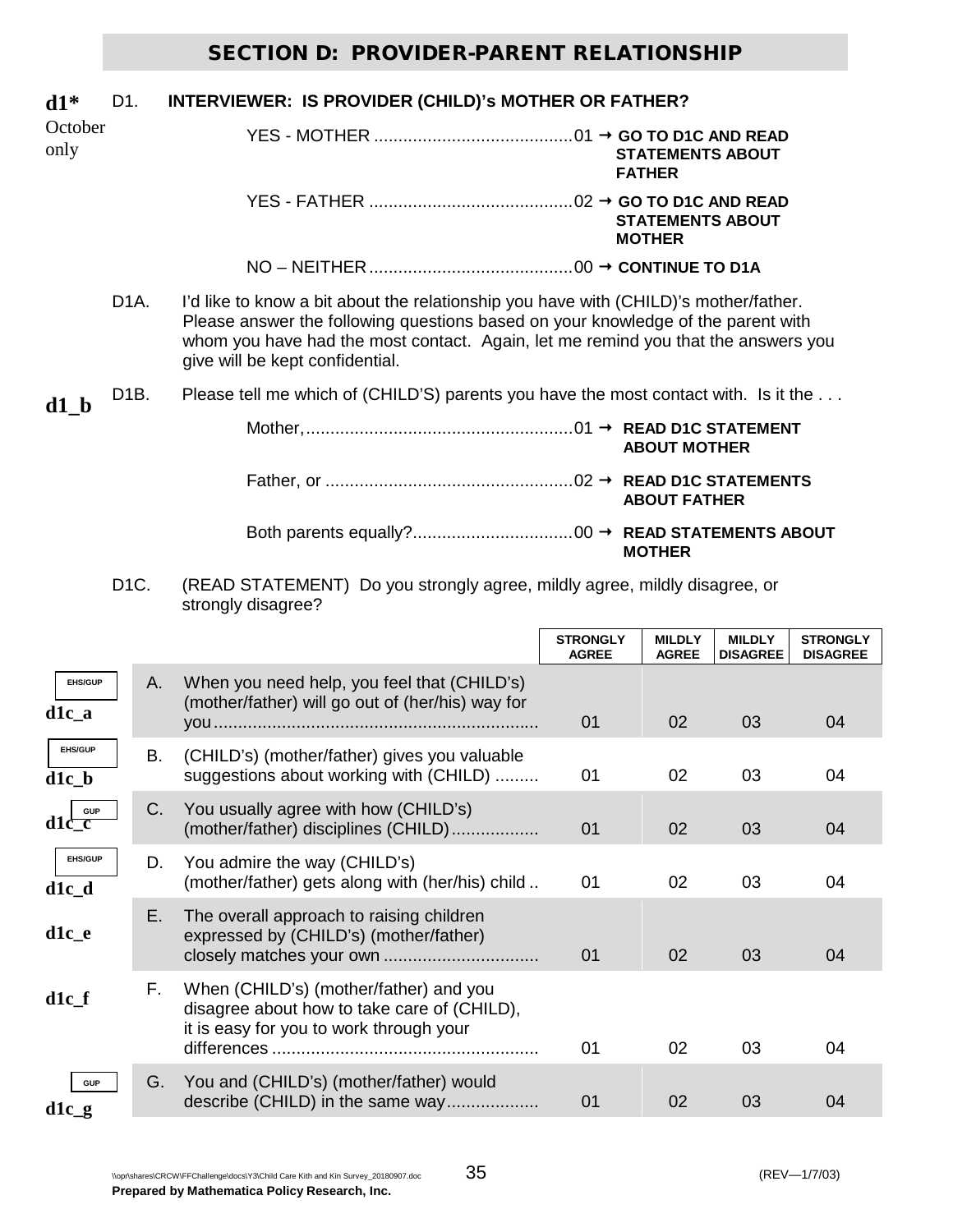| d2 | D2. | How often do you discuss (CHILD) with (her/his) (mother/father)? Is it |
|----|-----|------------------------------------------------------------------------|
|    | GUP |                                                                        |
|    |     |                                                                        |
|    |     |                                                                        |
|    |     |                                                                        |
|    |     |                                                                        |

D3. How often do you and (mother/father) disagree about how to take care of (CHILD)? Is it . . .

D4. For each statement I read, please say how often this is true of (mother/father).

**Emlen**

**GUP**

(READ STATEMENT) Is this never true, sometimes true, often true or always true of (mother/father)?

|        |         |                                                                                                                              | <b>NEVER</b><br><b>TRUE</b> | <b>SOMETIMES</b><br><b>TRUE</b> | <b>OFTEN</b><br><b>TRUE</b> | <b>ALWAYS</b><br><b>TRUE</b> |
|--------|---------|------------------------------------------------------------------------------------------------------------------------------|-----------------------------|---------------------------------|-----------------------------|------------------------------|
| $d4$ a | a.      | (CHILD's) (mother/father) and I share                                                                                        | 01                          | 02                              | 03                          | 04                           |
| d4 b   |         | b. We talk about how to deal with problems                                                                                   | 01                          | 02                              | 03                          | 04                           |
| d4 c   | $C_{1}$ | (CHILD's) (mother/father) is supportive of                                                                                   | 01                          | 02                              | 03                          | 04                           |
| d4 d   | d.      | (CHILD's) (mother/father) accepts the way                                                                                    | 01                          | 02                              | 03                          | 04                           |
| $d4$ e | $e_{i}$ | I feel welcomed by (CHILD's)                                                                                                 | 01                          | 02                              | 03                          | 04                           |
| d4 f   | f.      | This parent understands the kind of things<br>I have to deal with on a day to day basis<br>while I am taking care of (CHILD) | 01                          | 02                              | 03                          | 04                           |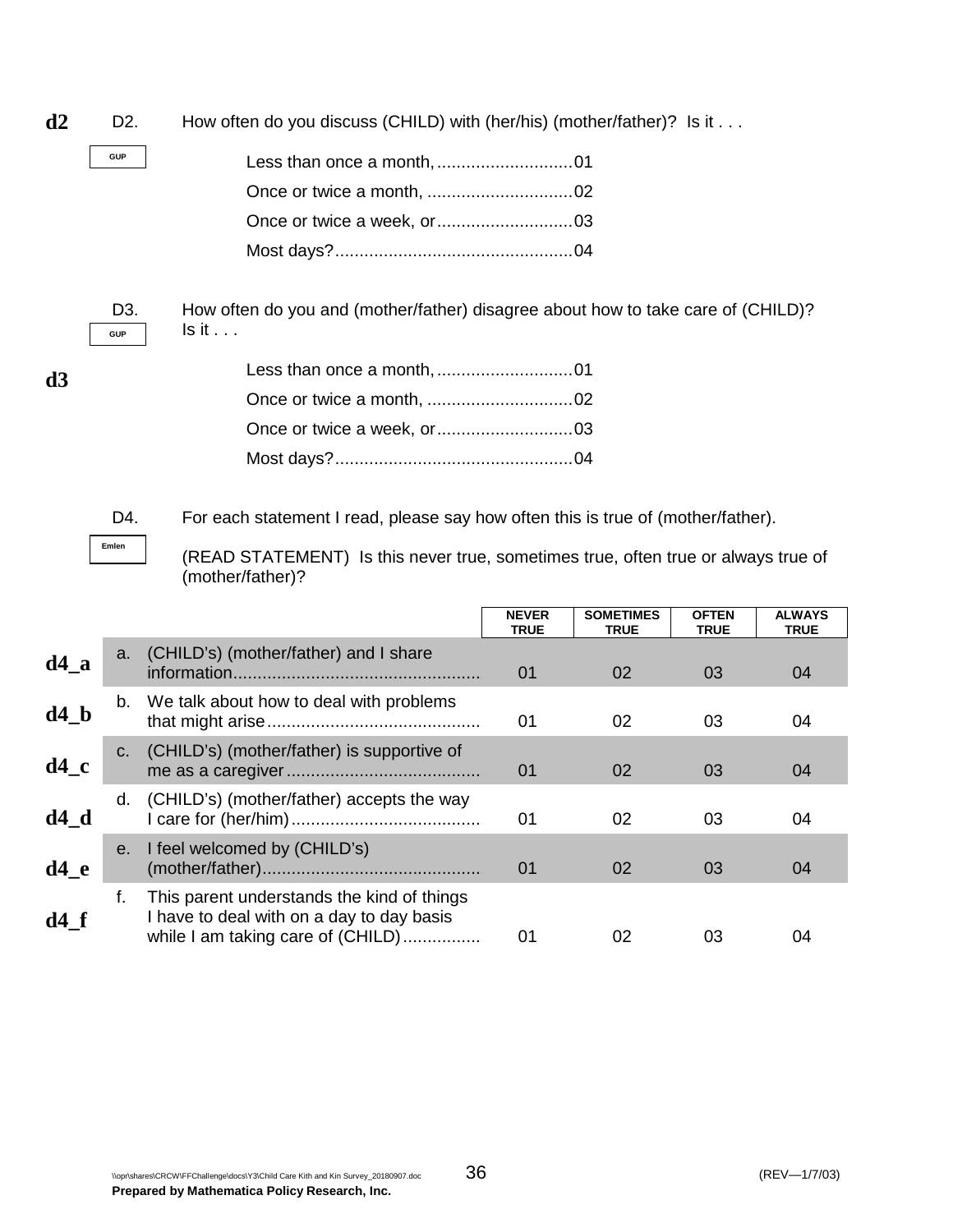## SECTION E: CHILD CARE PROVIDER BELIEFS

## E1. **CHECK B24, B26, B28, AND B30. IS PROVIDER PAID FOR ANY CHILD CARE?**

**e1**

Next I'm going to read you some statements that child care providers have made about how they feel about what they are doing. For each statement, please tell me if you agree or disagree.

E2. (READ STATEMENT) Do you strongly agree, mildly agree, mildly disagree or strongly disagree?

|                                         |                |                                                                                   | <b>STRONGLY</b><br><b>AGREE</b> | <b>MILDLY</b><br><b>AGREE</b> | <b>MILDLY</b><br><b>DISAGREE</b> | <b>STRONGLY</b><br><b>DISAGREE</b> |
|-----------------------------------------|----------------|-----------------------------------------------------------------------------------|---------------------------------|-------------------------------|----------------------------------|------------------------------------|
| EHS/GUP/<br><b>WLWS</b><br>$e2$ a       | a.             | You frequently feel like quitting and no<br>longer taking care of young children  | 01                              | 02                            | 03                               | 04                                 |
| <b>SCS</b><br>$e2\bar{b}$               | b.             | If you had to do it again, you would still                                        | 01                              | 02                            | 03                               | 04                                 |
| GUP/<br><b>WLWS</b><br>$e2\overline{c}$ | C <sub>1</sub> | You feel stuck in child care due to few<br>other employment opportunities         | 01                              | 02                            | 03                               | 04                                 |
| EHS/GUP/<br><b>WLWS</b>                 | d.             | You wish there were more child care<br>training opportunities available to you    | 01                              | 02                            | 03                               | 04                                 |
| $e^2_d$<br>e2 e                         | $e$ .          | You like providing child care, but find it<br>difficult to make a living doing it | 01                              | 02                            | 03                               | 04                                 |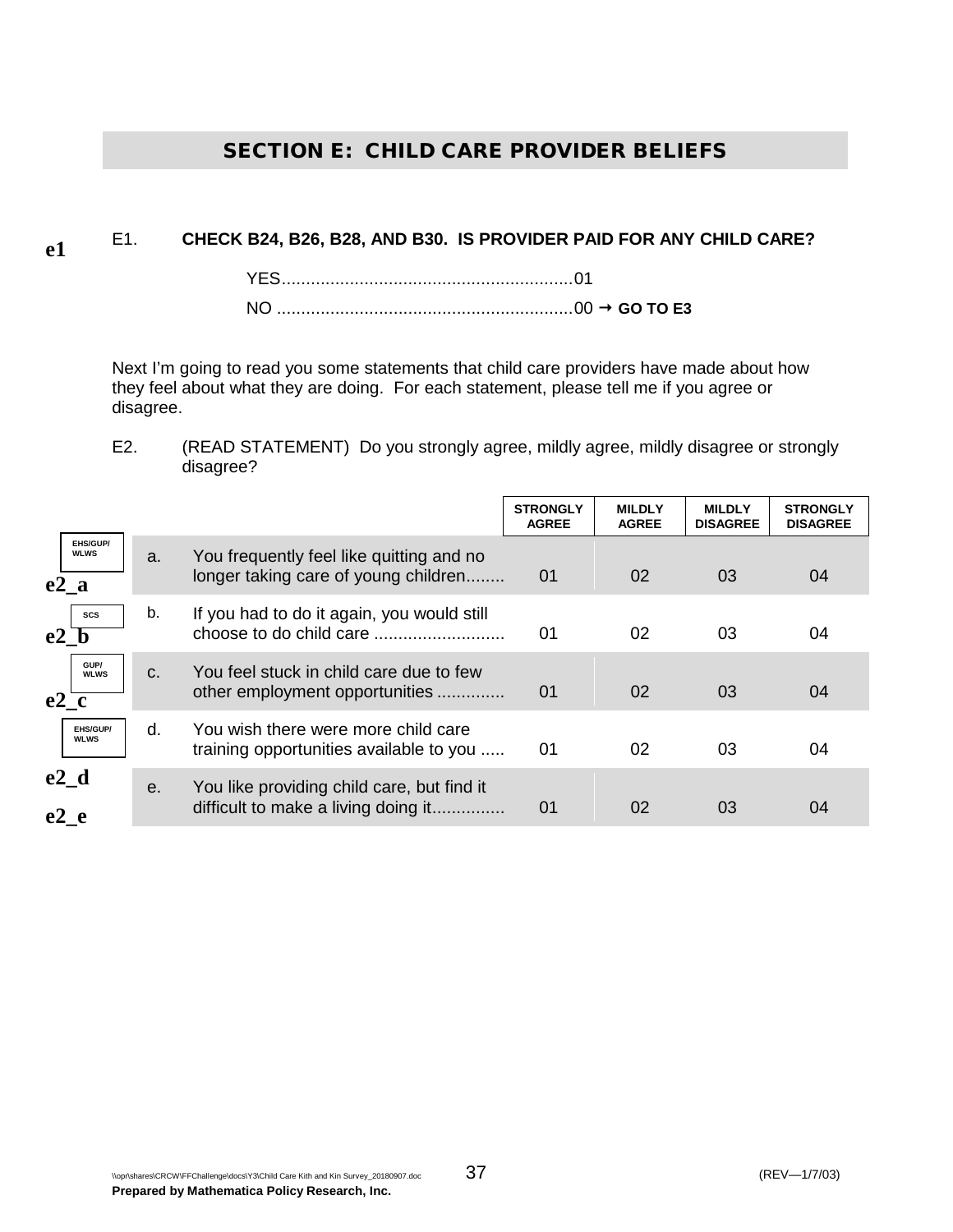**EHS/GUP/ WLWS**

E3. For each of the following statements, please tell me whether it describes how you feel about caring for ([CHILD]/children). Again, tell me if you strongly agree, mildly agree, mildly disagree or strongly disagree.

You view taking care of young children . . .

|        |    |                                                                                               | <b>STRONGLY</b><br><b>AGREE</b> | <b>MILDLY</b><br><b>AGREE</b> | <b>MILDLY</b><br><b>DISAGREE</b> | <b>STRONGLY</b><br><b>DISAGREE</b> |
|--------|----|-----------------------------------------------------------------------------------------------|---------------------------------|-------------------------------|----------------------------------|------------------------------------|
| e3 a   | a. | As something you do mostly because you want<br>to help ([CHILD'S][mother/father]/parents) out | 01                              | 02                            | 03                               | 04                                 |
| e3 b   | b. | As a stepping-stone to work in another field                                                  | 01                              | 02                            | 03                               | 04                                 |
| $e3$ c | C. |                                                                                               | 01                              | 02                            | 03                               | 04                                 |
| e3 d   | d. | As the only job that you feel qualified to do                                                 | 01                              | 02                            | 03                               | 04                                 |
| e3 e   | e. | As temporary employment-until a better job is<br>available.                                   | 01                              | 02                            | 03                               | 04                                 |

E4. From the reasons I just listed, which would you say is your main reason for taking care of young children? Is it . . . **e4**

|                                           | <b>CIRCLE ONE</b> |
|-------------------------------------------|-------------------|
| To help (CHILD's) ([mother/father]/       |                   |
| Because it is a stepping stone to another |                   |
| Because it's your chosen occupation, 03   |                   |
| Because it's the only job you feel        |                   |
| Because it's temporary employment, or 05  |                   |
| To work with Children101                  |                   |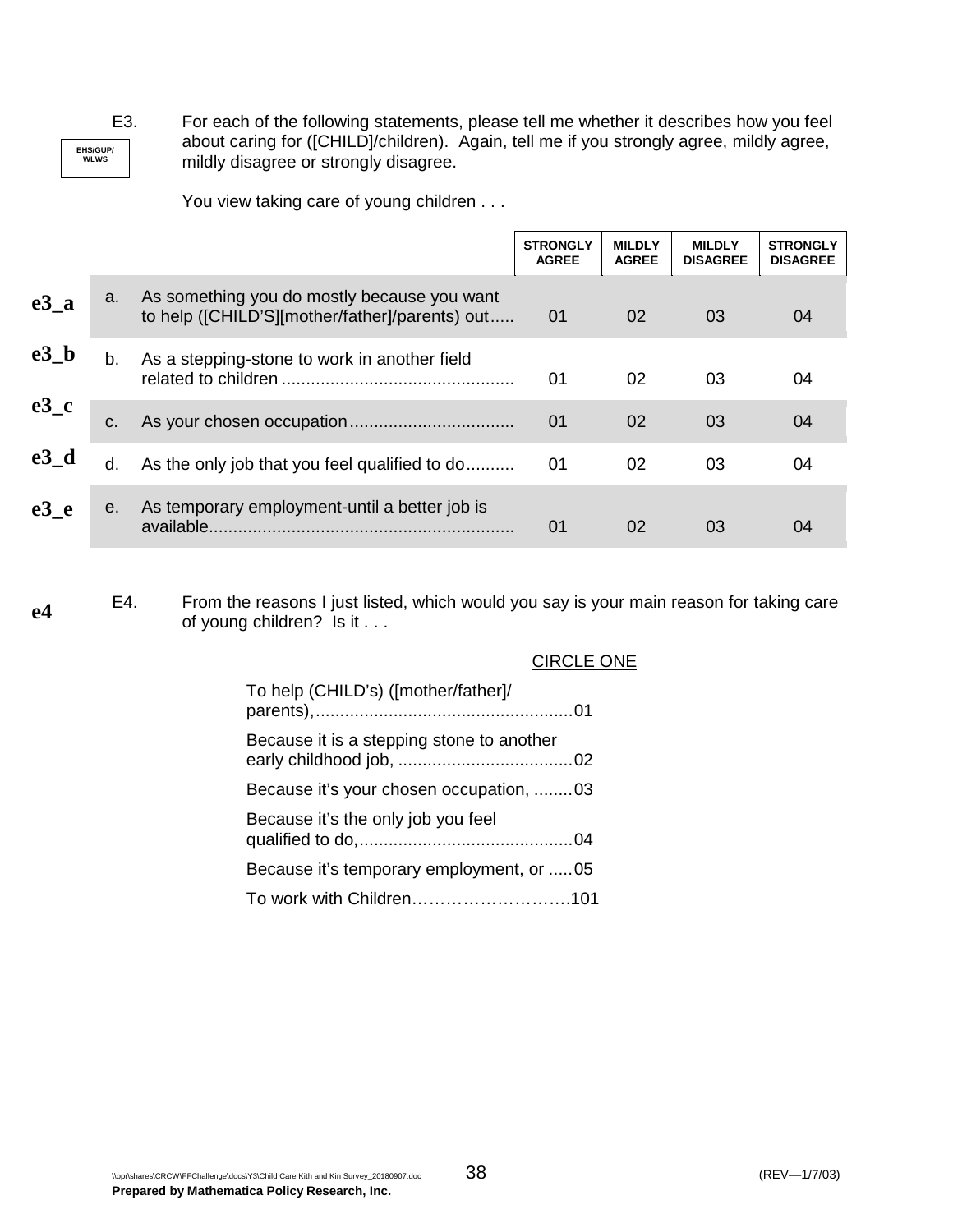E5. I am going to read you some reasons people have given for becoming child care providers. Please tell me the one that best describes how you **first** came to work with young children? **(READ ALL CHOICES) e5**

|                                                                                        | <b>CIRCLE ONE</b> |
|----------------------------------------------------------------------------------------|-------------------|
| You always wanted to do it,01                                                          |                   |
| A friend was doing it and suggested                                                    |                   |
| A relative or friend who needed care for<br>her children asked you to help them out,03 |                   |
| A teacher suggested you would be                                                       |                   |
| You needed care for your own children<br>and so decided to become a "sitter" or        |                   |
| A welfare worker suggested you try it, or06                                            |                   |
| There was some other                                                                   |                   |

E6. If you had to guess, how much longer do you think that you will continue to take care of (other people's) children in some way?

## **IF JUST YEARS OR MONTHS GIVEN, WRITE "00" IN OTHER BOXES.**

**e6\_yr e6\_mo**

| | | | | YEARS AND | | | | MONTHS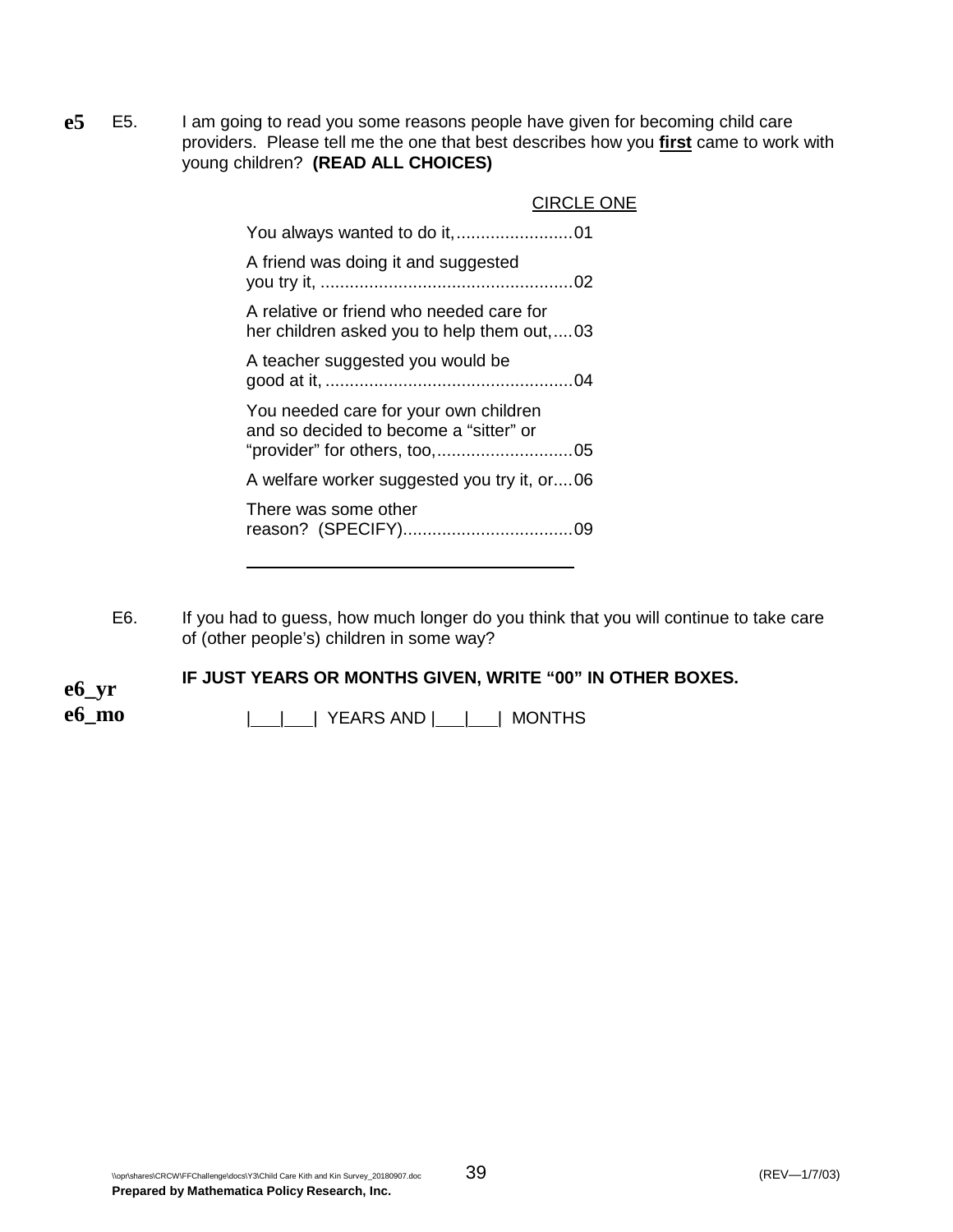## SECTION F: ABOUT THE CHILD CARE PROVIDER

Next we'd like to know a bit about you as a child care provider.

F1. What would you say is the most enjoyable thing about taking care of children? **RECORD VERBATIM f1 & f1\_2\***

May only

## **f2 &**

 $f2 \t2^*$  F<sub>2</sub>. May only

**PI-DMI**

F2. What is the most difficult or frustrating part of caring for children? **RECORD VERBATIM**

F3. The next questions are about how you've been feeling. During the past year, how much have you been bothered or troubled by the following?

(READ ITEM). Has this bothered or troubled you a lot, somewhat or not at all?

|                                    |    |                                          |                 | CODE 01, 02 OR 03 |                             |
|------------------------------------|----|------------------------------------------|-----------------|-------------------|-----------------------------|
|                                    |    |                                          | A<br><b>LOT</b> | <b>SOMEWHAT</b>   | <b>NOT</b><br><b>AT ALL</b> |
| f3a<br>$f3$ b                      | Α. |                                          | 01              | 02                | 03                          |
|                                    | В. | Having trouble going to sleep or staying | 01              | 02                | 03                          |
| $f3_c$<br>f3d<br>$f3$ <sup>e</sup> | C. | Feeling unhappy, sad, or depressed       | 01              | 02                | 03                          |
|                                    | D. | Feeling hopeless about the future        | 01              | 02                | 03                          |
|                                    | Ε. |                                          | 01              | 02                | 03                          |
| f3f                                | F. | Worrying too much about things           | 01              | 02                | 03                          |

#### F3A. **CHECK A1a AND A3: IS PROVIDER CHILD'S PARENT AND NOT CARING FOR ANY OTHER CHILD (A1a=08 OR 10 AND A3=00)? f3a\* October**

only

YES............................................................01 **GO TO F9** NO .............................................................00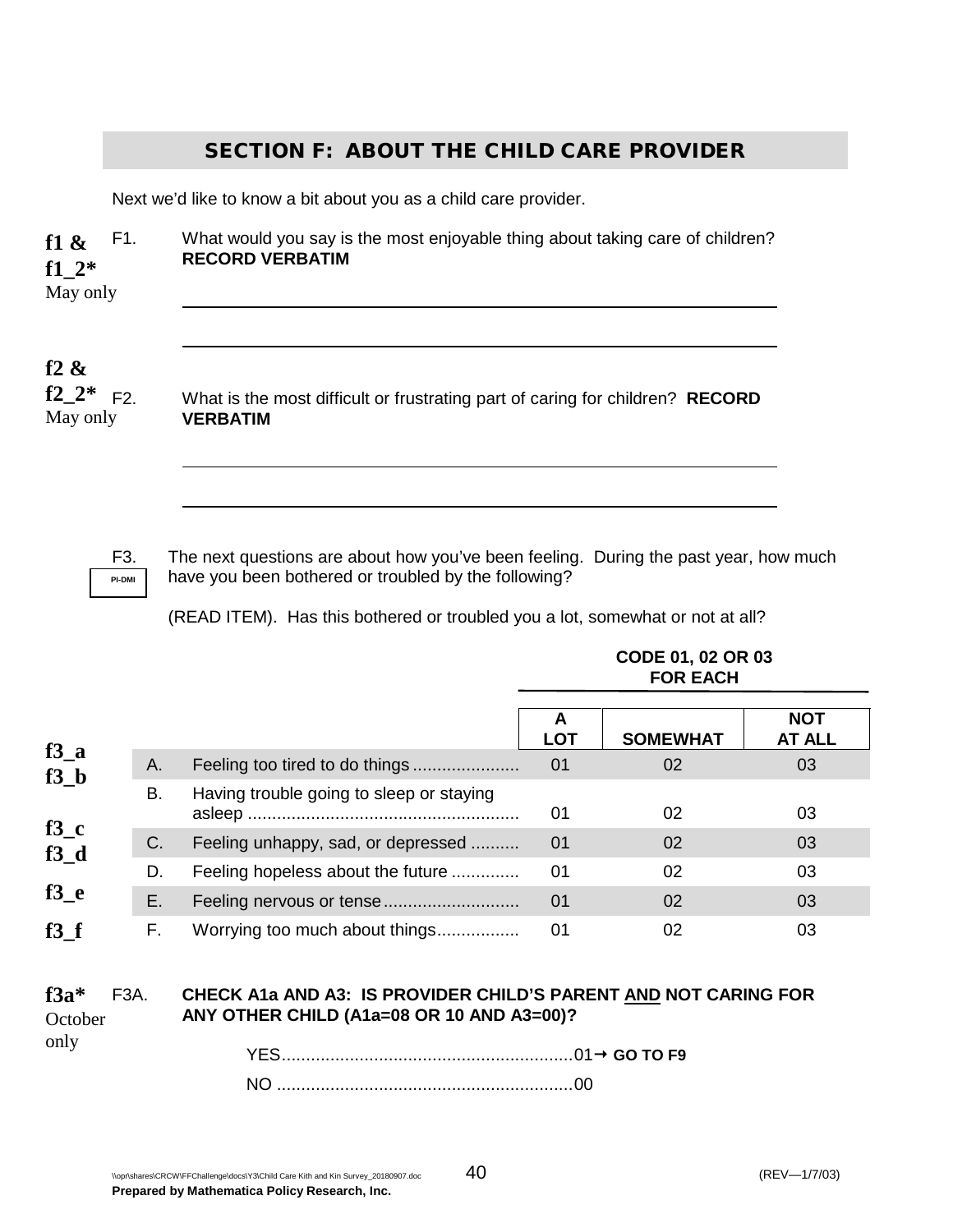| F4.<br><b>WLWS</b>        | Altogether, how long have you worked caring for children who are not your own?<br>Please include time in child care centers, as a family child care provider, or as an<br>informal child care provider. |
|---------------------------|---------------------------------------------------------------------------------------------------------------------------------------------------------------------------------------------------------|
| $f4_{yrs}$                | IF JUST YEARS OR MONTHS GIVEN, WRITE "00" IN OTHER BOXES.                                                                                                                                               |
| f4_mos                    | YEARS AND       MONTHS                                                                                                                                                                                  |
| F <sub>5</sub> .<br>$f5*$ | <b>CHECK A2. DOES PROVIDER CARE FOR CHILD/CHILDREN IN PROVIDER'S</b><br>OWN HOME (A2 = 01, 03, OR 04)?                                                                                                  |
| October                   |                                                                                                                                                                                                         |
| only                      |                                                                                                                                                                                                         |
| F5A.<br>$f5a_{yrs}$       | And altogether, how long have you taken care of children who are not your own in<br>your home?                                                                                                          |
| f5a_mos                   | IF JUST YEARS OR MONTHS GIVEN, WRITE "00" IN OTHER BOXES.                                                                                                                                               |
|                           | YEARS AND       MONTHS                                                                                                                                                                                  |
| F6.<br>f6                 | Have you ever worked in a day care center or Head Start program?                                                                                                                                        |
|                           |                                                                                                                                                                                                         |
|                           |                                                                                                                                                                                                         |
| F7.<br>f7a                | What (other) kind of child care setting have you worked in (besides that)?                                                                                                                              |
| $f7$ b                    | IF NONE, CIRCLE 00.                                                                                                                                                                                     |
|                           |                                                                                                                                                                                                         |
|                           |                                                                                                                                                                                                         |
|                           |                                                                                                                                                                                                         |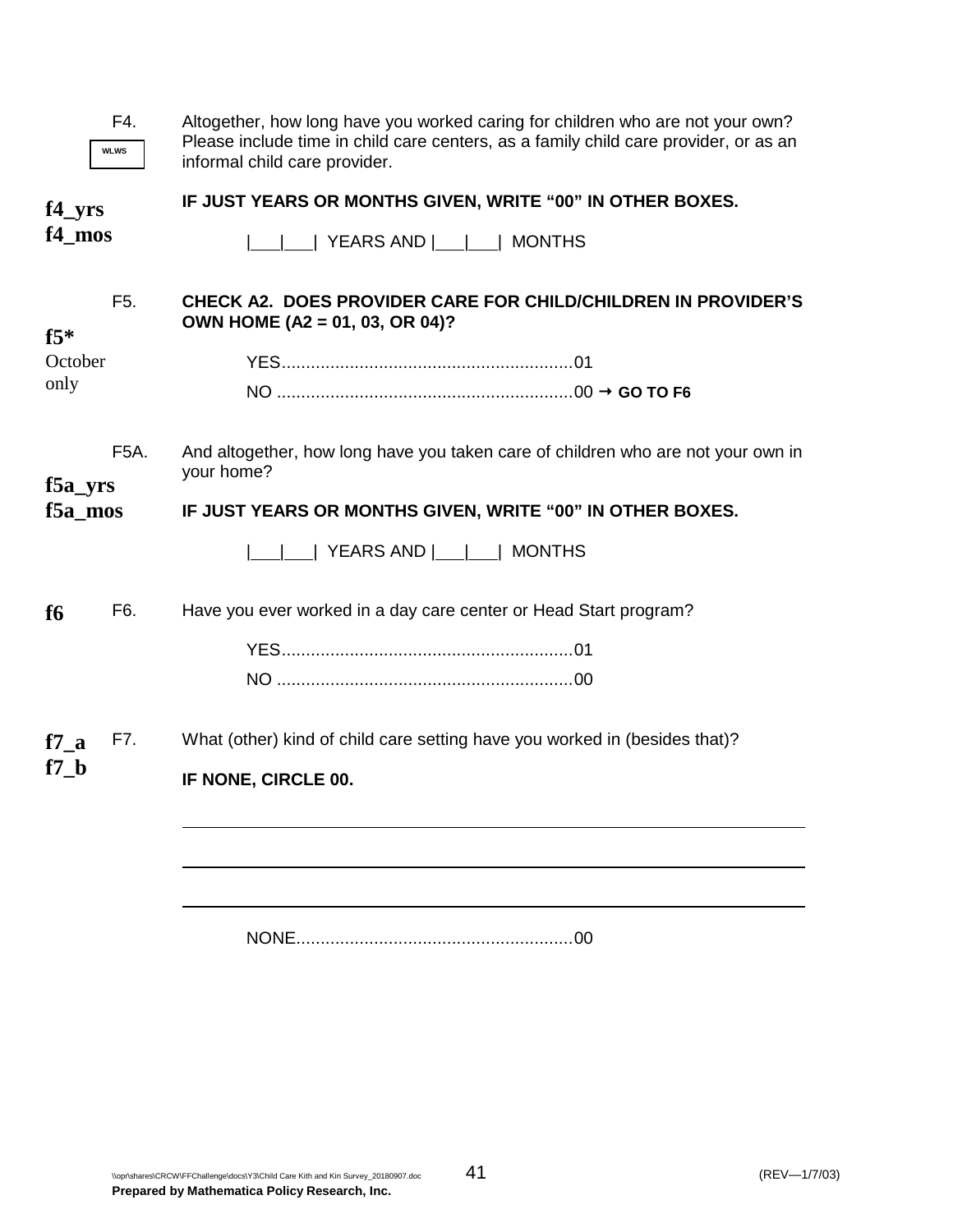F8A. Since you started working with young children, how would you describe your job history? Have you . . . **f8\_a**

| Worked consistently as a provider          |
|--------------------------------------------|
|                                            |
| Moved in and out of child care work, or 02 |
|                                            |

## F8B. Are you paid for . . .

|                    |    |                                           | <b>CIRCLE 01, 02 OR 3</b><br><b>FOR EACH</b> |                  |           |
|--------------------|----|-------------------------------------------|----------------------------------------------|------------------|-----------|
|                    |    |                                           | <b>YES</b>                                   | <b>SOMETIMES</b> | <b>NO</b> |
| $f8b_a$            | a. | Days when you are sick and can't watch    | 01                                           | 02               | 00        |
| $f8b_b$            |    |                                           | -01                                          | 02               | 00        |
| $f8b$ <sub>c</sub> |    | c. Days when you want to take a vacation? | -01                                          | 02               | 00        |
| f8b d              | d. |                                           | 01                                           | 02               | ΩO        |

#### F8C. Not including Medicaid or other subsidized health care, are you offered paid health coverage through any source? **f8\_c**

#### F8D. Is this through . . . **f8\_d**

|  |  |  | a. Spouse or partner's plan, 01 |  |  |
|--|--|--|---------------------------------|--|--|
|--|--|--|---------------------------------|--|--|

- b. Privately purchased plan, or..................02
- c. Government assistance?.......................03

#### F8E. Are you enrolled in this plan? **f8\_e**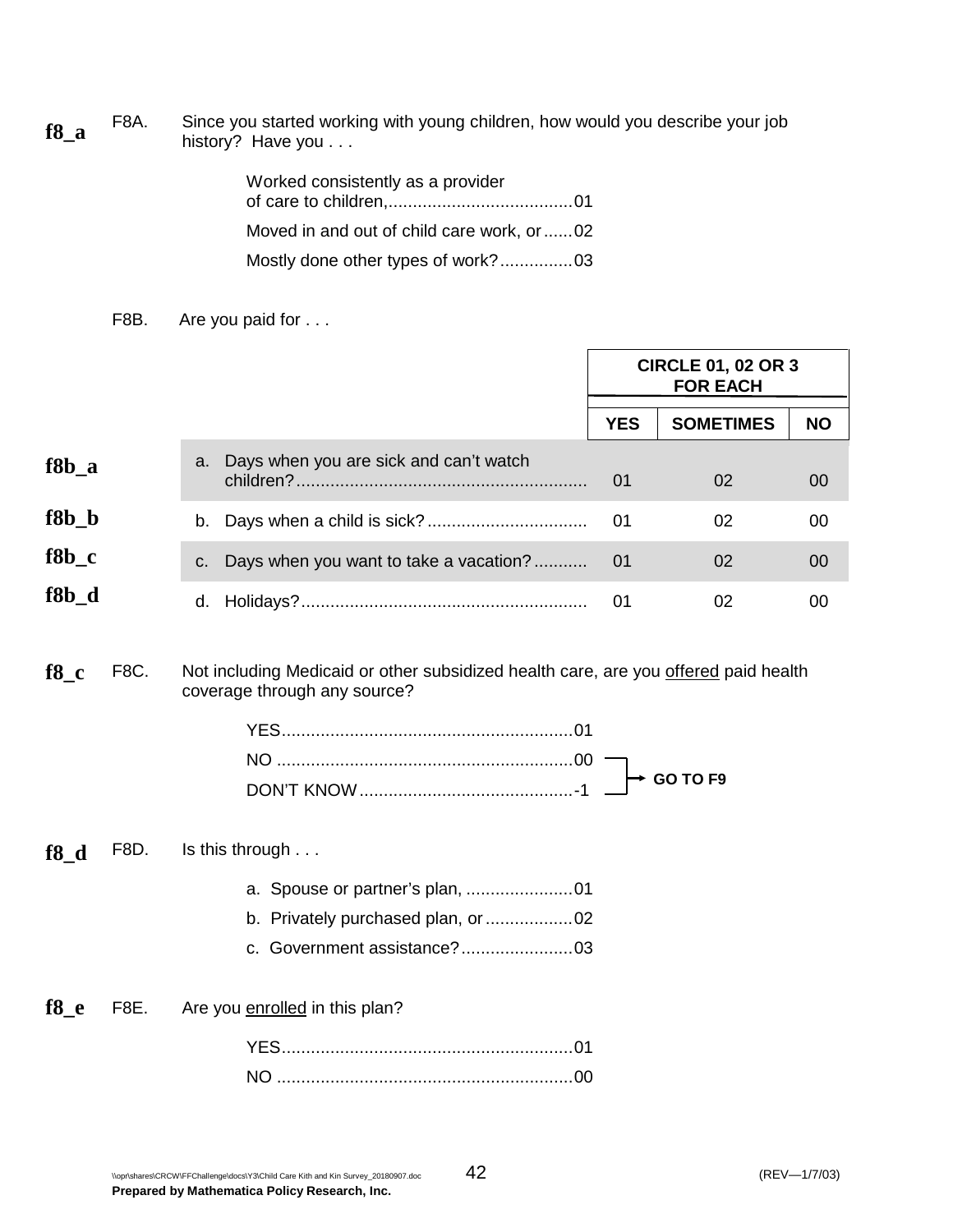| F9.<br>What is your date of birth? |  |
|------------------------------------|--|
|------------------------------------|--|

| $f9 \text{ mo}$<br>$f9 \text{ yr}$ | $ $   $ /19 $   $\rightarrow$ GO TO F10<br><b>MONTH</b><br>YFAR |  |
|------------------------------------|-----------------------------------------------------------------|--|
|                                    |                                                                 |  |

## F9A. I just need a range. Are you . . .

**f9\_a**

## **CODE WITHOUT ASKING IF OBVIOUS:**

F10. Are you . . . **f10**

F11. Including yourself, how many people currently live in your house? **f11**

| | | PEOPLE

ONE/SELF ONLY.......................................01 **GO TO F12**

F11A. Of these (NUMBER IN F10) people in your household, how many are children under age 18? **f11\_a**

|**||** CHILDREN

NONE.........................................................00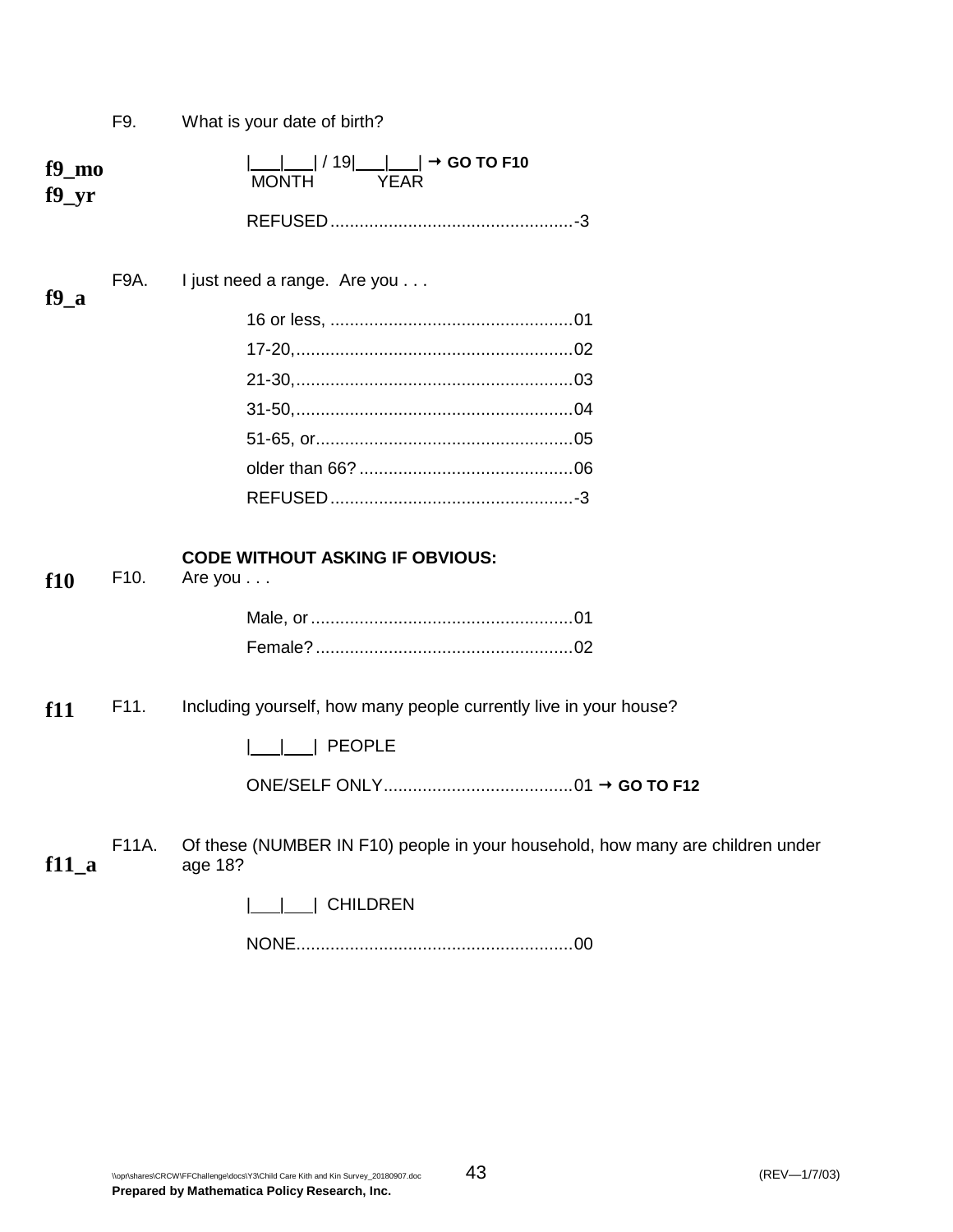F12. Which of the following best describes your marital status? Are you . . . **f12**

| Unmarried but living with a partner, 02 |  |
|-----------------------------------------|--|
|                                         |  |
|                                         |  |
|                                         |  |
|                                         |  |

F13. Which of the following best describes your race? Are you . . .

## CIRCLE ALL THAT APPLY

|             |                   |                  |                                                  | <b>YES</b> | <b>NO</b> |
|-------------|-------------------|------------------|--------------------------------------------------|------------|-----------|
|             |                   | $f13_1$          | White or Caucasian                               | 01         | 00        |
|             |                   | $f13$ 2          | <b>Black or African American</b>                 | 01         | 00        |
|             |                   | $f13$ 3          | Asian                                            | 01         | 00        |
|             |                   | $f13$ 4*         | Native Hawaiian or Pacific Islander, or          | 01         | 00        |
|             |                   | f13 <sub>5</sub> | Native American or Alaskan Native?               | 01         | 00        |
|             |                   | f139             | <b>OTHER (SPECIFY)</b>                           | 01         | 00        |
|             |                   | $f13_0$          | <b>VOLUNTEERED: BI OR MULTIRACIAL</b>            | 01         | 00        |
|             |                   | $f13$ 101        | <b>VOLUNTEERED: HISPANIC</b>                     | 01         | 00        |
|             |                   |                  | *October Version only                            |            |           |
| f14         | F14.              |                  | Are you of Hispanic or Latino origin or descent? |            |           |
| f15         | F <sub>15</sub> . | Are you $\ldots$ |                                                  |            |           |
|             |                   |                  |                                                  |            |           |
|             |                   |                  |                                                  |            |           |
|             |                   |                  |                                                  |            |           |
|             |                   |                  |                                                  |            |           |
| $f15_9$ oth |                   |                  | Of some other descent? (SPECIFY) 09              |            |           |

\_\_\_\_\_\_\_\_\_\_\_\_\_\_\_\_\_\_\_\_\_\_\_\_\_\_\_\_\_\_\_\_\_\_\_\_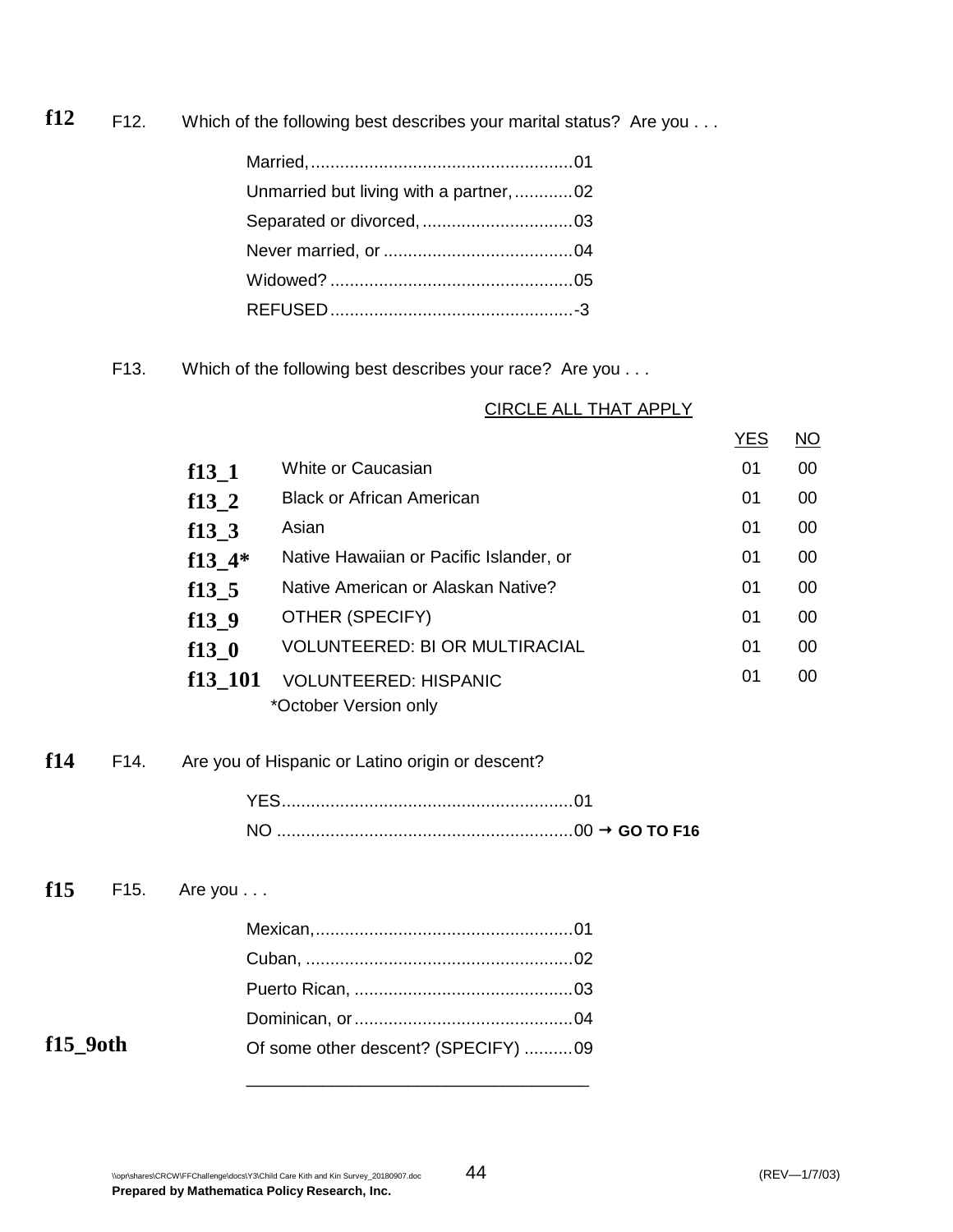F16. Do you currently receive any of the following public supports?

|                |    |                                              | <b>CIRCLE YES OR NO</b><br><b>FOR EACH</b> |           |
|----------------|----|----------------------------------------------|--------------------------------------------|-----------|
|                |    |                                              | <b>YES</b>                                 | <b>NO</b> |
| f16a           | A. | TANF, AFDC, or welfare payments?             | 01                                         | 00        |
| $f16$ b        | B. | Medicaid or other subsidized health care?    | 01                                         | 00        |
| f16 $\epsilon$ | C. | Subsidized child care for your own children? | 01                                         | 00        |
| $f16$ d        | D. | Food supports such as food stamps, WIC, or   | 01                                         | 00        |

F17. If you filled out a federal tax return for 2001, did you fill out a special form to claim the Earned Income Tax Credit, called Schedule EITC? **f17**

> [**PROBE IF DON'T KNOW WHAT EITC IS:** The federal government has a special rule that allows working people who make less than about \$29,000 a year to get a tax refund. It's called the Earned Income Tax Credit or EITC. Sometimes, if the IRS thinks that someone is eligible for the Earned Income Tax Credit they will send out a letter asking that person to fill out a special form so that they can claim the Earned Income Tax Credit. Did you claim the Earned Income Tax Credit?]

| DIDN'T FILE 2001 TAX RETURN  -4 |  |
|---------------------------------|--|
|                                 |  |
|                                 |  |

We'd like to know a bit about the training you have.

F21. Have you ever taken any courses or attended any workshops on how to care for young children? **f21**

F22. Have you taken any child development or early childhood education courses at a college or university? **FDCRS 32 f22**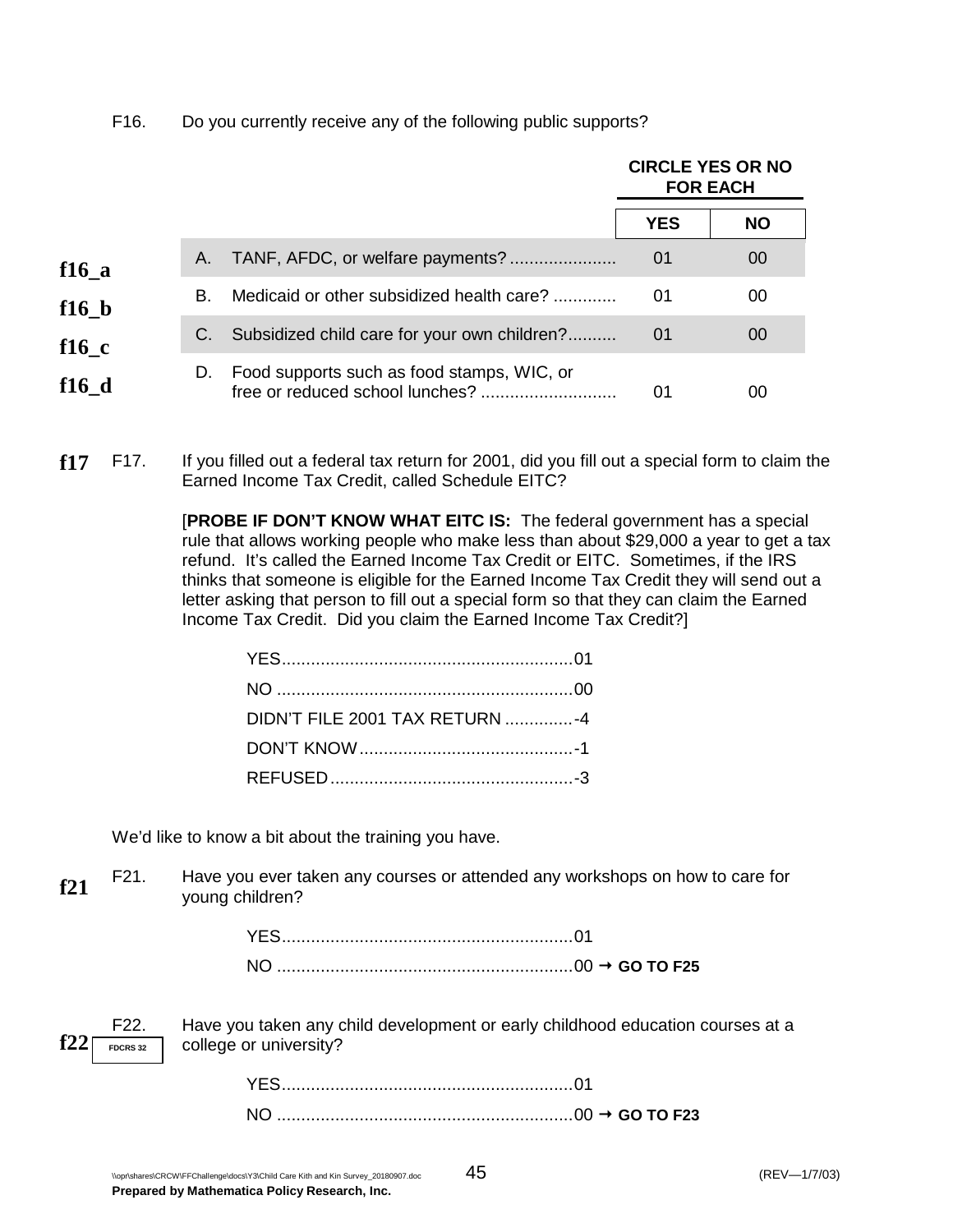What is the highest level of early childhood education or ECE, and child development training you have received from a community or 4 year college? **f22\_a**

| Less than 25 units of ECE or            |  |
|-----------------------------------------|--|
| An AA in ECE or child development, 02   |  |
| A BA/BS in ECE or child development, 03 |  |
| Graduate level courses in ECE or        |  |
| A graduate degree in ECE or             |  |
| Something else? (SPECIFY)09             |  |
|                                         |  |

F21A(1). How many units?  $|\_$   $|$  UNITS

**f21\_a1**

| f23 | F23. | Have you had any (other) special training such as workshops, courses, or child |
|-----|------|--------------------------------------------------------------------------------|
|     | WLWS | education programs?                                                            |

F23A. Which of the following have you had? Have you had or taken . . .

|            |                |                                                         | UINULL TLU UINTU<br><b>FOR EACH</b> |           |
|------------|----------------|---------------------------------------------------------|-------------------------------------|-----------|
|            |                |                                                         | <b>YES</b>                          | <b>NO</b> |
| $f23a$ a   | a.             | Child development associate or CDA training?            | 01                                  | 00        |
| $f23a$ b   | b.             |                                                         | 01                                  | 00        |
| $f23a$ c   | C.             |                                                         | 01                                  | $00\,$    |
| $f23a_d$   | d.             | Child care courses in high school or vocational school? | 01                                  | 00        |
| $f23a_e$   | e <sub>1</sub> | Other training focused on education such as elementary  | 01                                  | 00        |
| $f23a$ f   | f.             | Training on taking care of children with special needs? | 01                                  | 00        |
| $f23a_g$   | g.             |                                                         | 01                                  | 00        |
| $f23a$ got |                |                                                         |                                     |           |

**CIRCLE YES OR NO**

 $\frac{1}{46}$  \\opr\shares\CRCW\FFChallenge\docs\Y3\Child Care Kith and Kin Survey\_20180907.doc  $\frac{46}{46}$ **Prepared by Mathematica Policy Research, Inc.**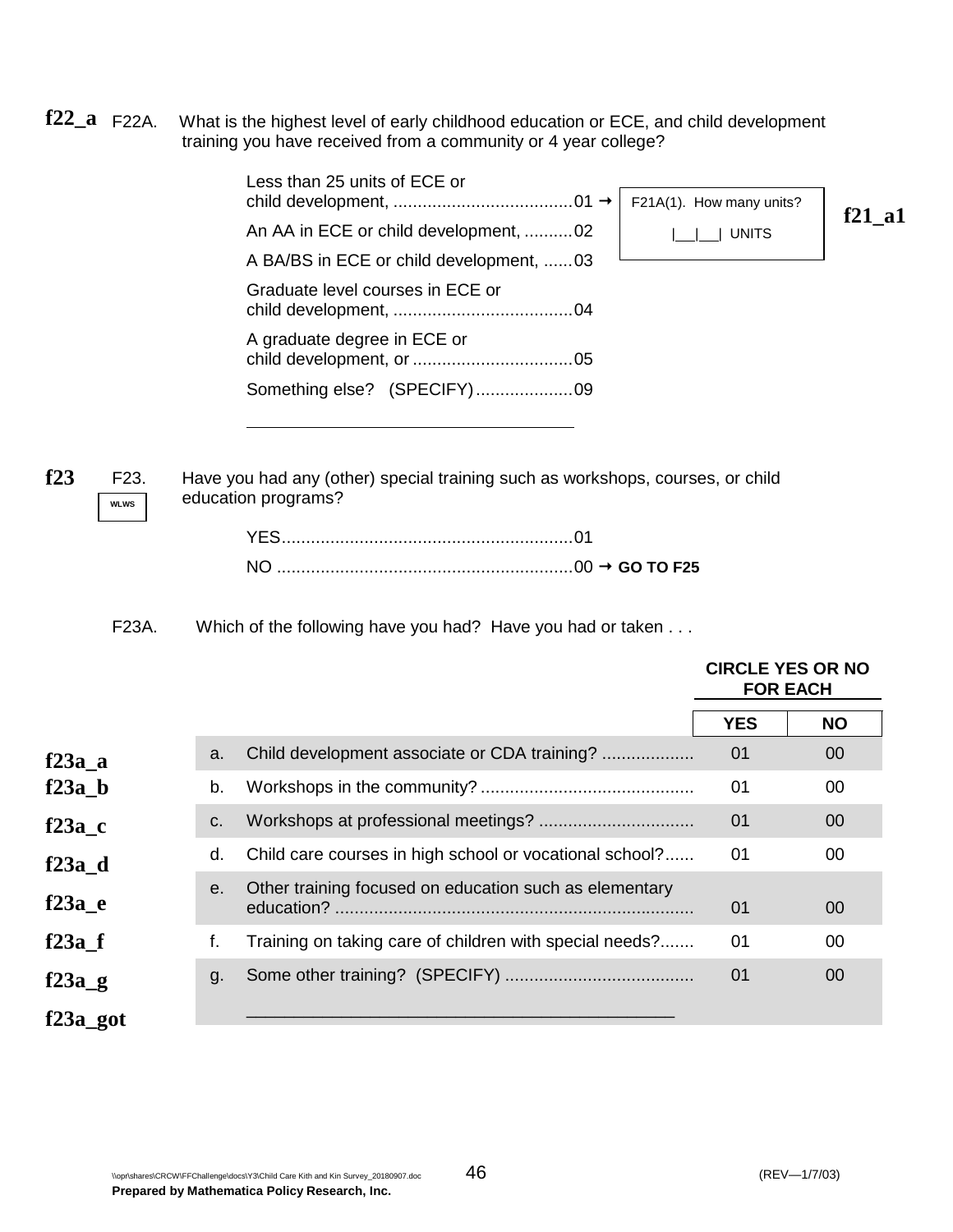| GUP |
|-----|

**FDCRS 32**

F24. In the past 12 months, about how much time did you spend at child related training programs, workshops, or conferences? Would you say . . .

F25. Do you hold any of the following teaching certificates, permits or credentials?

|    |     | <b>CIRCLE YES OR NO</b><br><b>FOR EACH</b>     |
|----|-----|------------------------------------------------|
|    | YES | <b>NO</b>                                      |
| a. | 01  | 00                                             |
| b. | 01  | 00                                             |
| C. | 01  | 00                                             |
| d. | 01  | 00                                             |
| е. | 01  | 00 <sup>°</sup>                                |
|    |     | College Early Childhood Education Certificate? |

## **f25\_0 May version only:** Volunteered: None

| f26         | $\cdots$<br>$\sqrt{2}$<br>Have you ever had first aid training?<br>F26. |                                                                      |     |
|-------------|-------------------------------------------------------------------------|----------------------------------------------------------------------|-----|
|             | FDCRS <sub>13</sub>                                                     |                                                                      | .01 |
|             |                                                                         |                                                                      |     |
| $f26a$ mo   | F26A.<br>FDCRS <sub>13</sub>                                            | When did you last have this training?<br><b>MONTH</b><br><b>YEAR</b> |     |
| $f26a_{y}r$ | F27.                                                                    | Have you ever had CPR for children training?                         |     |
|             | FDCRS <sub>13</sub>                                                     | NO.                                                                  | .01 |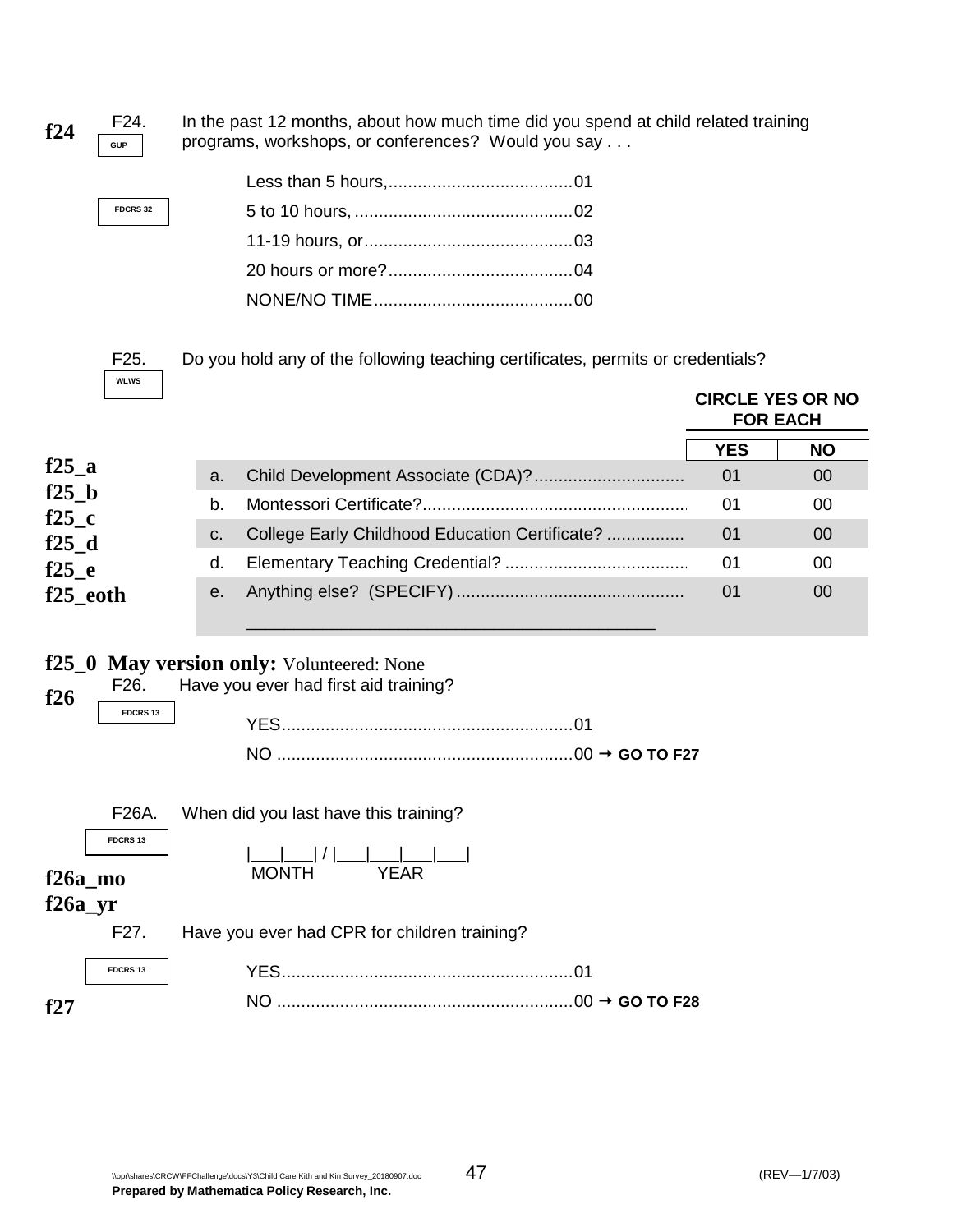f27\_a F27A. Is your CPR certification up-to-date?

F28. When did you last have a physical exam?

| $f28$ mo<br>$f28$ yr | MONTH YFAR |  |
|----------------------|------------|--|
|                      |            |  |
|                      |            |  |

F28A. What about a TB test?

| $f28a$ mo<br>$f28a_{y}$ | MONTH YFAR |  |
|-------------------------|------------|--|
|                         |            |  |
|                         |            |  |

F29. What is the highest level of school you have completed? **f29**

## **IF RESPONSE IS 'NURSING, BUSINESS, VOCATIONAL,' ETC., PROBE FOR HIGHEST LEVEL OF REGULAR SCHOOL COMPLETED.**

|                                | <b>CIRCLE ONE</b> |
|--------------------------------|-------------------|
|                                |                   |
| HIGH SCHOOL GRADUATE OR GED 02 |                   |
| SOME COLLEGE COURSES,          |                   |
| TWO YEAR COLLEGE DEGREE 04     |                   |
| FOUR YEAR COLLEGE DEGREE05     |                   |
|                                |                   |
| GRADUATE DEGREE                |                   |